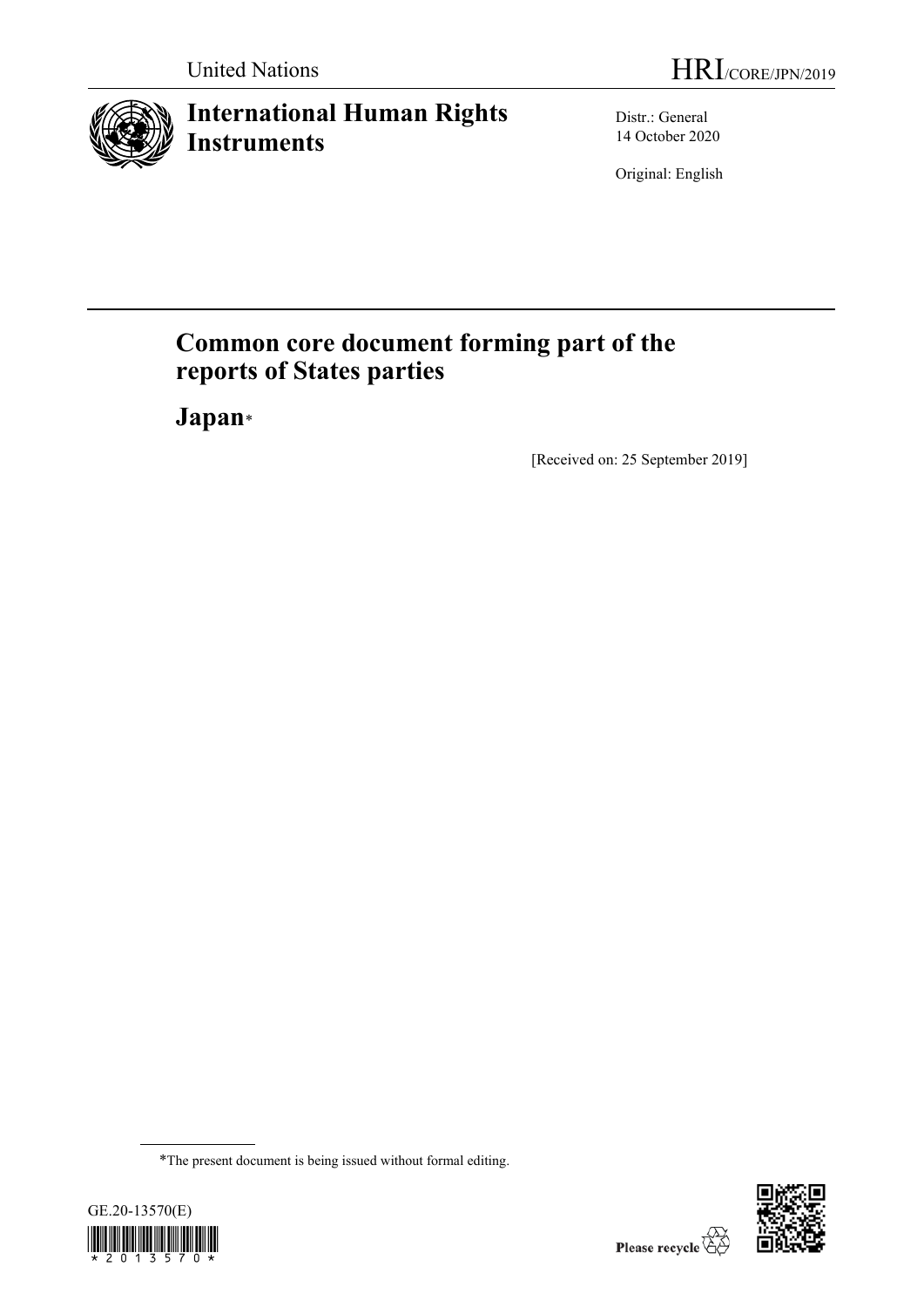# Contents

|    |           |                   |                                                                                    | Page           |
|----|-----------|-------------------|------------------------------------------------------------------------------------|----------------|
| Ι. |           |                   |                                                                                    | 3              |
|    | А.        |                   | Demographic, economic, social, and cultural characteristics of the State           | 3              |
|    |           | (i)               |                                                                                    | 3              |
|    |           | (11)              |                                                                                    | 3              |
|    |           |                   |                                                                                    | $\overline{4}$ |
|    |           |                   |                                                                                    | 10             |
|    | В.        |                   |                                                                                    | 13             |
|    |           | (i)               |                                                                                    | 13             |
|    |           | (11)              |                                                                                    | 14             |
|    |           | (111)             |                                                                                    | 19             |
|    |           | (1V)              |                                                                                    | 19             |
|    |           | (v)               |                                                                                    | 27             |
|    |           |                   |                                                                                    | 27             |
| П. |           |                   |                                                                                    | 28             |
|    | А.        |                   |                                                                                    | 28             |
|    |           | (i)               | Status of conclusion of major Human Rights Treaties and Conventions                | 28             |
|    |           | (ii)              |                                                                                    | 29             |
|    | В.        |                   | Legal and institutional framework for the protection and promotion of Human Rights | 33             |
|    |           | (i)               |                                                                                    | 33             |
|    |           | (ii)              | Human Rights Conventions as Part of Domestic Laws and Regulations                  | 35             |
|    |           |                   |                                                                                    | 35             |
|    | C.        |                   | Framework within which Human Rights are promoted at the national level             | 39             |
|    |           | (i)               | Role and activities of the National Diet and Local Assemblies concerning the       | 39             |
|    |           | (i)               |                                                                                    | 39             |
|    |           | (iii)             |                                                                                    | 39             |
|    |           | (1V)              |                                                                                    | 41             |
|    |           | (v)               | Participation of Civil Society Organizations including NGOs, etc.                  | 42             |
|    |           | (v <sub>i</sub> ) |                                                                                    | 42             |
|    |           |                   |                                                                                    | 42             |
| Ш. |           |                   |                                                                                    | 43             |
|    | А.        |                   |                                                                                    | 43             |
|    | <b>B.</b> |                   |                                                                                    | 44             |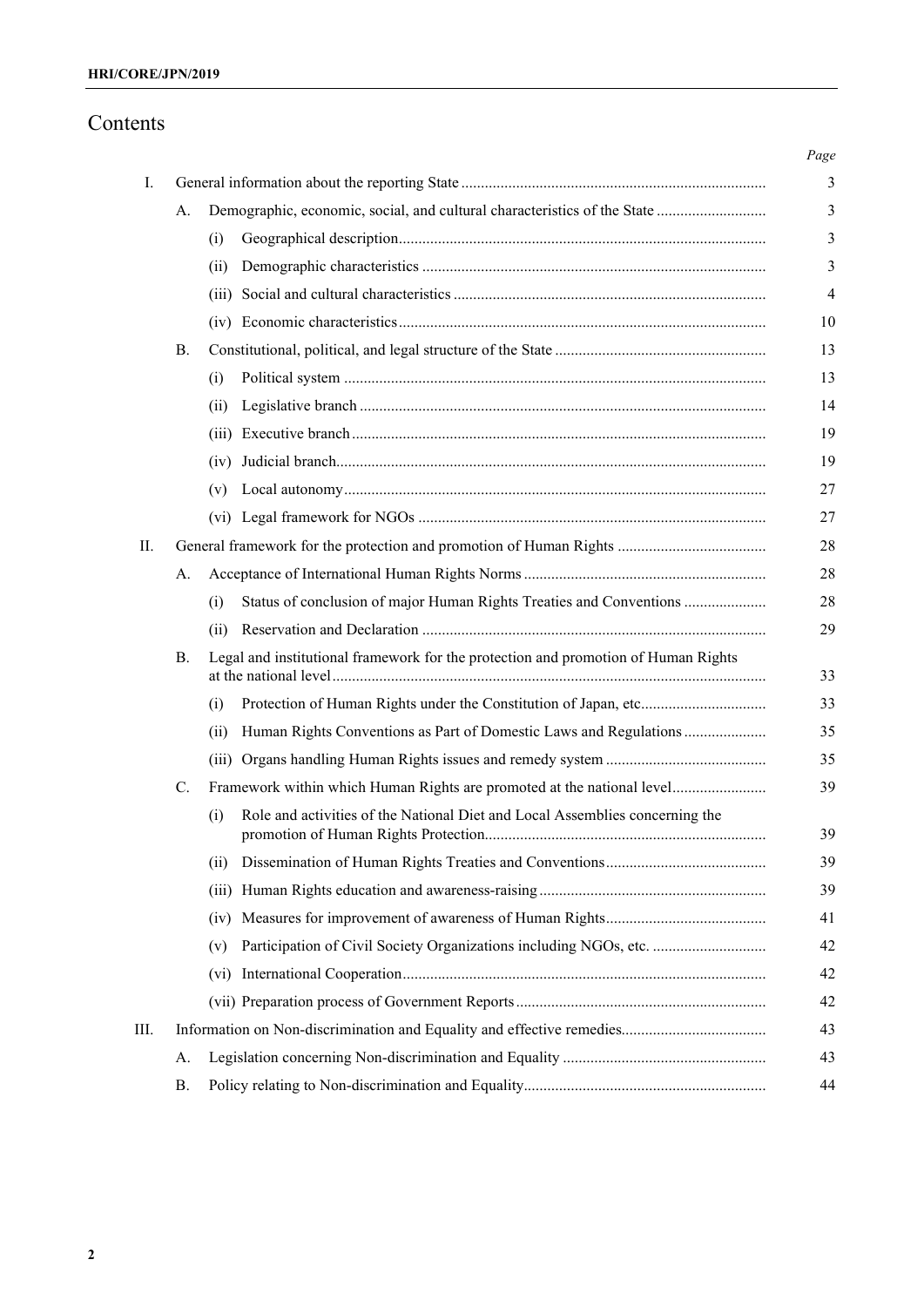# **I. General information about the reporting State**

## **A. Demographic, economic, social, and cultural characteristics of the State**

## **(i) Geographical description**

1. Japan is a nation consisting of numerous islands lying off the eastern seaboard of the Asian continent. The islands form a crescent-shaped archipelago stretching from northeast to southwest. Japan has a northern boundary with Russia across the Sea of Japan and the Sea of Okhotsk and a southern boundary with the Philippines and the islands of Micronesia with the Pacific Ocean in between, and to the west of Japan, the Korean Peninsula and China lie across the Sea of Japan and the East China Sea.

2. As of October 1, 2018, Japan's total land area is 377,974.17 square kilometers, of which 96% are occupied by the four main islands, Honshu (227,943.46 square kilometers), Hokkaido (77,983.92 square kilometers), Kyushu (36,782.38 square kilometers), and Shikoku (18,297.38 square kilometers)<sup>1</sup>.

## **(ii) Demographic characteristics**

### **General**

3. As of October 1, 2015, Japan's total population was 127,094,745, of which women numbered 65,253,007, accounting for 51%, while men numbered 61,841,738, accounting for 49%.

4. Japan's population density measured 340.8 persons per square kilometer, which was down 0.8% compared to the previous census (in 2010).

5. Population aged 15 and younger was 17,082,369, of which women numbered 8,333,519 and men 8,748,850. Meanwhile, population aged 65 and older was 33,465,441 of which women numbered 18,979,972 and men 14,485,469. The proportion of the population aged 15 and younger to the total population was 14%, while that of the population aged 65 and older was 27%.

6. In Japan, local governments are composed of 47 prefectures and 1,724 municipalities (of which the number of cities<sup>[2](#page-2-1)</sup> is 792 and that of towns and villages is 932). A large city that has a population greater than 500,000 and has been designated as such in accordance with the Local Autonomy Act is called an "ordinance-designated city." At present, there are 20 ordinance-designated cities and each of them has an administrative jurisdiction similar to that of its encompassing prefecture. Population in urban areas<sup>[3](#page-2-2)</sup> amounted to  $116,137,232$  and that of rural areas<sup>[4](#page-2-3)</sup> was  $10,957,513$ . About 91% of the total population lives in urban areas.

### **Number of Foreign Residents in Japan**

7. The number of foreign residents in Japan as of the end of 2018 increased by 169,245 to 2,731,093 from the previous year. By nationality/region, Chinese ranked first with 28.0% or 764,720, followed by 449,634 South Koreans (accounting for 16.5%), 330,835 Vietnamese (12.1%), 271,289 Filipino (9.9%), 201,865 Brazilians (7.4%), 88,951 Nepalese (3.3%), 60,684 Taiwanese (2.2%), 57,500 Americans (2.1%), 56,346 Indonesians (2.1%), 52,323 Thai (1.9%), and 396,946 others (14.5%).

<span id="page-2-0"></span><sup>&</sup>lt;sup>1</sup> Source: Planimetric Reports on the Land Area by Prefectures and Municipalities in Japan, 2018, Geospatial Information Authority of Japan (GSI).

<span id="page-2-1"></span><sup>2</sup> Tokyo special wards are considered one city. A "special ward" is a special local government having a different purpose, structure, and function from other municipalities, from the viewpoint of ensuring the unity of a metropolitan area. Currently, the 23 wards in Tokyo are designated as special wards.

<span id="page-2-2"></span><sup>&</sup>lt;sup>3</sup> "Urban areas" refers to the total of all cities in Japan as of October 1, 2015 (including Tokyo special wards).

<span id="page-2-3"></span><sup>4</sup> "Rural areas" refers to the total of all towns and villages in Japan as of October 1, 2015.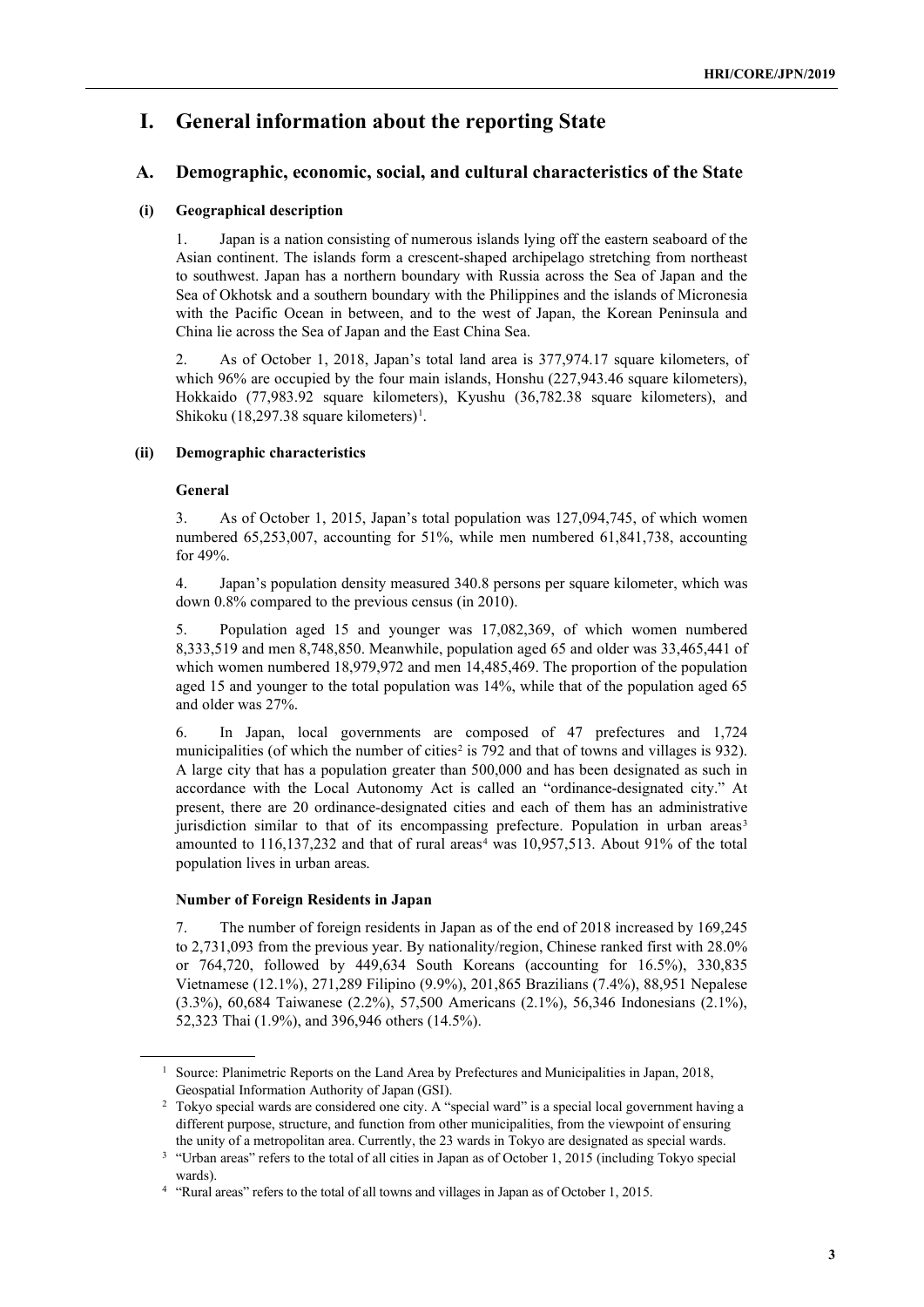8. Change in the number of foreign residents in Japan during the last 5 years is shown below.

|                                                   | As of end of<br>2014 | 2015          | As of end of As of end of As of end of As of end of<br>2016 | 2017          | 2018      |
|---------------------------------------------------|----------------------|---------------|-------------------------------------------------------------|---------------|-----------|
| Number of Foreign Residents<br>in Japan (persons) | 2 121 831            | 2 2 3 2 1 8 9 | 2 3 8 2 8 2 2                                               | 2 5 6 1 8 4 8 | 2 731 093 |

#### **Number of Followers of Religion in Japan**

9. As of the end of 2017, the number of followers of religion in Japan was as follows: 86,166,133 Shintoists, 85,333,050 Buddhists, 1,921,834 Christians, and 7,743,714 others.[5](#page-3-0)

#### **Statistics on Maternal Language and People**

10. The official language of Japan is in effect Japanese, although it is not statutory.

11. The Ainu, who are an indigenous people living around the northern part of the Japanese Archipelago, especially in Hokkaido, have their original language. The Government encourages the promotion of Ainu culture, including their language.

12. The number of Ainu population and those who can speak the Ainu language is unknown; however, according to the 2017 survey by the Hokkaido prefectural government, 13,118 Ainu people live in Hokkaido.

## **(iii) Social and cultural characteristics**

## **Birth and death statistics**

13. Life expectancy of Japanese women was 87.26 years old, while that of men was 81.09 years old in 2017.

14. Japan's total fertility rate in 2017 was 1.43. The total fertility rate, which is calculated using the female age-specific birth rates between 15 and 49, refers to the average number of children each woman will have in her lifetime under the assumption that a woman will experience an age-specific birth rate at her given age through her lifetime.

15. In 2017, Japan's death rate per 1,000 population was 10.8. Infant mortality rate per 1,000 live births was 1.9 and maternal mortality rate per 100,000 total births was 3.4.

1[6.](#page-3-1) The statistics relating to paras.13 to 15 above for the last 5 years are as follows<sup>6</sup>.

|      | Life expectancy at birth |        | Live birth                                |                         |                                                   | Infant                                         | Maternal                                                           |
|------|--------------------------|--------|-------------------------------------------|-------------------------|---------------------------------------------------|------------------------------------------------|--------------------------------------------------------------------|
| Year | Male                     | Female | rate (per<br>1,000<br><i>population</i> ) | Total fertility<br>rate | Death rate<br>(per $1,000$<br><i>population</i> ) | mortality rate<br>(per $1,000$<br>live births) | <i>mortality rate</i><br>(per $100,000$ )<br><i>total births</i> ) |
| 2013 | 80.21                    | 86.61  | 8.2                                       | 1.43                    | 10.1                                              | 2.1                                            | 3.4                                                                |
| 2014 | 80.50                    | 86.83  | 8.0                                       | 1.42                    | 10.1                                              | 2.1                                            | 2.7                                                                |
| 2015 | 80.75                    | 86.99  | 8.0                                       | 1.45                    | 10.3                                              | 1.9                                            | 3.8                                                                |
| 2016 | 80.98                    | 87.14  | 7.8                                       | 1.44                    | 10.5                                              | 2.0                                            | 3.4                                                                |
| 2017 | 81.09                    | 87.26  | 7.6                                       | 1.43                    | 10.8                                              | 1.9                                            | 3.4                                                                |

<span id="page-3-2"></span>17. The legal abortion rate (the implementation rate of legal abortion) for the fiscal year (FY) 2017 was 6.[47](#page-3-2) per 1,000 women aged 15 or over and below 50. Statistical data for the 5 years in 2013-2017 are shown below[8.](#page-3-3)

<span id="page-3-3"></span><span id="page-3-0"></span><sup>&</sup>lt;sup>5</sup> The sum of the followers exceeds the total population of Japan because there is the possibility that some individuals are counted by two to more religious organizations.

<span id="page-3-1"></span><sup>6</sup> Source: Vital Statistics, Ministry of Health, Labour and Welfare.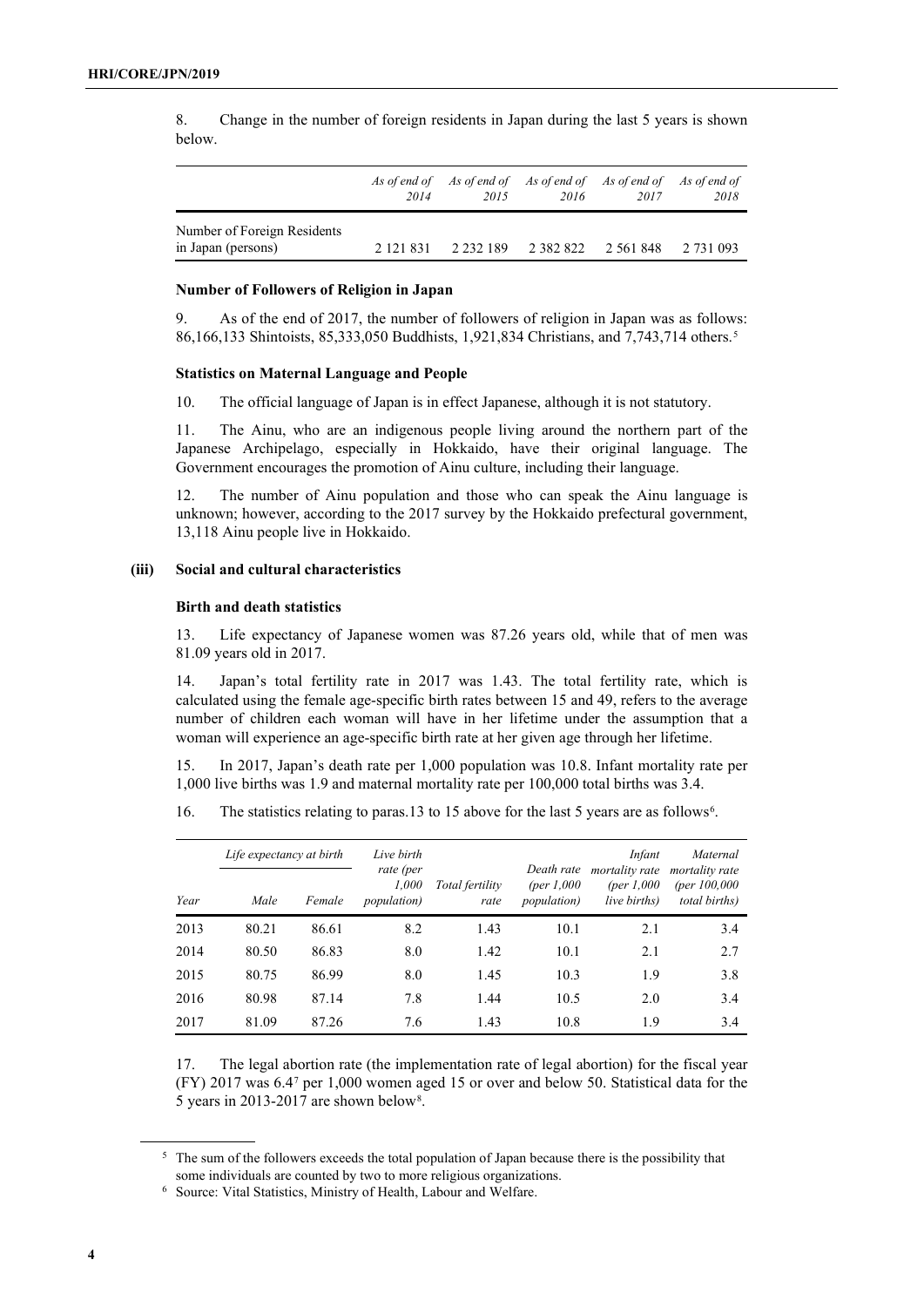| <b>FY</b>     | 2013 | 2014 | 2015 | 2016 | 2017 |
|---------------|------|------|------|------|------|
| Abortion rate | 7.0  | 6.9  | 6.8  | 6.0  | o.4  |

## **Top 10 causes of death**

18. Japan's 10 leading causes of death in 2017 were, in order from the top, malignant neoplasms (death rate<sup>9</sup>: 299.5), heart diseases (164.3), cerebrovascular diseases (88.2), senility (81.3), pneumonia (77.7), accidents (32.4), aspiration pneumonia (28.7), renal failure (20.2), suicide (16.4), and vascular dementia and unspecified dementia (15.7). The statistics of the 5 years in 2013-2017 are as follows<sup>[10](#page-4-1)</sup>.

| Year |                    | 2013                                                        | 2014         | 2015                                    | 2016                                                                                                   | $2017^{11}$ |
|------|--------------------|-------------------------------------------------------------|--------------|-----------------------------------------|--------------------------------------------------------------------------------------------------------|-------------|
| 1st  | death              | Causes of Malignant Malignant Malignant Malignant Malignant |              | neoplasms neoplasms neoplasms neoplasms |                                                                                                        | neoplasms   |
|      | Death rate $12$    | 290.3                                                       | 293.5        |                                         | 295.5<br>298.3                                                                                         | 299.5       |
| 2nd  | Causes of<br>death |                                                             |              |                                         | Heart diseases Heart diseases Heart diseases Heart diseases Heart diseases                             |             |
|      | Death rate         | 156.5                                                       |              | 157.0 156.5                             |                                                                                                        | 158.4 164.3 |
| 3rd  | Causes of<br>death | Pneumonia Pneumonia Pneumonia Pneumonia Cerebrovascul       |              |                                         |                                                                                                        | ar diseases |
|      | Death rate         |                                                             | 95.4<br>97.8 |                                         | 96.5 95.4                                                                                              | 88.2        |
| 4th  | Causes of<br>death | diseases                                                    | diseases     | diseases                                | CerebrovascularCerebrovascularCerebrovascularCerebrovascular<br>diseases                               | Senility    |
|      | Death rate         |                                                             |              |                                         | 94.1 91.1 89.4 87.4                                                                                    | 81.3        |
| 5th  | Causes of<br>death |                                                             |              |                                         | Senility Senility Senility Senility Pneumonia                                                          |             |
|      | Death rate         |                                                             |              |                                         | 55.5 60.1 67.7 74.2 77.7                                                                               |             |
| 6th  | Causes of<br>death | Accidents Accidents Accidents Accidents Accidents           |              |                                         |                                                                                                        |             |
|      | Death rate         |                                                             | 31.5         | 31.1 30.6                               |                                                                                                        | 30.6 32.4   |
| 7th  | Causes of<br>death |                                                             |              |                                         | Suicide Renal failure Renal failure Renal failure Aspiration                                           | pneumonia   |
|      | Death rate         | 20.7                                                        |              | 19.8 19.6                               |                                                                                                        | 19.7 28.7   |
| 8th  | Causes of<br>death | Renal failure Suicide                                       |              |                                         | Suicide Suicide Renal failure                                                                          |             |
|      | Death rate         | 20.0                                                        |              |                                         | 19.5 18.5 16.8                                                                                         | 20.2        |
| 9th  | Causes of<br>death | Chronic<br>obstructive                                      | Aortic       | Aortic                                  | Aortic<br>pulmonary aneurysm and aneurysm and aneurysm and<br>disease dissection dissection dissection | Suicide     |
|      | Death rate         |                                                             | 13.1 13.1    | 13.5                                    | 14.5                                                                                                   | 16.4        |

<sup>7</sup> The abortion rate is calculated by dividing the number of abortion cases for females aged 15 to 49 (excluding cases of females aged 50 or older while including cases of those aged 14 or younger and unidentifiable cases) by the total female population aged 15 to 49.

<sup>8</sup> Source: Report on Public Health Administration and Services for FY2017, Ministry of Health, Labour and Welfare.

<sup>9</sup> Death rate: per 100,000 population.

<span id="page-4-1"></span><span id="page-4-0"></span><sup>&</sup>lt;sup>10</sup> Source: Vital Statistics, Ministry of Health, Labour and Welfare.

<span id="page-4-2"></span><sup>&</sup>lt;sup>11</sup> In addition, the increase and decrease in the death rate in 2017 is mainly explained by the clarification of the rules for selecting the causes of death in "ICD-10" (2013 version) (enforced in 2017).

<span id="page-4-3"></span> $12$  Death rate: per 100,000 population.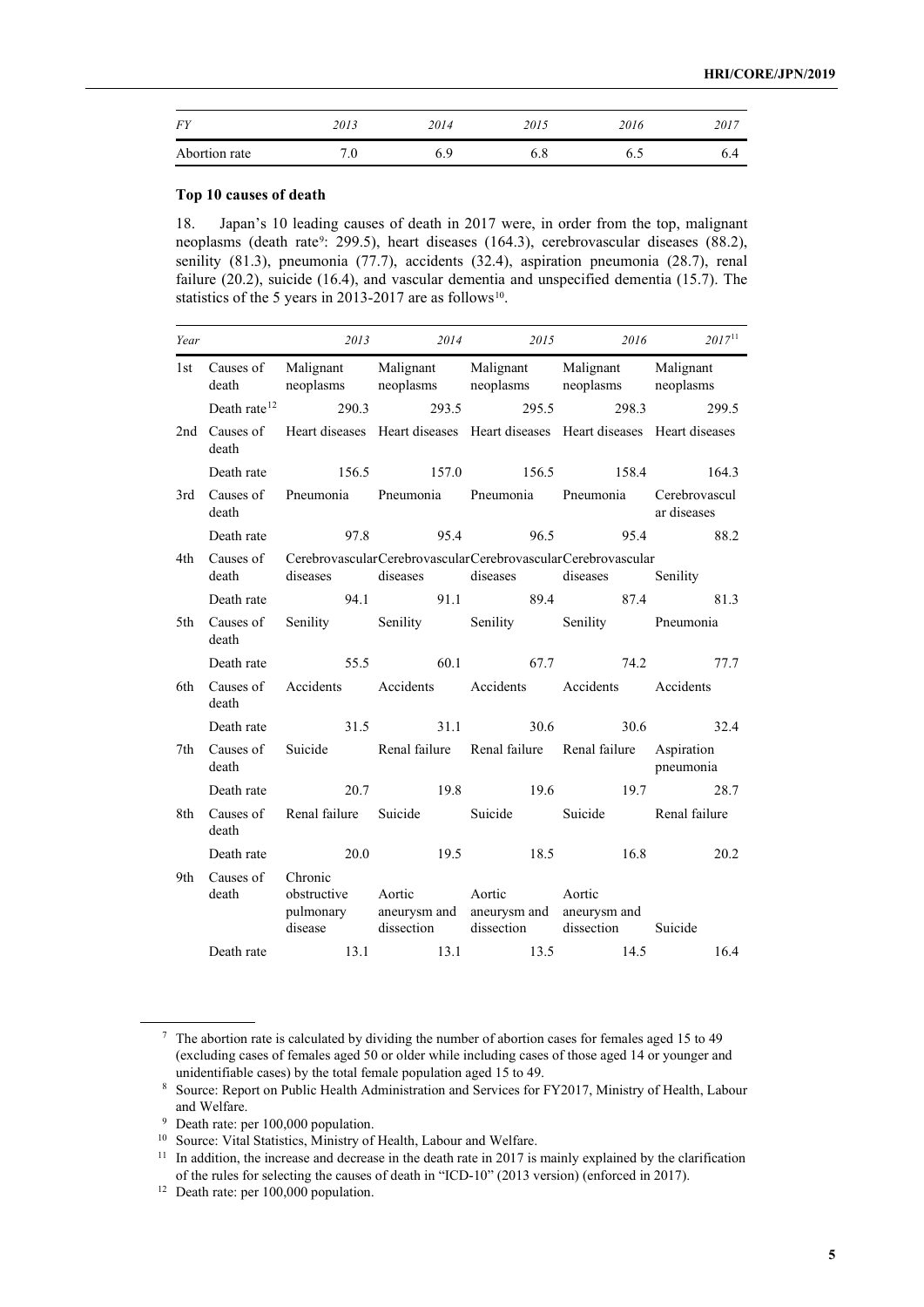| Year |                         | 2013                                 | 2014                                           | 2015                                           | 2016                 | $2017^{11}$                                         |
|------|-------------------------|--------------------------------------|------------------------------------------------|------------------------------------------------|----------------------|-----------------------------------------------------|
|      | 10th Causes of<br>death | Aortic<br>aneurysm and<br>dissection | Chronic<br>obstructive<br>pulmonary<br>disease | Chronic<br>obstructive<br>pulmonary<br>disease | Diseases of<br>liver | Vascular<br>dementia and<br>unspecified<br>dementia |
|      | Death rate              | 12.8                                 | 12.9                                           | 12.6                                           | 12.6                 | 15.7                                                |

*Percentage of Persons Infected with AIDS, HIV, or Other Major Infectious Diseases and Infection Rate of Major Infectious or Non-infectious Diseases.*

19. AIDS patients and HIV-infected persons must be reported to the State through the National Epidemiological Surveillance of Infectious Diseases based on the Act on Prevention of Infectious Diseases and Medical Treatment for Patients with Infections Diseases. In 2017, the number of newly reported AIDS patients was 413 and that of newly reported HIV-infected persons was 976.

20. The aggregate number of newly reported AIDS patients as of the end of 2017 was 8,936 and that of HIV-infected persons was 19,896. In 2017, the number of HIV antibody tests at public health care centers, etc. was 123,432 and the number of consultations brought to public health care centers, etc. was 123,768.

21. Recent trends are that 1) many AIDS patients are in their thirties to forties and many HIV-infected persons are in their twenties to forties; 2) infections are often caused by male homosexual contact; and 3) infections are spreading not only in big cities but also in local cities. Available statistical data for the last 5-year period are shown below.

| <b>FY</b>                                                              | 2013    | 2014    | 2015    | 2016    | 2017    |
|------------------------------------------------------------------------|---------|---------|---------|---------|---------|
| Number of newly reported AIDS patients                                 | 484     | 455     | 428     | 437     | 413     |
| Number of newly reported HIV-infected<br>persons                       | 1 1 0 6 | 1 0 9 1 | 1 0 0 6 | 1 0 1 1 | 976     |
| <b>Total</b>                                                           | 1590    | 1 546   | 1434    | 1448    | 1 3 8 9 |
|                                                                        |         |         |         |         |         |
| FY                                                                     | 2013    | 2014    | 2015    | 2016    | 2017    |
| Number of HIV antibody tests at public<br>health care centers, etc.    | 136 400 | 145 048 | 128 241 | 118 005 | 123 432 |
| Number of consultations brought to public<br>health care centers, etc. | 145 401 | 150 993 | 135 282 | 119 378 | 123 768 |

22. According to monitoring of registered tubercular (TB) patients reported through public health care centers across the country, the number of newly registered TB patients in 2017 was 16,789. While the patient number has tended to decrease in recent years, it is necessary to continue to take sufficient action since many people are still newly registered with TB in Japan. Available statistical data for the last 5-year period are shown below.

| <i>FY</i>                          | 2013   | 2014   | 2015 | 2016          | 2017   |
|------------------------------------|--------|--------|------|---------------|--------|
| Total of newly registered patients | 20 495 | 19 615 |      | 18 280 17 625 | 16 789 |

23. Enterohemorrhagic Escherichia coli infection also has to be reported to the State through the National Epidemiological Surveillance of Infectious Diseases based on the Law Concerning the Prevention of Infectious Diseases and Medical Care for Patients Suffering from Infectious Diseases. In 2017, 3,902 cases in total (of which 2,604 cases were for symptomatic patients, 1,297 cases for non-symptomatic disease carriers, and 1 case for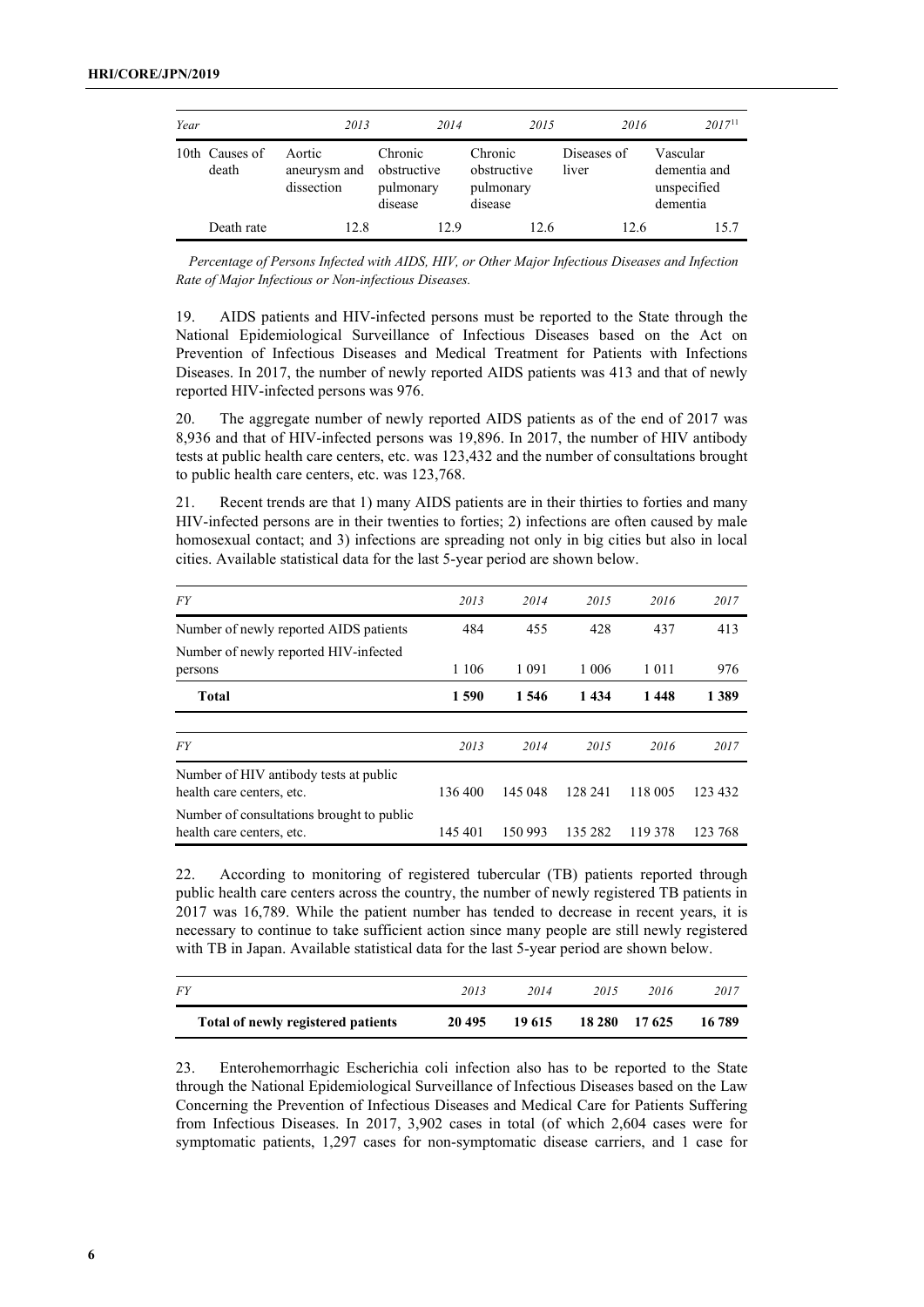| death from infectious diseases) were reported. Like every year, the epidemic of the disease             |  |  |
|---------------------------------------------------------------------------------------------------------|--|--|
| peaked in summer. Available statistical data for the last 5-year period are shown below <sup>13</sup> . |  |  |

| <i>FY</i>                | 2013    | 2014    | 2015  | 2016  | 2017  |
|--------------------------|---------|---------|-------|-------|-------|
| Reported cases (persons) | 4 0 4 4 | 4 1 5 1 | 3.573 | 3.647 | 3 902 |

#### **Statistics on education**

#### *School attendance rate and dropout rate in elementary and secondary education*

24. With regard to the school attendance rate for compulsory education in FY2017, 99.96% of Japanese elementary school students and 99.96% of junior high school students attended school. The rate of advancement to high school, etc. was 99.0% for female students, 98.6% for male students, and 98.8% in total. Available statistical data for the last 5-year period are shown below.

|           | School attendance rate for<br>compulsory education $(%)$ <sup>14</sup> |                                | Rate of advancement to high school, etc. $(%)^{15}$ |               |                 |  |  |
|-----------|------------------------------------------------------------------------|--------------------------------|-----------------------------------------------------|---------------|-----------------|--|--|
| <i>FY</i> | Elementary<br>school students                                          | Junior high<br>school students | Total                                               | Male students | Female students |  |  |
| 2013      | 99.96                                                                  | 99.96                          | 98.4                                                | 98.1          | 98.7            |  |  |
| 2014      | 99.96                                                                  | 99.96                          | 98.4                                                | 98.1          | 98.7            |  |  |
| 2015      | 99.96                                                                  | 99.97                          | 98.5                                                | 98.3          | 98.8            |  |  |
| 2016      | 99.95                                                                  | 99.96                          | 98.7                                                | 98.5          | 99.0            |  |  |
| 2017      | 99.96                                                                  | 99.96                          | 98.8                                                | 98.6          | 99.0            |  |  |

25. In FY2017, 46,802 students dropped out of high school, of which 51 students withdrew from national high schools, 28,929 students from public high schools, and 17,822 students from private high schools. The dropout rate (rate of students who dropped out to total enrollment) was 1.3% overall, 0.5% for national schools, 1.3% for public schools, and 1.5% for private schools. Available statistical data for the last 5-year period are as follows:

|                                      | 2013    | 2014   | 2015    | 2016    | 2017    |
|--------------------------------------|---------|--------|---------|---------|---------|
| Number of dropout students (persons) | 59 9 23 | 53 391 | 49 263  | 47 249  | 46 802  |
| National                             | 34      | 43     | 44      | 43      | 51      |
| Public                               | 38 602  | 33 982 | 31 083  | 29 5 31 | 28 9 29 |
| Private                              | 21 287  | 19 366 | 18 13 6 | 17675   | 17822   |
| Dropout rate $(\% )$                 | 1.7     | 1.5    | 1.4     | 1.4     | 1.3     |
| National                             | 0.3     | 0.4    | 0.4     | 0.4     | 0.5     |

<span id="page-6-0"></span><sup>&</sup>lt;sup>13</sup> "Reported cases" include symptomatic patients, non-symptomatic disease carriers, and death from infectious diseases. Source: National Epidemiological Surveillance of Infectious Diseases (number of reported cases as of June 14, 2018).

<span id="page-6-1"></span><sup>&</sup>lt;sup>14</sup> School attendance rate for compulsory education: Percentage of the number of school-attending students excluding foreigners to the compulsory education age population (which is the total of the number of school-attending students excluding foreigners + those who are allowed to defer or be exempted from attending school + those whose whereabouts have not been identified for more than 1 year).

<span id="page-6-2"></span><sup>&</sup>lt;sup>15</sup> Rate of advancement to high school, etc.: Among those who graduated from junior high school and compulsory education school, or completed the junior-high level course at schools for secondary education, percentage occupied by those who have advanced to regular or special courses of high school, etc. or to technical college (including those who have advanced to high schools or have obtained a job and excluding those who are preparing for entrance exams for high schools).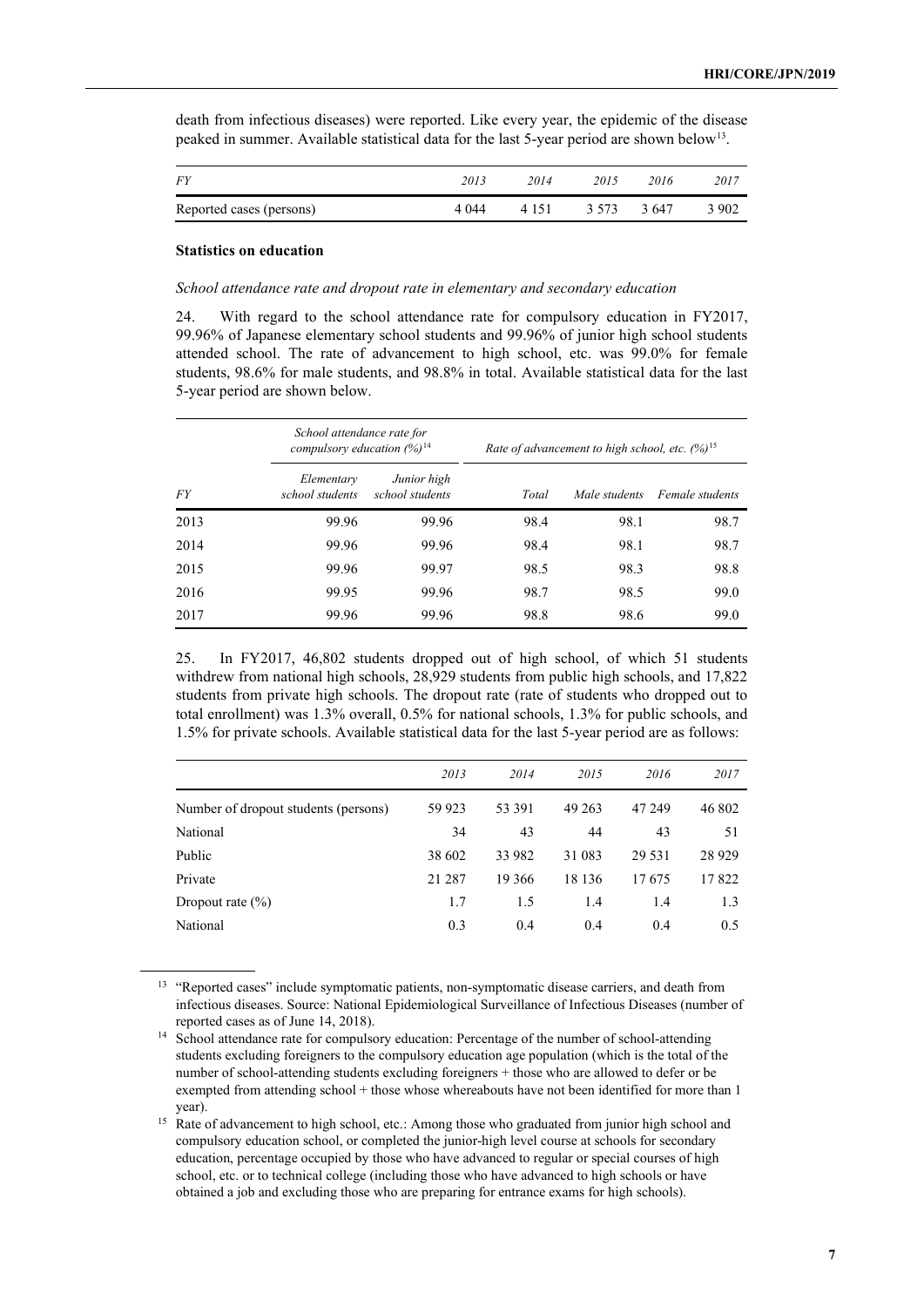|         | 2013 | 2014 | 2015 | 2016 | 2017 |
|---------|------|------|------|------|------|
| Public  | 1.6  | 1.4  | 1.3  | 1.3  | 1.3  |
| Private | 1.9  | 1.7  | 1.6  | 1.5  | ر. 1 |

*Number of students per teacher in public schools*

26. As of May 1, 2018, the number of students per teacher in Japanese public schools was 16.3 for elementary schools, 13.6 for junior high schools, 12.0 for Compulsory Education Schools, 13.3 for secondary schools, 1.7 for special needs education schools, and 13.5 for high schools.

|                                   | Elementary<br>school | Junior high<br>school | Compulsory<br>Education<br>School | Secondary<br>school | Special needs<br>education<br>school | High school |
|-----------------------------------|----------------------|-----------------------|-----------------------------------|---------------------|--------------------------------------|-------------|
| Number of students                | 6 3 1 2 2 5 1        | 2 983 705             | 32 957                            | 22 367              | 139 661                              | 2 242 205   |
| Number of teachers                | 388 226              | 219 046               | 2 748                             | 1684                | 80 407                               | 166 254     |
| Number of students<br>per teacher | 16.3                 | 13.6                  | 12.0                              | 13.3                |                                      | 13.5        |

## *Literacy rate*

27. In recent years, no relevant official survey has been carried out in Japan. For reference, see the school attendance rate in para.24 above.

## **Other statistics**

28. In 2018, the average number of household members was 2.44. Households consisting of a single parent with unmarried children accounted for 7.2%, or 3.683 million households, while mother-child households made up 1.3%, or 662,000 households<sup>[16,](#page-7-0)17</sup>.

|      |        | Households consisting of a single<br>parent with unmarried children |                                   | Mother-child households                            |                                   |                                              |
|------|--------|---------------------------------------------------------------------|-----------------------------------|----------------------------------------------------|-----------------------------------|----------------------------------------------|
| Year | Total  | Estimated number<br>(in thousand<br>households)                     | Percentage<br>distribution<br>(%) | Estimated<br>number (in<br>thousand<br>households) | Percentage<br>distribution $(\%)$ | Average<br>number of<br>household<br>members |
| 2014 | 50 431 | 3 5 7 6                                                             | 7.1                               | 732                                                | 1.5                               | 2.49                                         |
| 2015 | 50 361 | 3624                                                                | 7.2                               | 793                                                | 1.6                               | 2.49                                         |
| 2016 | 49 945 | 3 640                                                               | 7.3                               | 712                                                | 1.4                               | 2.47                                         |
| 2017 | 50425  | 3645                                                                | 7.2                               | 767                                                | 1.5                               | 2.47                                         |
| 2018 | 50 991 | 3683                                                                | 7.2                               | 662                                                | 1.3                               | 2.44                                         |

29. As for the average percentage of consumption expenditures per household in 2018, food accounted for 25.5%, housing 7.6%, medical care 4.6%, education 3.2%, and others 59.1%.

<span id="page-7-0"></span><sup>&</sup>lt;sup>16</sup> Source: Comprehensive Survey of Living Conditions, Ministry of Health, Labour and Welfare.

<span id="page-7-1"></span><sup>&</sup>lt;sup>17</sup> The figures for 2016 exclude that of Kumamoto Prefecture.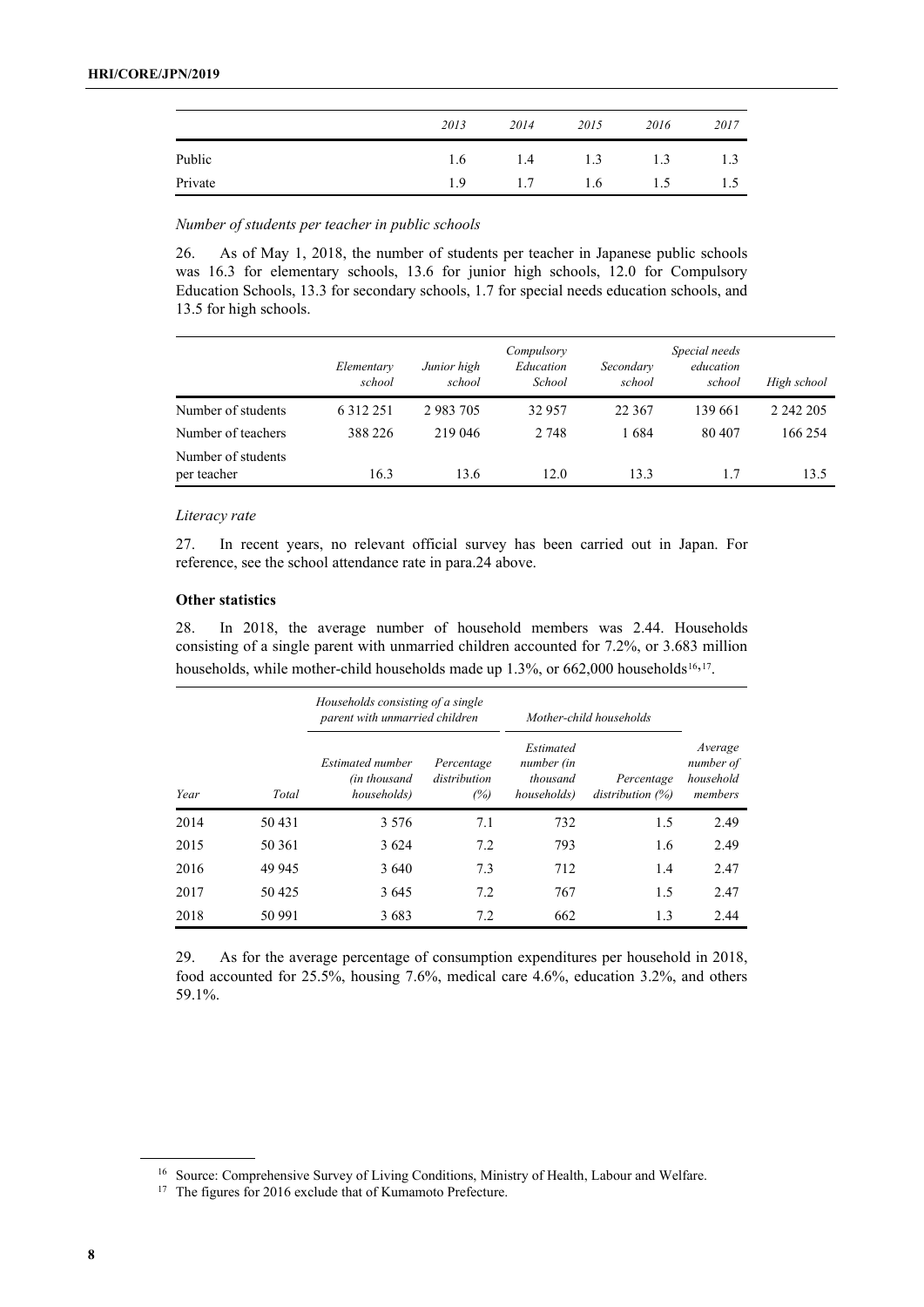30. Available statistical data for the last 5-year period are shown below<sup>[18](#page-8-0)</sup>.

## **(Unit: %)**

|                          | 2014<br>Average | 2015<br>Average | 2016<br>Average | 2017<br>Average | 2018<br>Average |
|--------------------------|-----------------|-----------------|-----------------|-----------------|-----------------|
| Consumption expenditures | 100.0           | 100.0           | 100.0           | 100.0           | 100.0           |
| Food                     | 24.0            | 25.0            | 25.7            | 25.5            | 25.5            |
| Housing                  | 7.6             | 7.6             | 7.3             | 7.4             | 7.6             |
| Medical care             | 4.4             | 4.4             | 4.5             | 4.5             | 4.6             |
| Education                | 3.0             | 3.0             | 3.2             | 3.1             | 3.2             |
| Others <sup>19</sup>     | 61.1            | 60.0            | 59.3            | 59.6            | 59.1            |

31. Japan's relative poverty rate reached 15.7% in 2015 and that of children was 13.9%. Available statistical data for every three years during the period 2003-2015 are described below<sup>[20](#page-8-2)</sup>.

| (Unit: %) |  |
|-----------|--|
|-----------|--|

| Year                                 | 2003 | 2006 | 2009 | 2012 | $2015^{21}$ |
|--------------------------------------|------|------|------|------|-------------|
| Relative poverty rate                | 14.9 | 15.7 | 16.0 | 16.1 | 15.7        |
| Child poverty rate                   | 13.7 | 14.2 | 15.7 | 16.3 | 13.9        |
| Working age households with children | 12.5 | 12.2 | 14.6 | 15.1 | 12.9        |
| One adult                            | 58.7 | 54.3 | 50.8 | 54.6 | 50.8        |
| Two or more adults                   | 10.5 | 10.2 | 12.7 | 12.4 | 10.7        |

32. Due to an increase of aged households<sup>22</sup>, the Gini coefficient of initial income<sup>[23](#page-8-5)</sup> has been increasing year by year; however, that of the redistributed income<sup>[24](#page-8-6)</sup> has remained around 0.38 since the 1999 survey<sup>[25](#page-8-7)</sup>.

<span id="page-8-0"></span><sup>&</sup>lt;sup>18</sup> Source: Family Income and Expenditure Survey, Statistics Bureau, Ministry of Internal Affairs and Communications.

<span id="page-8-1"></span><sup>19</sup> "Others" is comprised of "Fuel, light, & water charges," "Furniture & household utensils," "Clothing & footwear," "Transportation & communication", "Culture & recreation," and "Other consumption expenditures."

<span id="page-8-2"></span><sup>&</sup>lt;sup>20</sup> Source: Comprehensive Survey of Living Conditions, Ministry of Health, Labour and Welfare. The poverty rate is calculated based on OECD standards. "Adult" refers to those aged 18 or older, "children" refers to those aged 17 or younger, and "working age households" refers to households including householders aged 18 or older and younger than 65. Household members whose equivalent disposable income is unknown are excluded.

<span id="page-8-4"></span><span id="page-8-3"></span><sup>&</sup>lt;sup>21</sup> The figure in 2015 excludes that of Kumamoto Prefecture.<br><sup>22</sup> An aged household is a household that consists of one or m

An aged household is a household that consists of one or more persons aged 65 and over, or a household that consists of persons aged 65 and over and unmarried persons aged less than 18.

<span id="page-8-5"></span><sup>&</sup>lt;sup>23</sup> Initial income is the total amount of employees' income, business income, agricultural income, livestock income, property income, income from work carried out in the home, miscellaneous income, and private benefits (the total amount of allowances, corporate pensions, retirement pay, life insurance money, etc.).

<span id="page-8-6"></span><sup>&</sup>lt;sup>24</sup> Redistributed income is initial income minus taxes and social insurance premiums but plus social benefits.

<span id="page-8-7"></span><sup>&</sup>lt;sup>25</sup> Source: Survey on the Redistribution of Income, Ministry of Health, Labour and Welfare.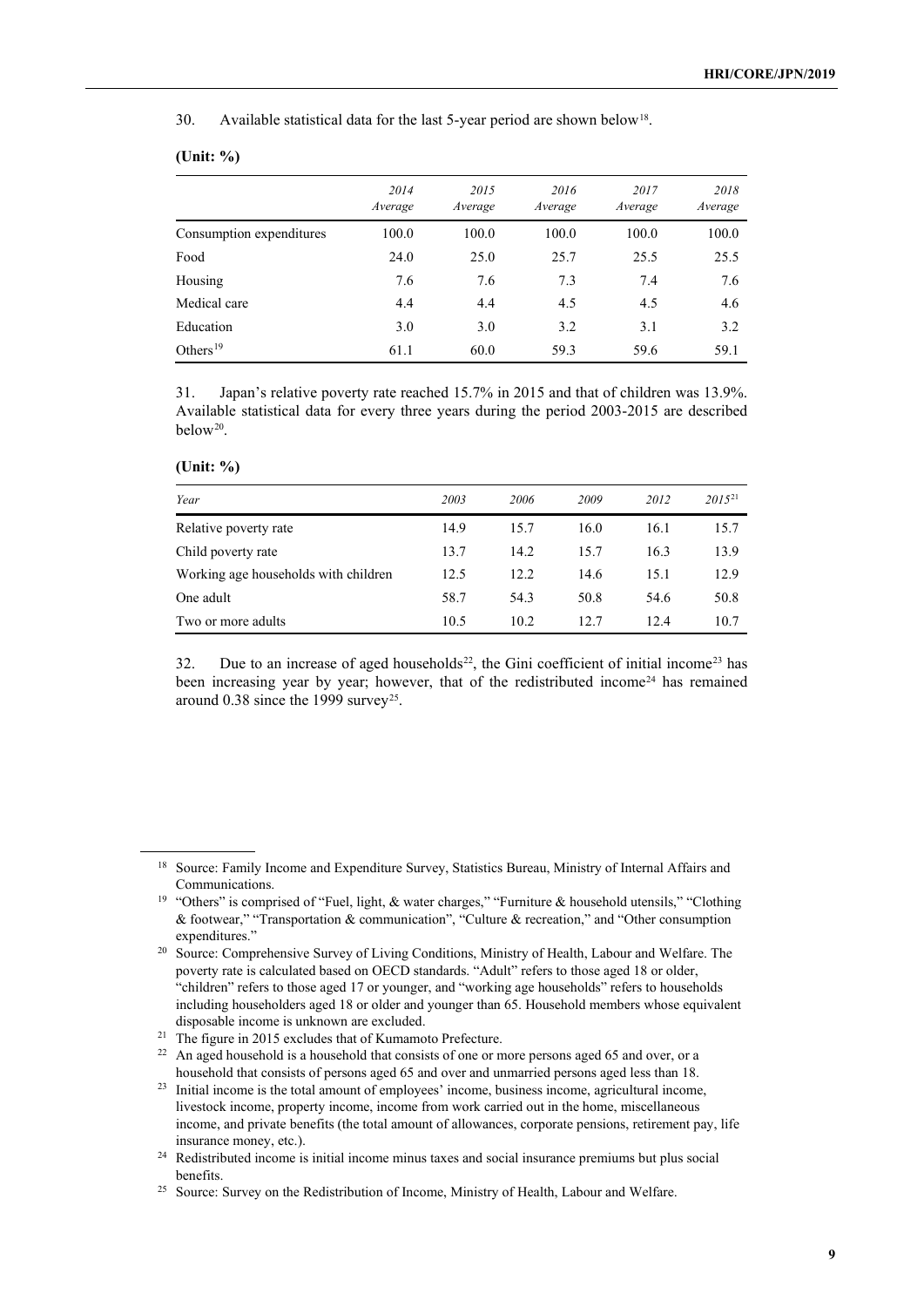

#### **(iv) Economic characteristics**

## **Statistics on employment**

33. Japan's average labor force in 2018 was 68.30 million, which accounted for 61.5% of the total population aged 15 or older. Out of this, the female labor force was 30.14 million or 52.5% of the total female population aged 15 or older, and the male labor force was 38.17 million, or 71.2% of the total male population aged 15 or older.

34. The average annual increase in the labor force (the increase rate of the labor force against the previous year) for 2018 was 1.6% in total, 2.6% for women, and 0.9% for men.

35. The average rate of employed persons to the population aged 15 or older in 2018 was 60.0%, of which women accounted for 51.3% and men accounted for 69.3%.

36. The annual average unemployment rate for 2018 was 2.4%. On a gender basis, the female unemployment rate was 2.2% while the male unemployment rate was 2.6%.

37. Available statistical data for the last 5-year period relating to paras.33 to 36 above are as follows<sup>[26](#page-9-0)</sup>.

|      | Total of men and women |                                   |                          |                             |                 |  |  |  |  |  |
|------|------------------------|-----------------------------------|--------------------------|-----------------------------|-----------------|--|--|--|--|--|
|      |                        | Labor force                       |                          | Labor force Employment rate | Unemployment    |  |  |  |  |  |
| Year | Total                  | Year on year change <sup>28</sup> | participation rate $(%)$ | (%)                         | rate $(%)^{27}$ |  |  |  |  |  |
| 2014 | 6 6 0 9                | 0.2                               | 59.4                     | 57.3                        | 3.6             |  |  |  |  |  |
| 2015 | 6 6 2 5                | 0.2                               | 59.6                     | 57.6                        | 3.4             |  |  |  |  |  |
| 2016 | 6 6 7 3                | 0.7                               | 60.0                     | 58.1                        | 3.1             |  |  |  |  |  |
| 2017 | 6 7 2 0                | 0.7                               | 60.5                     | 58.8                        | 2.8             |  |  |  |  |  |
| 2018 | 6830                   | 1.6                               | 61.5                     | 60.0                        | 2.4             |  |  |  |  |  |

#### **(Unit: 10,000 persons)**

<span id="page-9-0"></span><sup>&</sup>lt;sup>26</sup> Source: Yearly Average Results of Labour Force Survey (Basic Tabulation), Statistics Bureau, Ministry of Internal Affairs and Communications.

<span id="page-9-1"></span><sup>&</sup>lt;sup>27</sup> Unemployment rate = The number of unemployed person / Labor force  $*$  100.

<span id="page-9-2"></span><sup>&</sup>lt;sup>28</sup> Year on year change rate of labor force = Year on year change of labor force / Previous year's total labor force \* 100.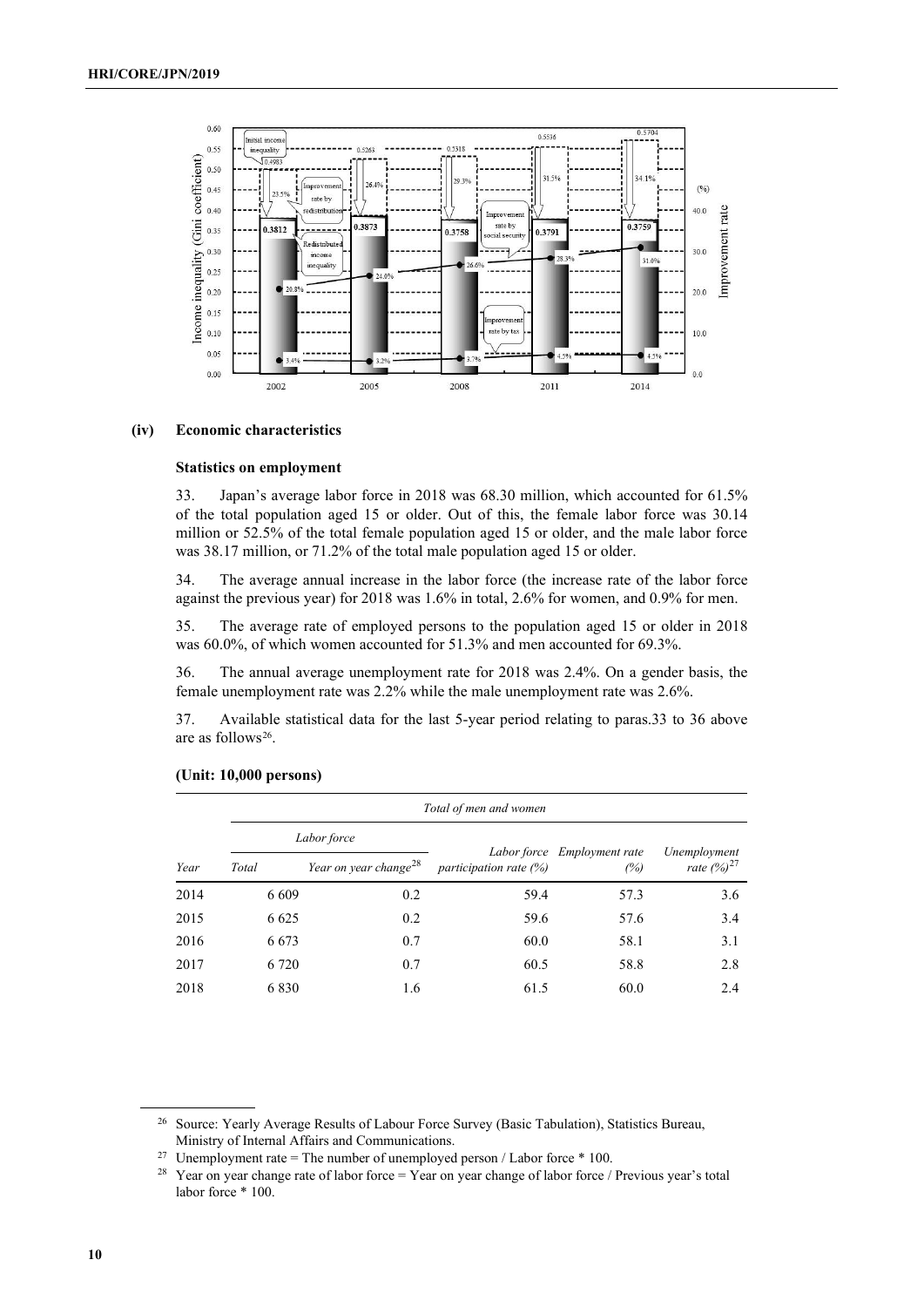|      |                                                                                  | Women                              |                                          |                          |                            |  |  |  |  |  |
|------|----------------------------------------------------------------------------------|------------------------------------|------------------------------------------|--------------------------|----------------------------|--|--|--|--|--|
|      |                                                                                  | Labor force                        |                                          |                          |                            |  |  |  |  |  |
| Year | Total<br>Year on year change<br>participation rate $(\%)$<br>0.8<br>49.2<br>2832 | Labor force Employment rate<br>(%) | Unemployment<br>rate $(\%)$              |                          |                            |  |  |  |  |  |
| 2014 |                                                                                  |                                    |                                          | 47.6                     | 3.4                        |  |  |  |  |  |
| 2015 | 2852                                                                             | 0.7                                | 49.6                                     | 48.0                     | 3.1                        |  |  |  |  |  |
| 2016 | 2892                                                                             | 1.4                                | 50.3                                     | 48.9                     | 2.8                        |  |  |  |  |  |
| 2017 | 2937                                                                             | 1.6                                | 51.1                                     | 49.8                     | 2.7                        |  |  |  |  |  |
| 2018 | 3 0 1 4                                                                          | 2.6                                | 52.5                                     | 51.3                     | 2.2                        |  |  |  |  |  |
|      |                                                                                  |                                    | Men                                      |                          |                            |  |  |  |  |  |
|      |                                                                                  | Labor force                        |                                          |                          |                            |  |  |  |  |  |
| Year | Total                                                                            | Year on year change                | Labor force<br>participation rate $(\%)$ | Employment<br>rate $(%)$ | Unemployment<br>rate $(%)$ |  |  |  |  |  |
| 2014 | 3 7 7 6                                                                          | $-0.2$                             | 70.4                                     | 67.7                     | 3.7                        |  |  |  |  |  |

| 2015 | 3 7 7 3 | $-0.1$ | 70.3 | 67.8 | 3.6 |
|------|---------|--------|------|------|-----|
| 2016 | 3 7 8 1 | 0.2    | 70.4 | 68.1 | 3.3 |
| 2017 | 3 7 8 4 | 0.1    | 70.5 | 68.4 | 3.0 |
| 2018 | 3817    | 0.9    | 71.2 | 69.3 | 2.6 |

38. The yearly average rates of the employees engaged in primary, secondary, and tertiary industries among total employed persons in 2018 were 3.4%, 23.5%, and 71.0%, respectively. When looked at by gender, the percentage distribution of male employed persons in primary, secondary, and tertiary industries was 3.8%, 31.3%, and 63.0% and that of female employed persons was 3.0%, 13.7%, and 81.2%, respectively.

39. Available statistical data for the last 5-year period are as follows:[29](#page-10-0)

| (Unit: %) |  |
|-----------|--|
|           |  |
|           |  |

|      |                                     |                                       |                                      |                       | Percentage of total employed persons |                        |                       |                         |                        |  |
|------|-------------------------------------|---------------------------------------|--------------------------------------|-----------------------|--------------------------------------|------------------------|-----------------------|-------------------------|------------------------|--|
|      | Total                               |                                       |                                      |                       | Men                                  |                        |                       | Women                   |                        |  |
| Year | Primary<br>industries <sup>30</sup> | Secondary<br>industries <sup>31</sup> | Tertiary<br>industries <sup>32</sup> | Primary<br>industries | Secondary<br>industries              | Tertiary<br>industries | Primary<br>industries | Secondary<br>industries | Tertiary<br>industries |  |
| 2014 | 3.6                                 | 24.4                                  | 70.4                                 | 3.9                   | 32.2                                 | 62.5                   | 3.2                   | 14.1                    | 81.0                   |  |
| 2015 | 3.6                                 | 24.1                                  | 70.7                                 | 3.9                   | 31.8                                 | 62.8                   | 3.2                   | 14.1                    | 81.0                   |  |
| 2016 | 3.4                                 | 23.9                                  | 71.1                                 | 3.8                   | 31.5                                 | 63.2                   | 3.0                   | 13.9                    | 81.5                   |  |
| 2017 | 3.4                                 | 23.8                                  | 71.2                                 | 3.7                   | 31.6                                 | 63.2                   | 2.9                   | 13.7                    | 81.4                   |  |
| 2018 | 3.4                                 | 23.5                                  | 71.0                                 | 3.8                   | 31.3                                 | 63.0                   | 3.0                   | 13.7                    | 81.2                   |  |

40. The average rate of unionization (percentage of union members among all employees) in 2018 was 17.0%.

<span id="page-10-0"></span><sup>29</sup> Source: Yearly Average Results of Labour Force Survey (Basic Tabulation), Statistics Bureau, Ministry of Internal Affairs and Communications.

<span id="page-10-1"></span><sup>30</sup> Primary industries: Agriculture, forestry and fisheries.

<span id="page-10-2"></span><sup>&</sup>lt;sup>31</sup> Secondary industries: Mining, stone quarrying, sand and gravel pits, construction and manufacturing.

<span id="page-10-3"></span><sup>&</sup>lt;sup>32</sup> Tertiary industries: Electricity, gas, heat supply, and water through public utilities (excluding those classified as other categories).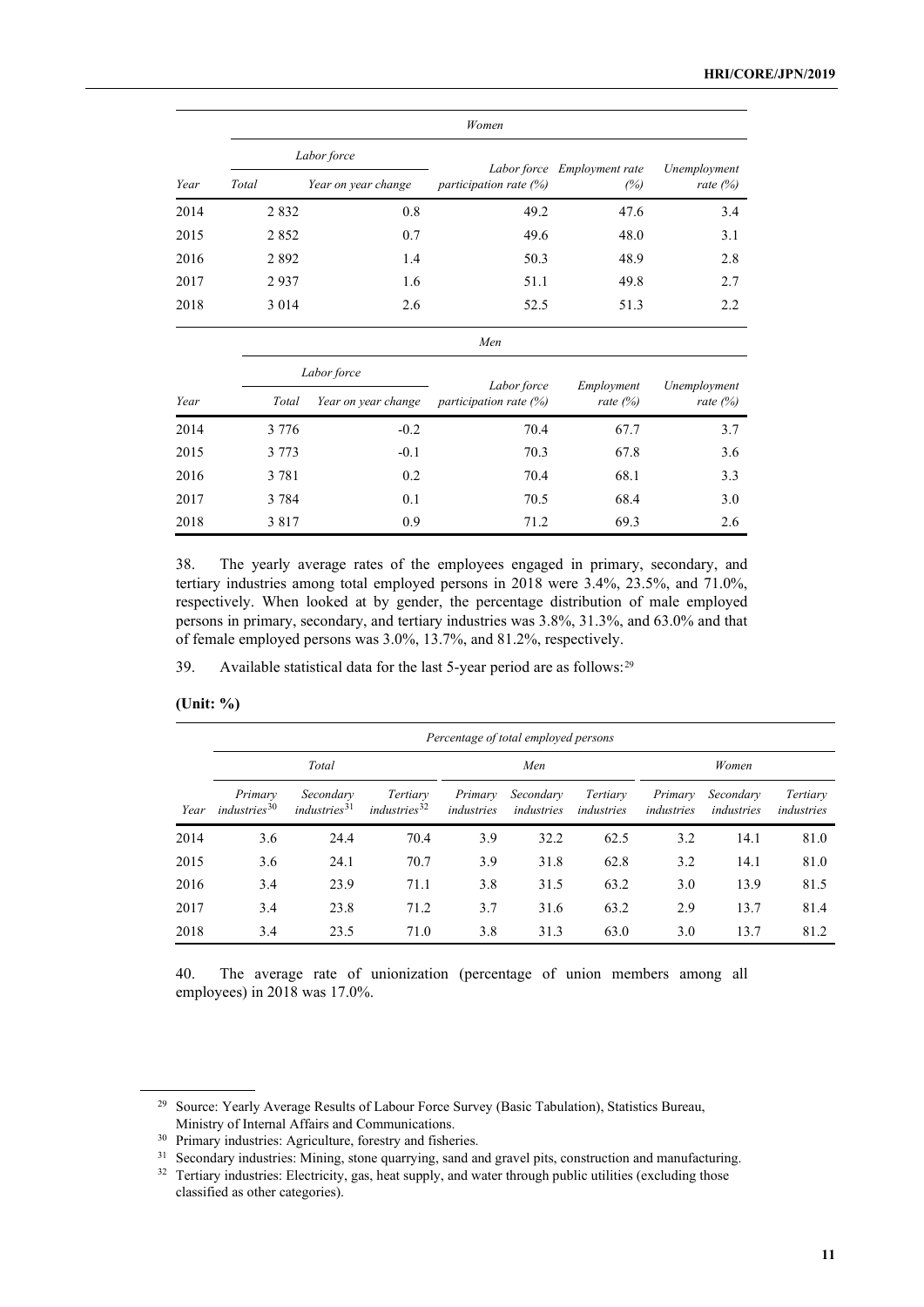## **Economic indicators**

41. Japan's national income per capita in 2017 increased by 2.6% from the previous year to 3,163,000 yen (USD 28,198).

42. Japan's gross domestic product (GDP) in 2017 increased by 1.7% from the previous year to 545,121.9 billion yen (USD 4,860.4 billion).

43. Japan's gross national income (GNI) in 2017 increased by 2.0% from the previous year to 565,061.1 billion yen (USD 5,038.2 billion).

44. Available statistical data relating to paras. 41 to 43 above for the last 5-year period are shown below<sup>33</sup>.

| National Income per Capita |                                                  |           | (Unit: thousand yen) |                     |
|----------------------------|--------------------------------------------------|-----------|----------------------|---------------------|
| 2013                       | 2014                                             | 2015      | 2016                 | 2017                |
| 2913                       | 2954                                             | 3 0 6 9   | 3 0 8 2              | 3 1 6 3             |
|                            | Gross Domestic Product (GDP) <nominal></nominal> |           |                      | (Unit: billion yen) |
| 2013                       | 2014                                             | 2015      | 2016                 | 2017                |
| 503 175.6                  | 513 876.0                                        | 531 319.8 | 535 986.4            | 545 121.9           |
|                            | Gross National Income (GNI) <nominal></nominal>  |           |                      | (Unit: billion yen) |
| 2013                       | 2014                                             | 2015      | 2016                 | 2017                |
| 520 067.4                  | 532 369.7                                        | 551 729.7 | 553 965.2            | 565 061.1           |

45. The consumer price index (CPI) in 2018 increased 1.0% on a year-to-year basis.

46. Available statistical data for the last 5-year period are as follows<sup>34</sup>:

| Year | <i>Index</i> | Year to year change (%) |
|------|--------------|-------------------------|
| 2014 | 99.2         | 2.7                     |
| 2015 | 100.0        | 0.8                     |
| 2016 | 99.9         | $-0.1$                  |
| 2017 | 100.4        | 0.5                     |
| 2018 | 101.3        | 1.0                     |

47. Japan's general government deficit (debt securities) in FY2017 stood at 1,074,295.0 billion yen.

48. Available statistical data for the last 5-year period are shown below<sup>[35](#page-11-2)</sup>:

<span id="page-11-0"></span><sup>&</sup>lt;sup>33</sup> Source: Annual Report of National Account for 2017, The Economic and Social Research Institute (ESRI), Cabinet Office.

<span id="page-11-1"></span><sup>&</sup>lt;sup>34</sup> Source: Consumer price index (of which base year is 2015, provided that the figures of "year to year rate" in 2014 and 2015 are calculated based on the published values whose base year is 2010.), Statistics Bureau, Ministry of Internal Affairs and Communications.

<span id="page-11-2"></span><sup>&</sup>lt;sup>35</sup> Source: Annual Report of National Account for 2017, The Economic and Social Research Institute (ESRI), Cabinet Office.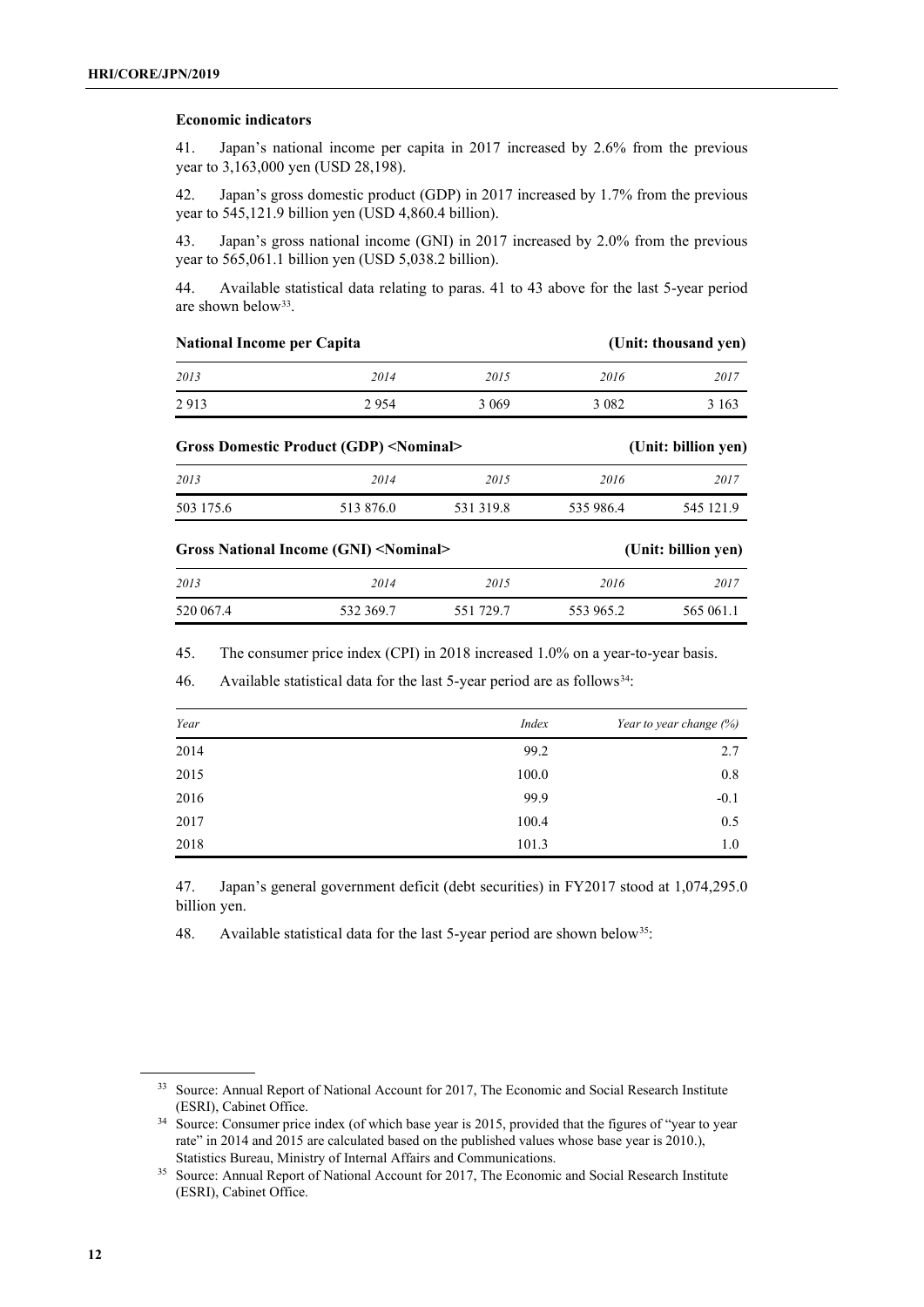#### **(Unit: billion yen)**

|                   | <i>FY2013</i> | <i>FY2014</i> | <i>FY2015</i> | <i>FY2016</i> | <i>FY2017</i> |
|-------------------|---------------|---------------|---------------|---------------|---------------|
| Change in debt    | 32 991.6      | 47 867.8      | 34 066.6      | 5 139.7       | 19 669.2      |
| Outstanding debts | 967 551.7     | 1 015 419.5   | 1 049 486.1   | 1 054 625.8   | 1 074 295.0   |

49. The amount of social security benefits<sup>[36](#page-12-0)</sup> in FY2017 was 1,202,443 billion yen, making up 22.0% of GDP[37.](#page-12-1)

50. Available statistical data for the last 5-year period are as follows:

| <b>FY</b> | Social security benefits<br>(billion yen) | <i>Ratio to GDP <math>(\%)</math></i> |
|-----------|-------------------------------------------|---------------------------------------|
| 2013      | 1 107 796                                 | 21.8                                  |
| 2014      | 1 121 734                                 | 21.6                                  |
| 2015      | 1 168 403                                 | 21.9                                  |
| 2016      | 1 184 089                                 | 22.1                                  |
| 2017      | 1 202 443                                 | 22.0                                  |

51. Available statistical data relating to social security-related expenditures<sup>[38](#page-12-2)</sup>for the last 5-year period are shown below.

| Year | Social security-related<br>expenditures (billion yen) | Ratio to general account<br>expenditures $(\% )$ | <i>Ratio to GDP <math>(\%)</math></i> |
|------|-------------------------------------------------------|--------------------------------------------------|---------------------------------------|
| 2013 | 292 320.1                                             | 29.2                                             | 5.8                                   |
| 2014 | 301 709.1                                             | 30.5                                             | 5.8                                   |
| 2015 | 313 976.6                                             | 32.0                                             | 5.9                                   |
| 2016 | 322 081.9                                             | 33.0                                             | 6.0                                   |
| 2017 | 325 210.6                                             | 33.1                                             | 5.9                                   |

52. Japan's ODA budget (excluding supplementary budget) in FY2018 was 553.8 billion yen<sup>39</sup>. In 2017, the percentage of GNI spent on ODA was 0.23 %.

## **B. Constitutional, political, and legal structure of the State**

## **(i) Political system**

53. Japan's political system is based on the so-called principle of independence of the three branches of government: legislative (the Diet), executive (the Cabinet), and judicial (the courts) and is a parliamentary democracy.

54. The Constitution of Japan declares that sovereign power resides with the people and stipulates that the Diet shall be the sole law-making organ of the State (Article 41), that executive power shall be vested in the Cabinet (Article 65), and that judicial power is

<span id="page-12-0"></span><sup>&</sup>lt;sup>36</sup> This was estimated by using the actual results of benefits paid under the domestic social security systems according to the social security standards determined by the ILO for the purpose of international comparison.

<span id="page-12-1"></span><sup>&</sup>lt;sup>37</sup> Calculation is based on the nominal GDP in Quarterly Estimates of GDP for each year of the Cabinet Office.

<span id="page-12-2"></span><sup>&</sup>lt;sup>38</sup> This refers to the part of the Government's general account expenditures relating to social security, which is roughly equivalent to the part of the social security benefits in Footnote 36 covered by the National Treasury.

<span id="page-12-3"></span><sup>&</sup>lt;sup>39</sup> Article 11 of the Public Finance Act stipulates that Japan's fiscal year runs from April 1 until March 31 of the following year.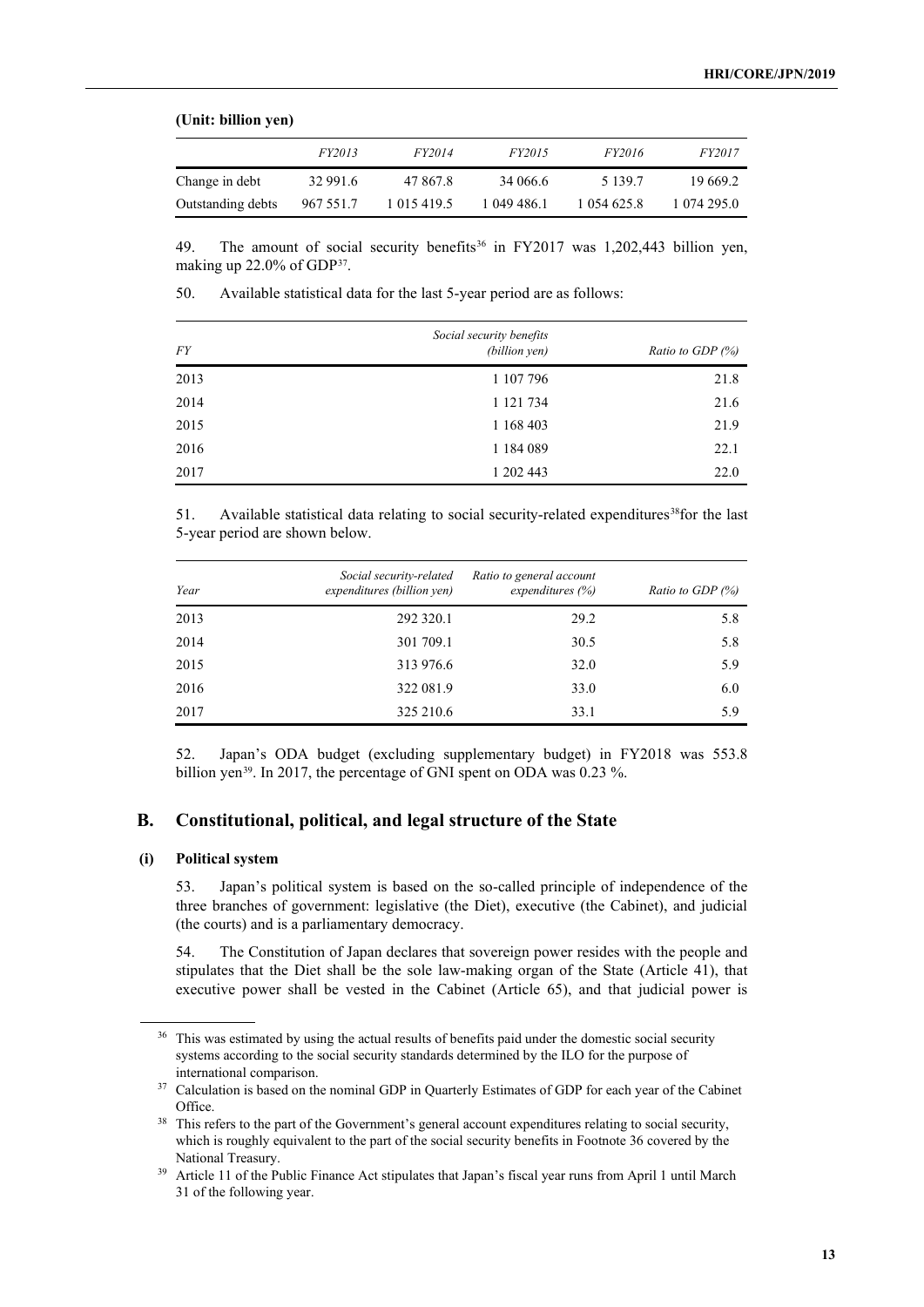vested in the courts (paragraph 1 of Article 76). It adopts a parliamentary cabinet system with respect to the relationship between the Diet and the Cabinet.

55. Local public entities shall have independent power from the central organizations, especially in terms of administrative power, based on the principle of the autonomy of entities and residents (Articles 92 to 95).

56. The Constitution of Japan has provisions relating to the Diet in Chapter 4 (Articles 41 to 64), the Cabinet in Chapter 5 (Articles 65 to 75), and the Judiciary in Chapter 6 (Articles 76 to 82).

## **(ii) Legislative branch**

## **General**

57. The Diet of Japan consists of the House of Representatives and the House of Councillors (Article 42), and both Houses consist of elected members, representative of all the people (paragraph 1 of Article 43 of the Constitution).

58. The right to vote is granted equally to all men and women having Japanese nationality aged 18 or older. This is as a result of the amendment of the Public Offices Election Act in 2015, which allowed persons aged 18 years or older and below 20 years to vote. With regard to eligibility for election, all Japanese nationals, whether male or female, aged 25 or older are able to stand for election for the House of Representatives, while every Japanese national aged 30 or older is able to stand for election for the House of Councillors.

59. Under the Constitution of Japan, the term of office of members of the House of Representatives is four years (however, the term is terminated before the full term expires in the case that the House of Representatives is dissolved) while the term of office of members of the House of Councillors is six years (and election for half the members takes place every three years) (Articles 45 and 46).

60. The House of Representatives has 465 members, of whom 289 are elected under a single-representative constituency system, while 176 are elected under a proportional representation system in which the nation is divided into 11 regions. With regard to the House of Councillors, as a result of the amendment of the Public Offices Election Act in 2018, it has, after the first House of Councillors election following the amendment, 248 (242 before the amendment) members, of whom 100 (96 before the amendment) are elected through proportional representation and 148 (146 before the amendment) are elected as representatives of the nation's 47 electoral districts, i.e., prefectures.

### **Political parties**

61. Political parties play important roles in keeping the separation of powers in place. While there is no direct provision, the Constitution of Japan has provisions that anticipate the existence of political parties that guarantee the freedom of association (Article 21) or that adopt the parliamentary system of government (paragraph 3 of Article 66, Articles 67 to 69). According to Article 3 of the Political Funds Control Act, a political organization is defined as 1) an organization whose purposes are principally to promote, support, or oppose a political principle or policy, or 2) an organization whose principal purposes are to recommend, support, or oppose a candidate for elective public office and others. Of these, 1) a political organization having 5 or more members of the House of Representatives or the House of Councillors or 2) a political organization which obtained 2% or more of the total effective votes in the most recent election for the members of the House of Representatives or the House of Councillors is defined as a "political party."

62. As of July 30, 2019, 9 political parties have been publicly announced: NHK Kara Kokumin wo Mamoru To (the Party to Protect the People from NHK), The Party of Hope, Komeito, Democratic Party For the People, Social Democratic Party, Liberal Democratic Party of Japan, Nippon Ishin (Japan Innovation Party), Japanese Communist Party, the Constitutional Democratic Party of Japan and REIWA SHINSENGUMI.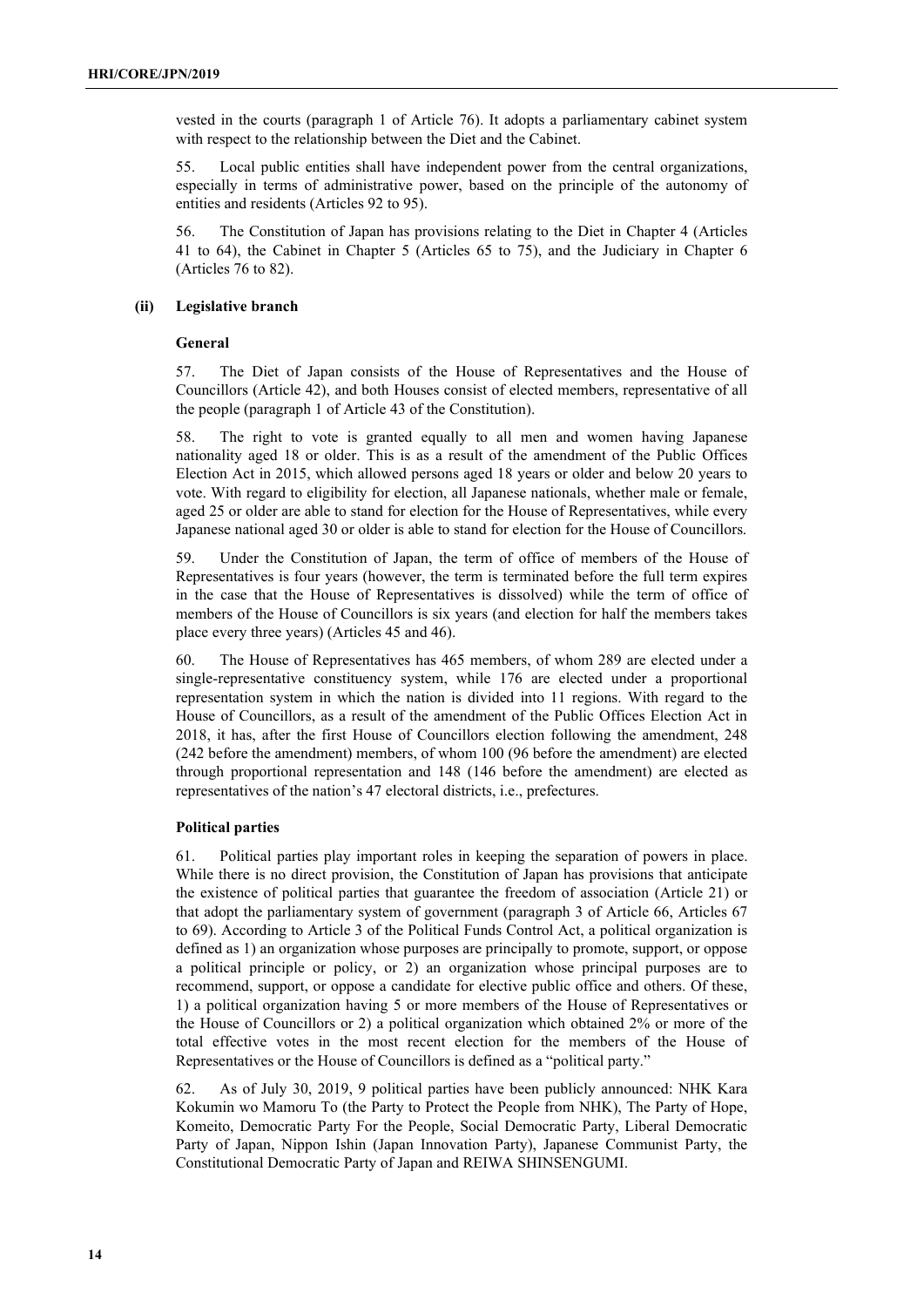## **Statistics**

63. The number of persons registered on voting lists as of September, 2018 was 106,076,923, of which 51,290,275 voters were male while 54,786,648 voters were female. The percentage of registered voters to the total population was 83.5<sup>[40](#page-14-0)</sup>.

|                                             | 2014.9      | 2015.9      | 2016.9      | 2017.9      | 2018.9      |
|---------------------------------------------|-------------|-------------|-------------|-------------|-------------|
| <b>Total registered</b><br>voters (persons) | 104 052 900 | 104 003 897 | 106 358 661 | 106 252 901 | 106 076 923 |
| Men (persons)                               | 50 250 607  | 50 221 268  | 51 430 105  | 51 377 607  | 51 290 275  |
| Women (persons)                             | 53 802 293  | 53 782 629  | 54 928 556  | 54 875 294  | 54 786 648  |
| <b>Population Census</b><br>(persons)       | 128 057 352 | 127 094 745 | 127 094 745 | 127 094 745 | 127 094 745 |
| Registered voters/<br>Population Census (%) | 81.3        | 81.8        | 83.7        | 83.6        | 83.5        |

64. There are no official data relating to the penetration rate of televisions, newspapers, and radios. For reference, the trends in the Internet usage rate are shown below.

|                             | 2013 | 2014 | 2015 | 2016 | 2017 |
|-----------------------------|------|------|------|------|------|
| Internet usage rate $(\% )$ | 82.8 |      |      |      | 80.9 |

65. As of the end of July 2019, political groups have the following numbers of seats:

|                                                     | Number of seats in the<br>House of Representatives |                |    |                                                                                          | Number of seats in the<br>House of Councillors |           |                |
|-----------------------------------------------------|----------------------------------------------------|----------------|----|------------------------------------------------------------------------------------------|------------------------------------------------|-----------|----------------|
| Name of political group                             | Men                                                | Women          |    | Total Name of political group                                                            |                                                | Men Women | Total          |
| Liberal Democratic Party                            | 263                                                | 22             |    | 285 Liberal Democratic<br>Party and Voice of<br>The People                               | 94                                             | 20        | 114            |
| The Constitutional<br>Democratic Party of<br>Japan  | 55                                                 | 15             |    | 70 The Constitutional<br>Democratic Party of<br>Japan and Minyukai<br>and Hope Coalition | 26                                             | 9         | 35             |
| Democratic Party For<br>the People                  | 37                                                 | 2              | 39 | Komeito                                                                                  | 23                                             | 5         | 28             |
| Komeito                                             | 25                                                 | $\overline{4}$ |    | 29 Democratic Party For<br>the People and The<br>Shin-Ryokufukai                         | 18                                             | 8         | 26             |
| Japanese Communist<br>Party                         | 9                                                  | 3              |    | 12 Nippon Ishin (Japan<br>Innovation Party)                                              | 13                                             | 3         | 16             |
| Nippon Ishin (Japan<br>Innovation Party)            | 10                                                 | 1              |    | 11 Japanese Communist<br>Party                                                           | 8                                              | 5         | 13             |
| The Reviewing Group<br>on Social Security<br>Policy | 8                                                  | $\mathbf{0}$   | 8  | Okinawa Whirlwind                                                                        | $\overline{2}$                                 | $\theta$  | $\overline{2}$ |
| Social Democratic Party                             | $\overline{2}$                                     | $\theta$       |    | 2 REIWA<br>SHINSENGUMI                                                                   | 1                                              | 1         | $\overline{2}$ |

<span id="page-14-0"></span><sup>&</sup>lt;sup>40</sup> The figures are based on the number of voters registered on domestic and overseas electoral roll (prepared by the Ministry of Internal Affairs and Communications) and the results of the Population Census (The figures for 2014.9 and before refer to the 2010 Population Census. The figures for 2015.9 and after refer to the 2015 Population Census.).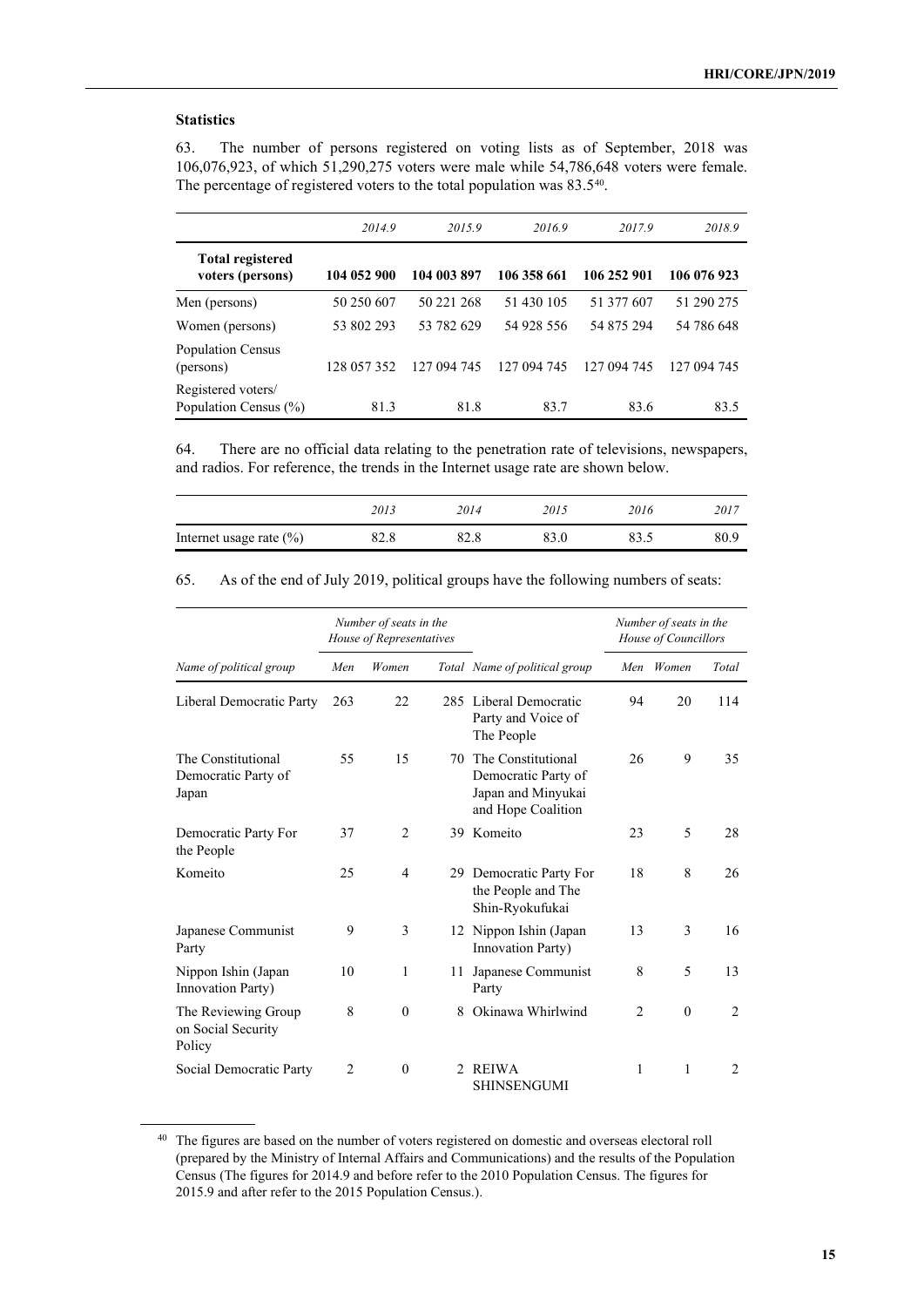|                         | Number of seats in the<br>House of Representatives |          |     | Number of seats in the<br>House of Councillors |          |              |                               |
|-------------------------|----------------------------------------------------|----------|-----|------------------------------------------------|----------|--------------|-------------------------------|
| Name of political group | Men                                                | Women    |     | Total Name of political group                  | Men      | Women        | Total                         |
| The Party of Hope       | $\mathfrak{D}$                                     | $\theta$ |     | 2 Hekisuikai                                   | $\theta$ | 2            |                               |
|                         |                                                    |          |     | <b>Your Party</b>                              | 2        | $\mathbf{0}$ | $\mathfrak{D}_{\mathfrak{p}}$ |
| Independents            |                                                    | $\theta$ | 7   | Independents                                   | 2        | 3            | 5                             |
| (Vacancy)               |                                                    |          |     | (Vacancy)                                      |          |              |                               |
| <b>Total</b>            | 418                                                | 47       | 465 | Total                                          | 189      | 56           | 245                           |

66. Numbers of seats held by respective political parties at National Election are as follows:

|                                                                                | Election of members of the House of<br>Representatives 2017 |                |                |     | Election of members of the House of<br>Councillors 2019 |                               |
|--------------------------------------------------------------------------------|-------------------------------------------------------------|----------------|----------------|-----|---------------------------------------------------------|-------------------------------|
|                                                                                | Men                                                         | Women          | Total          | Men | Women                                                   | Total                         |
| Liberal Democratic Party                                                       | 261                                                         | 20             | 281            | 47  | 10                                                      | 57                            |
| The Constitutional<br>Democratic Party of Japan                                | 42                                                          | 12             | 54             | 11  | 6                                                       | 17                            |
| Party of Hope                                                                  | 48                                                          | $\overline{c}$ | 50             |     |                                                         |                               |
| Komeito                                                                        | 25                                                          | 4              | 29             | 12  | 2                                                       | 14                            |
| Nippon Ishin (Japan<br>Innovation Party)                                       | 10                                                          | 1              | 11             | 9   | 1                                                       | 10                            |
| Japanese Communist Party                                                       | 9                                                           | 3              | 12             | 4   | 3                                                       | 7                             |
| Democratic Party For the<br>People                                             |                                                             |                |                | 5   | 1                                                       | 6                             |
| REIWA SHINSENGUMI                                                              |                                                             |                |                | 1   | 1                                                       | $\mathfrak{D}_{\mathfrak{p}}$ |
| Social Democratic Party                                                        | $\mathfrak{D}$                                              | $\theta$       | $\mathfrak{D}$ | 1   | $\theta$                                                | 1                             |
| NHK Kara Kokumin wo<br>Mamoru To (the Party to<br>Protect the People from NHK) |                                                             |                |                | 1   | $\theta$                                                | 1                             |
| Independents                                                                   | 21                                                          | 5              | 26             | 5   | 4                                                       | 9                             |
| <b>Total</b>                                                                   | 418                                                         | 47             | 465            | 96  | 28                                                      | 124                           |

67. Under the "Fourth Basic Plan for Gender Equality," the Government of Japan promotes women's participation and advancement in various fields of society and expands women's participation in policy decision-making processes.

68. In the House of Representatives, 47 seats out of 465 are held by female members (10.1%, as of August 2019) and 3 out of 26 chairpersons of Standing Committees and Special Committees are women (11.5%, as of August 2019). In the House of Councillors, 56 seats out of 245 are held by female members (22.9%, as of August 2019) while 3 out of 24 chairpersons of Standing Committees and Special Committees are women (12.5%, as of August 2019).

69. Under recognition that the expansion of women's participation in political fields is important in the Fourth Basic Plan for Gender Equality, the Government set the goal (a non-binding goal which the Government aims to achieve by working with political parties) of the ratio of female candidates to the members of both the House of Representatives and the House of Councillors at 30% by 2020. Based on this Plan, the Minister of State (for Gender Equality) asked each political party for cooperation in introducing positive actions such as voluntary initiatives, including setting goals for the ratio of female candidates, and developing systems to promote work-life balance.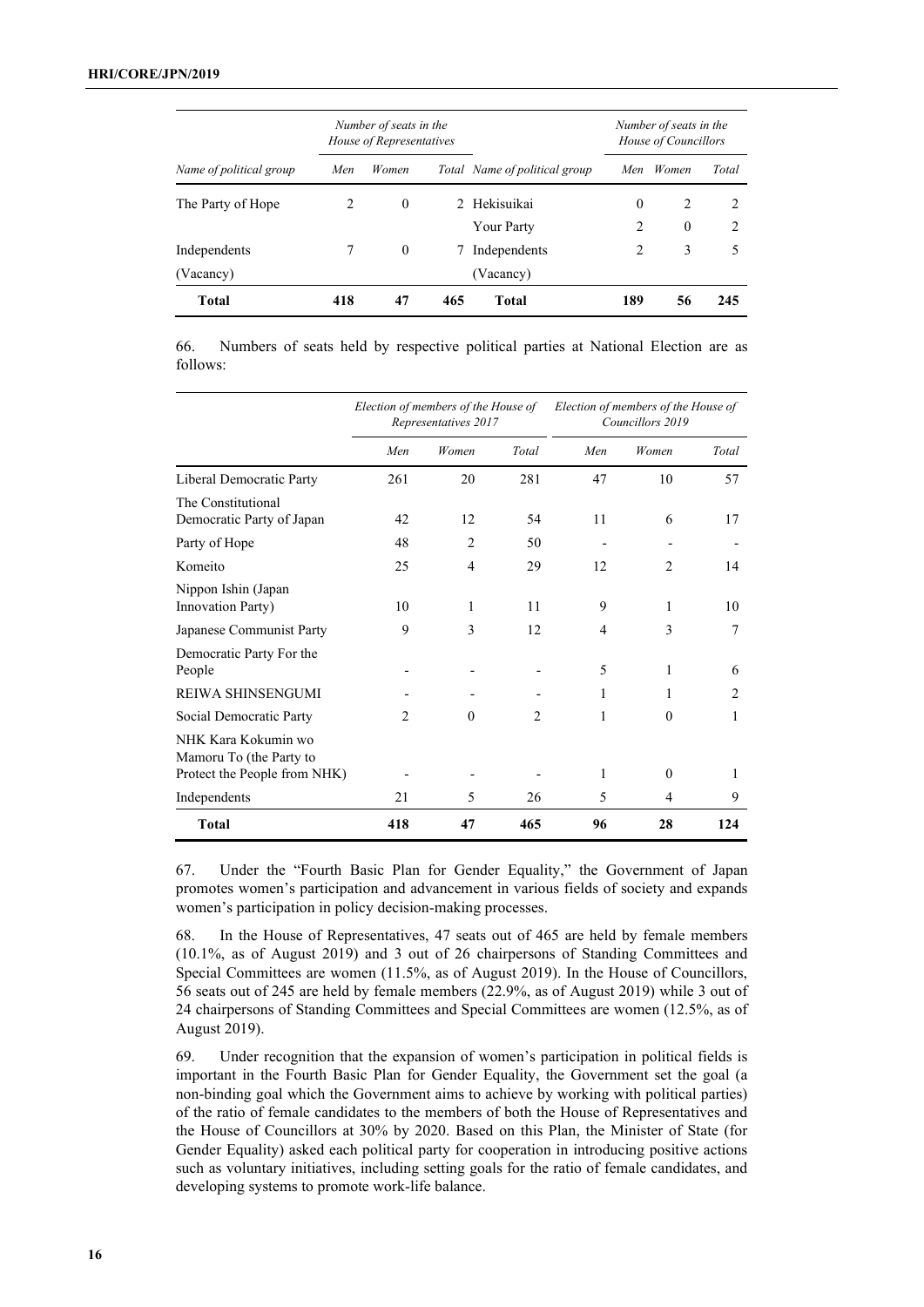70. In addition, the Act on Promotion of Gender Equality in the Political Field, legislation initiated by diet members, was promulgated and enforced in May 2018. The Act provides that political parties are to endeavor to implement voluntary initiatives, such as setting a goal for the number of male and female party candidates for public office.

71. The goal of 30% in the above-mentioned Fourth Basic Plan for Gender Equality is a goal which not each political party but the Government as a whole aims to achieve. In contrast, the Act enforced in May 2018 calls for implementation of voluntary initiatives by political parties.

72. Available statistical data on the percentage of female Diet members for the last 5 year period is as follows:

|                                                                                                                      | $2015*$ | $2016*$ | $2017*$ | $2018*$ | $2019*$ |
|----------------------------------------------------------------------------------------------------------------------|---------|---------|---------|---------|---------|
| Female members of the House of Representatives<br>(persons)                                                          | 45      | 45      | 44      | 47      | 47      |
| Percentage of female members among total members<br>of the House of Representatives (excluding<br>vacancies) $(\% )$ | 9.5     | 9.5     | 9.3     | 10.1    | 10.2    |
| Female members of the House of Councillors<br>(persons)                                                              | 38      | 38      | 50      | 50      | 50      |
| Percentage of female members among total members<br>of the House of Councillors (excluding vacancies) $(\%)$         | 15.7    | 15.7    | 20.7    | 20.7    | 20.7    |

\* Figures shown are those as of January each year.

## **Average voter turnout in national or local elections per prefecture**

73. Average voter turnout in the most recent national election (House of Councillors Election 2019 for members to be elected under the proportional representation system) was 48.79%. Voter turnout for the latest elections for prefectural governors is shown in the following table:

## **(Unit: %)**

|            | <b>National Election</b>                                               | <b>Local Elections</b>                                        |                                                           |
|------------|------------------------------------------------------------------------|---------------------------------------------------------------|-----------------------------------------------------------|
| Prefecture | House of Councillors<br>Election 2019 (proportional<br>representation) | House of Councillors<br>Election 2019<br>(electoral district) | Prefectural<br>Governor Election<br>(as of July 22, 2019) |
| Hokkaido   | 53.75                                                                  | 53.76                                                         | 58.34                                                     |
| Aomori     | 42.93                                                                  | 42.94                                                         | 40.08                                                     |
| Iwate      | 56.54                                                                  | 56.55                                                         | No voting                                                 |
| Miyagi     | 51.16                                                                  | 51.17                                                         | 53.29                                                     |
| Akita      | 56.28                                                                  | 56.29                                                         | 56.83                                                     |
| Yamagata   | 60.73                                                                  | 60.74                                                         | No voting                                                 |
| Fukushima  | 52.41                                                                  | 52.41                                                         | 45.04                                                     |
| Ibaraki    | 45.02                                                                  | 45.02                                                         | 43.48                                                     |
| Tochigi    | 44.14                                                                  | 44.14                                                         | 33.27                                                     |
| Gunma      | 48.17                                                                  | 48.18                                                         | 48.51                                                     |
| Saitama    | 46.48                                                                  | 46.48                                                         | 26.63                                                     |
| Chiba      | 45.28                                                                  | 45.28                                                         | 31.18                                                     |
| Tokyo      | 51.76                                                                  | 51.77                                                         | 59.73                                                     |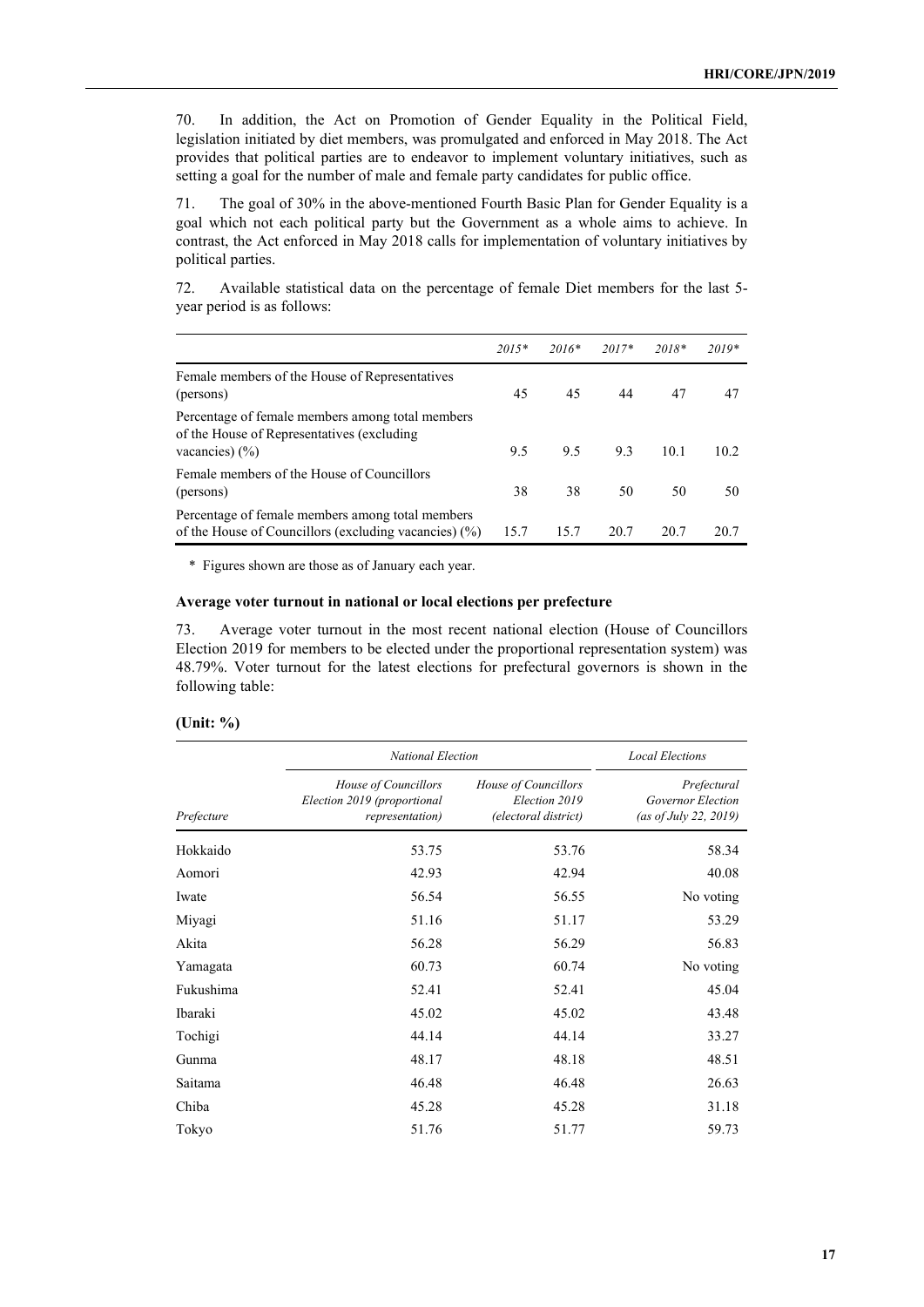|              |                                                                        | <b>National Election</b>                                      |                                                           |  |  |  |
|--------------|------------------------------------------------------------------------|---------------------------------------------------------------|-----------------------------------------------------------|--|--|--|
| Prefecture   | House of Councillors<br>Election 2019 (proportional<br>representation) | House of Councillors<br>Election 2019<br>(electoral district) | Prefectural<br>Governor Election<br>(as of July 22, 2019) |  |  |  |
| Kanagawa     | 48.72                                                                  | 48.73                                                         | 40.28                                                     |  |  |  |
| Niigata      | 55.30                                                                  | 55.31                                                         | 58.25                                                     |  |  |  |
| Toyama       | 46.87                                                                  | 46.88                                                         | 35.34                                                     |  |  |  |
| Ishikawa     | 47.00                                                                  | 47.00                                                         | 39.07                                                     |  |  |  |
| Fukui        | 47.63                                                                  | 47.64                                                         | 58.35                                                     |  |  |  |
| Yamanashi    | 51.56                                                                  | 51.56                                                         | 57.93                                                     |  |  |  |
| Nagano       | 54.29                                                                  | 54.29                                                         | 43.28                                                     |  |  |  |
| Gifu         | 51.00                                                                  | 51.00                                                         | 36.39                                                     |  |  |  |
| Shizuoka     | 50.45                                                                  | 50.46                                                         | 46.44                                                     |  |  |  |
| Aichi        | 48.18                                                                  | 48.18                                                         | 35.51                                                     |  |  |  |
| Mie          | 51.69                                                                  | 51.69                                                         | 46.68                                                     |  |  |  |
| Shiga        | 51.96                                                                  | 51.96                                                         | 40.62                                                     |  |  |  |
| Kyoto        | 46.42                                                                  | 46.42                                                         | 35.17                                                     |  |  |  |
| Osaka        | 48.62                                                                  | 48.63                                                         | 49.49                                                     |  |  |  |
| Hyogo        | 48.59                                                                  | 48.60                                                         | 40.86                                                     |  |  |  |
| Nara         | 49.53                                                                  | 49.53                                                         | 48.49                                                     |  |  |  |
| Wakayama     | 50.41                                                                  | 50.42                                                         | 38.33                                                     |  |  |  |
| Tottori      | 49.98                                                                  | 49.98                                                         | 53.09                                                     |  |  |  |
| Shimane      | 54.04                                                                  | 54.04                                                         | 62.04                                                     |  |  |  |
| Okayama      | 45.08                                                                  | 45.08                                                         | 33.91                                                     |  |  |  |
| Hiroshima    | 44.67                                                                  | 44.67                                                         | 31.09                                                     |  |  |  |
| Yamaguchi    | 47.31                                                                  | 47.32                                                         | 36.49                                                     |  |  |  |
| Tokushima    | 38.60                                                                  | 38.59                                                         | 48.34                                                     |  |  |  |
| Kagawa       | 45.31                                                                  | 45.31                                                         | 29.34                                                     |  |  |  |
| Ehime        | 52.38                                                                  | 52.39                                                         | 39.05                                                     |  |  |  |
| Kochi        | 46.33                                                                  | 46.34                                                         | No voting                                                 |  |  |  |
| Fukuoka      | 42.85                                                                  | 42.85                                                         | 42.72                                                     |  |  |  |
| Saga         | 45.25                                                                  | 45.25                                                         | 35.26                                                     |  |  |  |
| Nagasaki     | 45.46                                                                  | 45.46                                                         | 36.03                                                     |  |  |  |
| Kumamoto     | 47.23                                                                  | 47.23                                                         | 51.01                                                     |  |  |  |
| Oita         | 50.54                                                                  | 50.54                                                         | 47.41                                                     |  |  |  |
| Miyazaki     | 41.78                                                                  | 41.79                                                         | 33.90                                                     |  |  |  |
| Kagoshima    | 45.75                                                                  | 45.75                                                         | 56.77                                                     |  |  |  |
| Okinawa      | 48.96                                                                  | 49.00                                                         | 63.24                                                     |  |  |  |
| <b>Total</b> | 48.79                                                                  | 48.80                                                         |                                                           |  |  |  |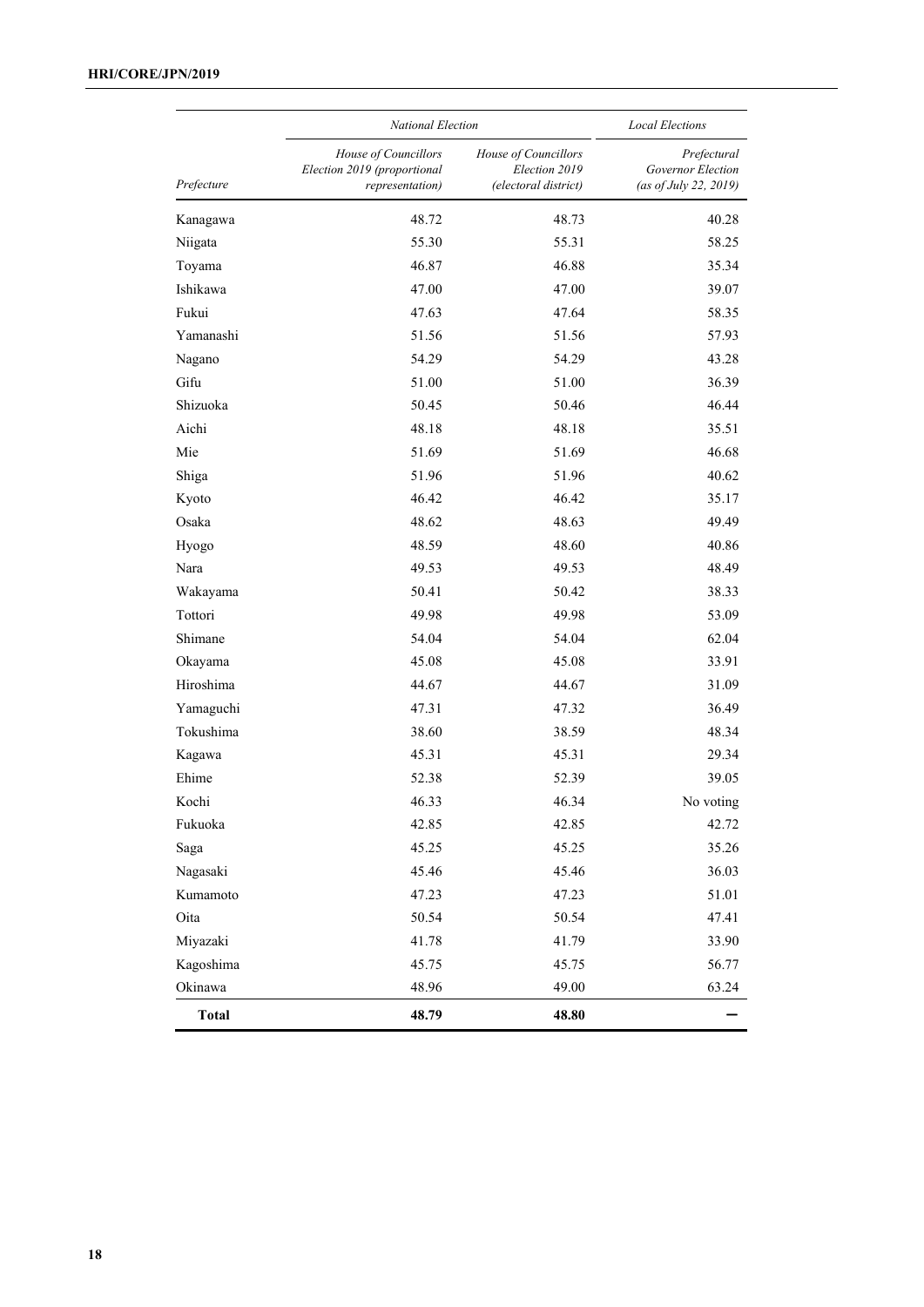#### **(iii) Executive branch**

74. The Cabinet shall consist of the Prime Minister and other Ministers of State (paragraph 1 of Article 66 of the Constitution of Japan).

75. At present, under the Cabinet, the executive branch of Japan consists of one Office and 13 Ministries and Agencies (the Cabinet Office; the National Public Safety Commission (the National Police Agency); the Reconstruction Agency; the Ministry of Internal Affairs and Communications; the Ministry of Justice; the Ministry of Foreign Affairs; the Ministry of Finance; the Ministry of Education, Culture, Sports, Science and Technology; the Ministry of Health, Labour and Welfare; the Ministry of Agriculture, Forestry, and Fisheries; the Ministry of Economy, Trade and Industry; the Ministry of Land, Infrastructure, Transport and Tourism; the Ministry of Environment; and the Ministry of Defense).

76. There are also the National Personnel Authority, the Fair Trade Commission, the Environmental Disputes Coordination Commission, the Public Security Examination Commission, the Central Labor Relations Commission, the Nuclear Regulation Authority, and other administrative organizations.

77. Japan adopts the public servant personnel system under which public servants are in charge of the administrative affairs of the nation and local governments.

#### **(iv) Judicial branch**

#### **General**

78. According to the Constitution of Japan, the whole judicial power is vested in the courts (paragraph 1 of Article 76). All judges shall be independent in the exercise of their conscience and shall be bound only by this Constitution and the laws (paragraph 3 of Article 76). Judges shall not be removed except by public impeachment unless judicially declared mentally or physically incompetent to perform official duties and no disciplinary action against judges shall be administered by any executive organ or agency (Article 78). The Diet shall set up an impeachment court from among the members of both Houses for the purpose of trying those judges against whom removal proceedings have been instituted (Article 64) and the appointment of the judges of the Supreme Court shall be reviewed by the people at the first general election of members of the House of Representatives following their appointment, and shall be reviewed again at the first general election of members of the House of Representatives after a lapse of 10 years, and in the same manner thereafter (paragraph 2 of Article 79). When the majority of the voters favors the dismissal of a judge, he shall be dismissed (paragraphs 2 to 4 of Article 79).

79. There are two types of courts in Japan; namely, the Supreme Court and inferior courts (high court, district court, family court, and summary court). The Supreme Court is headed by the Chief Justice and has 14 judges. Japan has a three-tiered court system in principle and adopts a retrial system under which a retrial is allowed if there is a justifiable reason approved by law even after the judgment becomes final. Trials shall be conducted and judgment declared publicly (paragraph 1 of Article 82).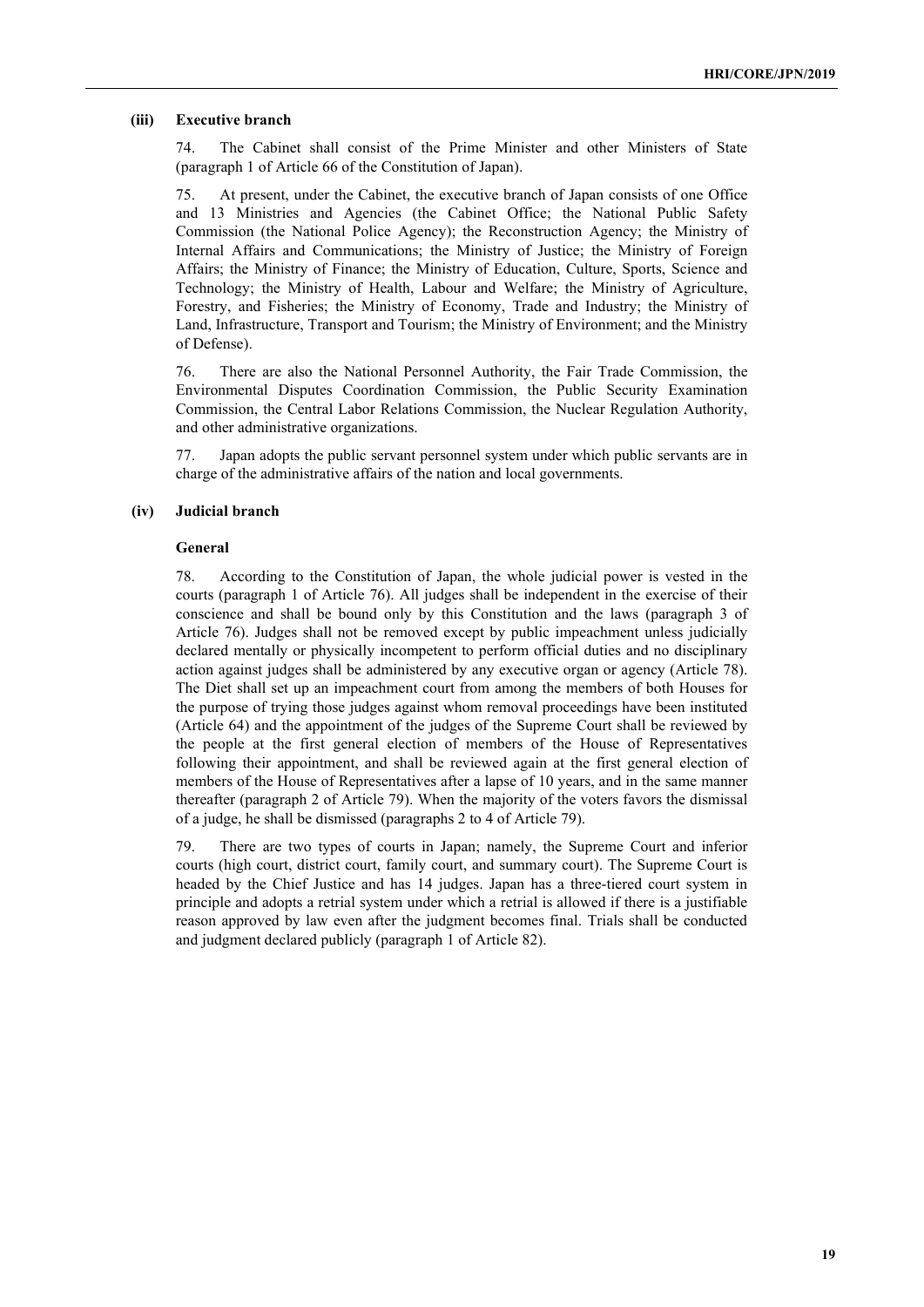#### **Statistics on criminal justice**

|                             |                                          | 2017                               |                                                                                |  |
|-----------------------------|------------------------------------------|------------------------------------|--------------------------------------------------------------------------------|--|
|                             |                                          | Number of cases<br>known to police | Percentage of cases<br>known to police per<br>100,000 population <sup>43</sup> |  |
| <b>Felonious offenses</b>   |                                          | 4840                               | 3.85                                                                           |  |
| <b>Total of murder</b>      |                                          | 920                                | 0.7                                                                            |  |
|                             | Homicide                                 | 878                                | 0.7                                                                            |  |
|                             | Infanticide                              | 11                                 | 0.0                                                                            |  |
|                             | Preparation for homicide                 | 21                                 | 0.0                                                                            |  |
|                             | Assisting suicide                        | 10                                 | 0.0                                                                            |  |
| <b>Total of robbery</b>     |                                          | 1852                               | 1.5                                                                            |  |
|                             | Robbery causing death                    | 20                                 | 0.0                                                                            |  |
|                             | Robbery causing injury                   | 701                                | 0.6                                                                            |  |
|                             | Robbery-forcible sexual<br>intercourse   | 28                                 | 0.0                                                                            |  |
|                             | Robbery & Quasi-robbery                  | 1 1 0 3                            | 0.9                                                                            |  |
| Arson                       |                                          | 959                                | 0.8                                                                            |  |
| Forcible sexual intercourse |                                          | 1 1 0 9                            | 0.9                                                                            |  |
| <b>Violent offenses</b>     |                                          | 60 099                             | 47.3                                                                           |  |
|                             | Unlawful assembly with dangerous weapons | $\mathcal{E}$                      | 0.0                                                                            |  |
| Assault                     |                                          | 31 013                             | 24.4                                                                           |  |
| Injury                      |                                          | 23 204                             | 18.3                                                                           |  |
| Injury causing death        |                                          | 82                                 | 0.1                                                                            |  |
| Intimidation                |                                          | 3851                               | 3.0                                                                            |  |
| Extortion                   |                                          | 1946                               | 1.5                                                                            |  |

**Number of cases of felonious offenses**[41](#page-19-0) **and violent offenses**[42](#page-19-1) **known to the police per 100,000 population (2017)**

<span id="page-19-0"></span><sup>41</sup> In these statistics, felonious offenses refer to homicide (Articles 199, 201, and 202 of the Penal Code and Articles 3 (1) (vii), 3 (2), 6 (1) (i), and 6 (2) of the Act on Punishment of Organized Crimes and Control of Crime Proceeds), robbery (Articles 236 to 241 of the Penal Code, Articles 2 to 4 of the Act on Prevention and Punishment of Robbery and Theft Act), arson (Articles 108 to 111, 113 and 114 of the Penal Code), forcible sexual intercourse (Articles 177, 178 (2), 178-2, and 181 (2) and (3) of the Penal Code before revision on July 13, 2017 and Articles 177, 178 (2), 179 (2), and 181 (2) of the Penal Code after revision on July 13, 2017). As for forcible sexual intercourse, several relevant provisions of the Penal Code were revised (entered into force on July 13, 2017) and since the title and element of the crime 'rape' were revised the expression 'rape' is now altered to 'forcible sexual intercourse'.

<span id="page-19-1"></span><sup>&</sup>lt;sup>42</sup> In these statistics, violent offenses refer to unlawful assembly with weapons (Article 208-2 of the Penal Code), assault (Article 208 of the Penal Code and Articles 1 and 1-3 of the Act on Punishment of Physical Violence and Others), injury (Articles 204 to 206 of the Penal Code and Articles 1-2 and 1-3 of the Act on Punishment of Physical Violence and Others), intimidation (Articles 222 and 223 of the Penal Code, Articles 1 and 1-3 of the Act on Punishment of Physical Violence and Others, and Articles 3 (1) (ix) and 3 (2) of the Act on Punishment of Organized Crimes and Control of Crime Proceeds), and extortion (Article 249 of the Penal Code and Articles 3 (1) (xiv) and 3 (2) of the Act on Punishment of Organized Crimes and Control of Crime Proceeds).

<span id="page-19-2"></span><sup>43</sup> Using the total population based on the Basic Count of the 2015 Population Census announced by the Ministry of Internal Affairs and Communications.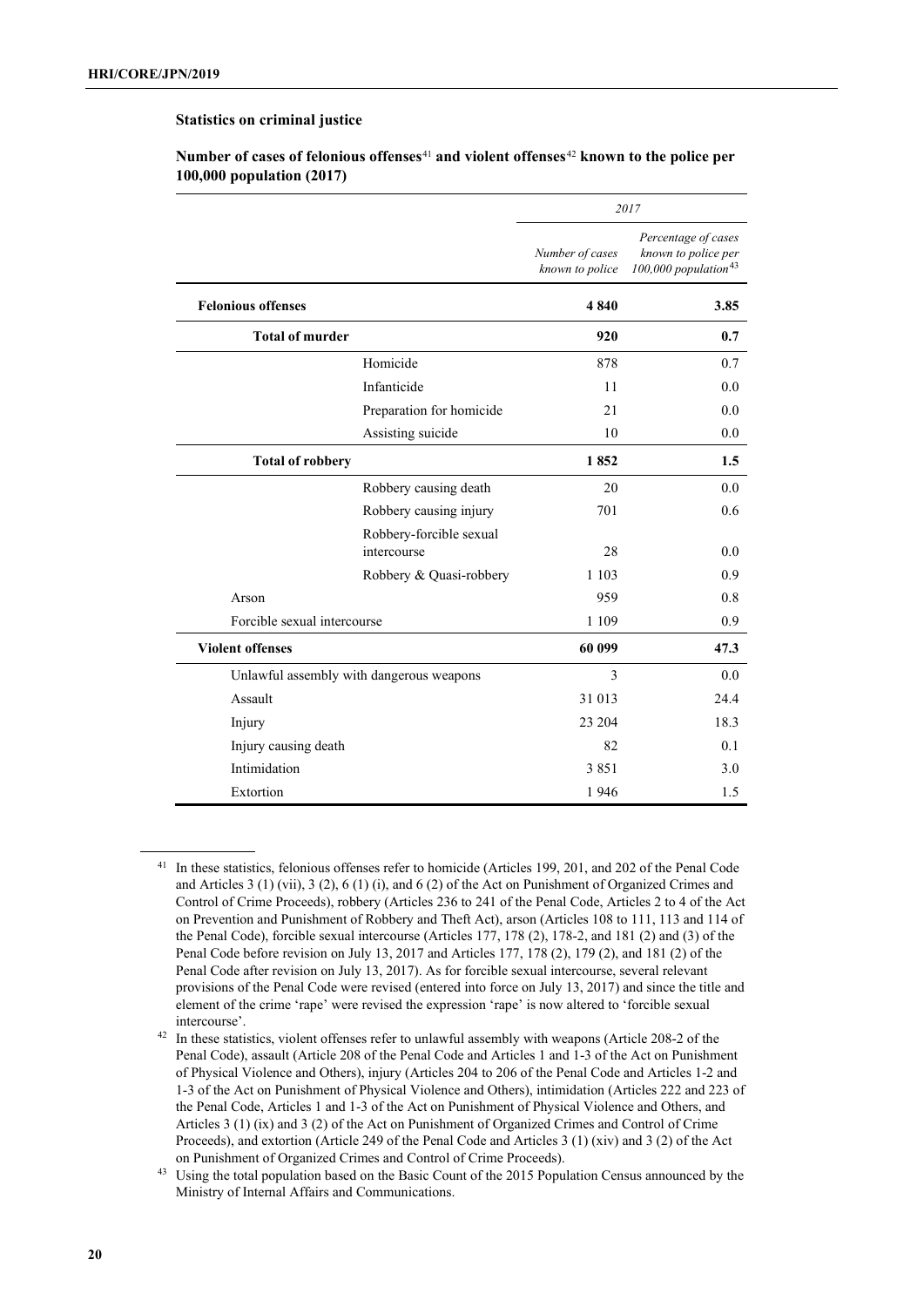|                                                  |                        | 2017                                                              |                                                                                                                         |
|--------------------------------------------------|------------------------|-------------------------------------------------------------------|-------------------------------------------------------------------------------------------------------------------------|
|                                                  | Number of<br>arrestees | Number of<br>arrestees per<br>100,000<br>population <sup>44</sup> | Percentage of each<br>type of offense where<br>the total of felonious<br>offenses and violent<br>offenses is $100\ (%)$ |
| Total of felonious offenses and violent offenses | 55 320                 | 43.5                                                              | 100.0                                                                                                                   |
| Felonious offenses                               | 4 0 6 7                | 3.2                                                               | 7.4                                                                                                                     |
| <b>Total of Murder</b>                           | 874                    | 0.7                                                               | 1.6                                                                                                                     |
| Homicide                                         | 835                    | 0.7                                                               | 1.5                                                                                                                     |
| Infanticide                                      | 11                     | 0.0                                                               | 0.0                                                                                                                     |
| Preparation for homicide                         | 19                     | 0.0                                                               | 0.0                                                                                                                     |
| Assisting suicide                                | 9                      | 0.0                                                               | 0.0                                                                                                                     |
| <b>Total of Robbery</b>                          | 1704                   | 1.3                                                               | 3.1                                                                                                                     |
| Robbery causing death                            | 31                     | 0.0                                                               | 0.1                                                                                                                     |
| Robbery causing injury                           | 781                    | 0.6                                                               | 1.4                                                                                                                     |
| Robbery-forcible sexual<br>intercourse           | 24                     | 0.0                                                               | 0.0                                                                                                                     |
| Robbery & Quasi-robbery                          | 868<br>579             | 0.7                                                               | 1.6                                                                                                                     |
| Arson<br>Forcible sexual intercourse             | 910                    | 0.5<br>0.7                                                        | 1.0<br>1.6                                                                                                              |
| Violent offenses                                 | 51 253                 | 40.3                                                              | 92.6                                                                                                                    |
|                                                  |                        |                                                                   |                                                                                                                         |
| Unlawful assembly with<br>dangerous weapons      | 6                      | 0.0                                                               | 0.0                                                                                                                     |
| Assault                                          | 25 6 9 6               | 20.2                                                              | 46.4                                                                                                                    |
| Injury                                           | 20889                  | 16.4                                                              | 37.8                                                                                                                    |
| Injury causing death                             | 90                     | 0.1                                                               | 0.2                                                                                                                     |
| Intimidation                                     | 2808                   | 2.2                                                               | 5.1                                                                                                                     |
| Extortion                                        | 1764                   | 1.4                                                               | 3.2                                                                                                                     |

# **Number of felonious or violent arrestees per 100,000 population and percentage of each type of offense (2017)**

<span id="page-20-0"></span><sup>44</sup> Using the total population based on the Basic Count of the 2015 Population Census announced by the Ministry of Internal Affairs and Communications.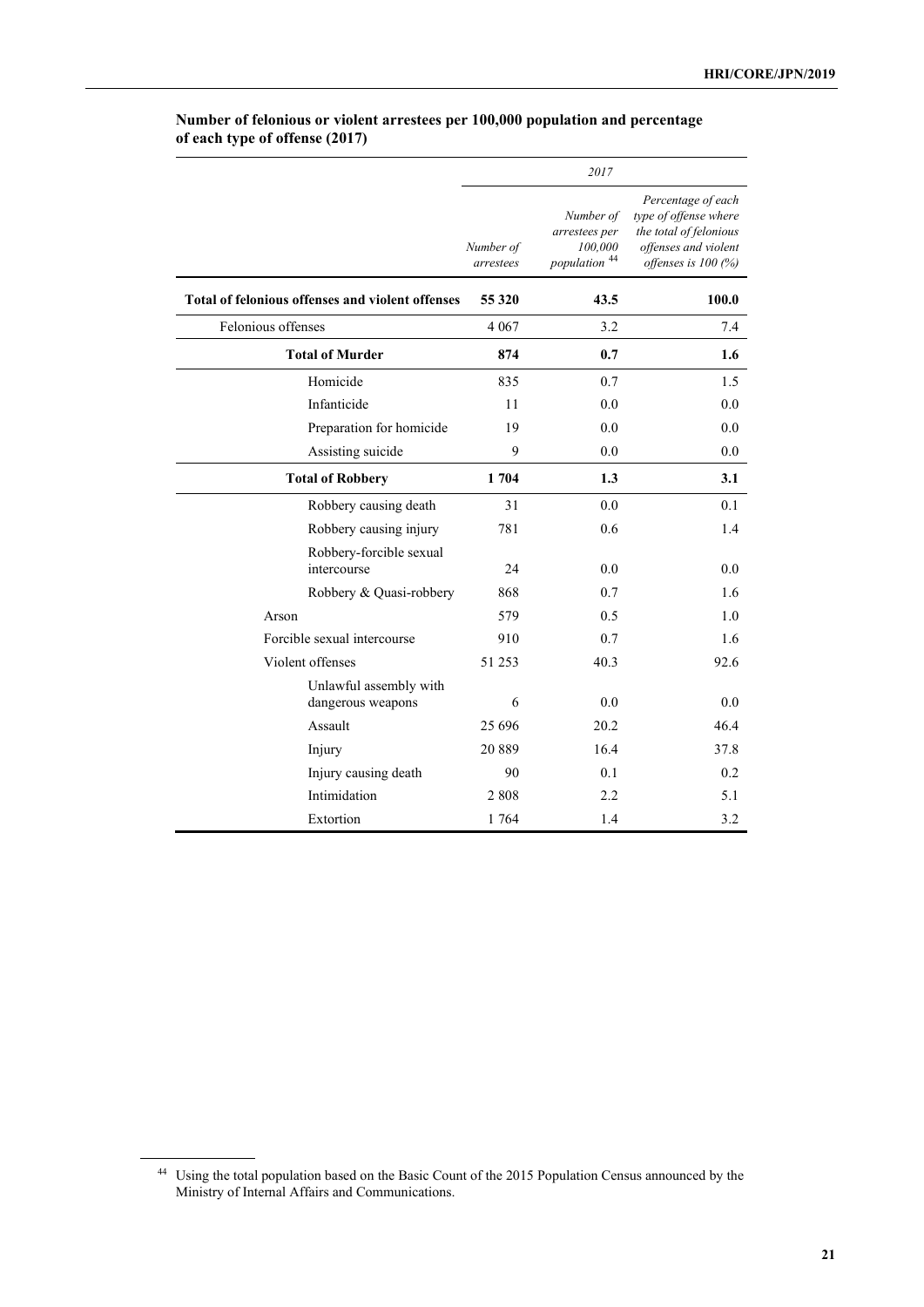|      | Number of persons found guilty | Of these number of persons<br>sentenced to imprisonment |
|------|--------------------------------|---------------------------------------------------------|
| 2013 | 1 7 2 9                        | 1 7 2 4                                                 |
| 2014 | 1672                           | 1670                                                    |
| 2015 | 1 5 7 1                        | 1 5 6 7                                                 |
| 2016 | 1449                           | 1446                                                    |
| 2017 | 1 2 2 8                        | 1 2 2 5                                                 |

**Numbers of persons who were subject to punishment under the category of felonious offenses**[45](#page-21-0) **at their criminal trial in the first instance and were handed down a guilty**  verdict<sup>[46](#page-21-1)</sup>, and of persons who received a sentence of imprisonment<sup>[47](#page-21-2), [48,](#page-21-3) [49](#page-21-4)</sub></sup>

**Number of felonious offenders (arson, forcible sexual intercourse, homicide, and**  robbery) who were arrested<sup>[50](#page-21-5)</sup>, prosecuted, and sentenced to imprisonment<sup>[51](#page-21-6)</sup>

|      | Category                  | Arson | Forcible Sexual<br><i>Intercourse</i> | Homicide | Robbery |
|------|---------------------------|-------|---------------------------------------|----------|---------|
| 2013 | Arrested                  | 542   | 837                                   | 501      | 1739    |
|      | Prosecuted                | 340   | 531                                   | 312      | 1 2 4 2 |
|      | Sentenced to imprisonment | 125   | 325                                   | 252      | 643     |
| 2014 | Arrested                  | 542   | 784                                   | 494      | 1602    |
|      | Prosecuted                | 319   | 448                                   | 322      | 1 1 1 0 |
|      | Sentenced to imprisonment | 129   | 282                                   | 212      | 602     |
| 2015 | Arrested                  | 562   | 770                                   | 501      | 1411    |
|      | Prosecuted                | 369   | 453                                   | 323      | 944     |
|      | Sentenced to imprisonment | 109   | 302                                   | 230      | 544     |
| 2016 | Arrested                  | 493   | 716                                   | 452      | 1 2 2 9 |
|      | Prosecuted                | 297   | 370                                   | 274      | 787     |
|      | Sentenced to imprisonment | 154   | 260                                   | 216      | 413     |
| 2017 | Arrested                  | 487   | 674                                   | 481      | 973     |
|      | Prosecuted                | 260   | 354                                   | 301      | 657     |
|      | Sentenced to imprisonment | 103   | 222                                   | 176      | 412     |

<span id="page-21-0"></span><sup>45</sup> In these statistics, felonious offenses refer to arson (Articles 108 to 111, 113, and 114 of the Penal Code), forcible sexual intercourse (Articles 177, 178 (2), 179 (2), and 181 (2) of the Penal Code), homicide (Articles 199 and 201 of the Penal Code) and robbery (Articles 236 to 241 of the Penal Code, Articles 2 to 4 of the Act on Prevention and Punishment of Robbery and Theft Act). In addition, forcible sexual intercourse includes rape (Article 177, 178 (2), 178-2, and 181 (2) and (3) of the Penal Code before revision by Act No. 72 of 2017).

<span id="page-21-1"></span><sup>46</sup> The number of persons found guilty includes those who prosecuted for multiple counts and found not guilty of a part of these counts.

<span id="page-21-2"></span><sup>&</sup>lt;sup>47</sup> Punishment by imprisonment includes imprisonment for life.

<span id="page-21-3"></span><sup>48</sup> Refers to actual number.

<span id="page-21-5"></span><span id="page-21-4"></span><sup>49</sup> Based on the statistics by the Supreme Court.

<sup>&</sup>lt;sup>50</sup> Number of arrested offenders refers to only those of cases already finished.

<span id="page-21-6"></span><sup>&</sup>lt;sup>51</sup> Number of persons who were sentenced to imprisonment refers to the number of new inmates. Homicide includes infanticide (Article 199 of the Penal Code) and preparation for homicide (Article 201 of said Code) and inducing or aiding suicide (Article 202 of said Code).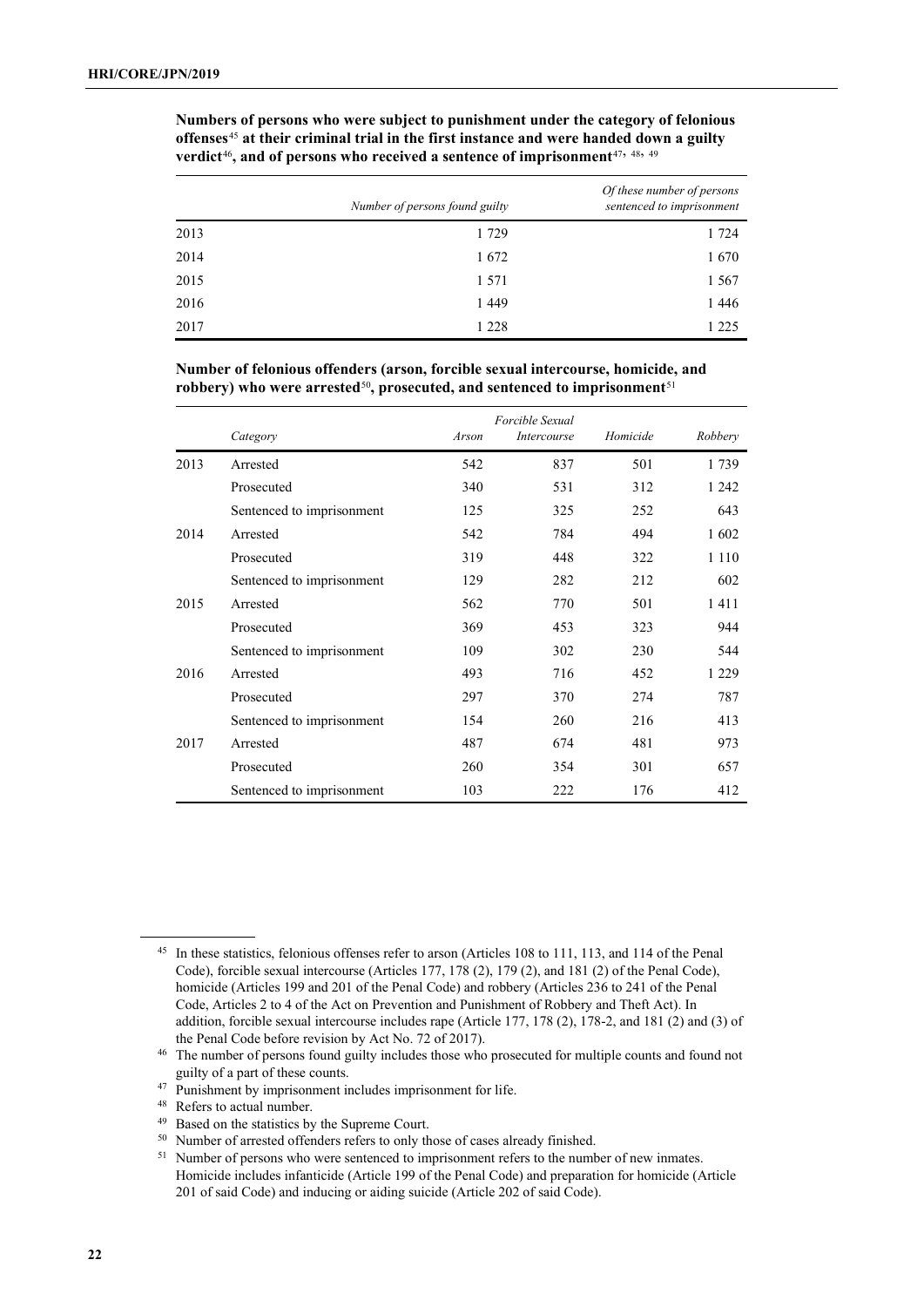## **Number of sex crime cases known to police**

|                                       | 2013    | 2014    | 2015    | 2016    | 2017    |
|---------------------------------------|---------|---------|---------|---------|---------|
| Forcible sexual intercourse           | 1409    | 1 250   | 1 1 6 7 | 989     | 1 109   |
| Forcible indecency                    | 7654    | 7400    | 6.755   | 6 188   | 5 8 0 9 |
| Public indecency                      | 3 1 7 5 | 3 1 4 3 | 2912    | 2 8 2 4 | 2 721   |
| Distribution of obscene objects, etc. | 1 089   | 1 151   | 1 095   | 1 008   | 971     |

## **Term of pre-sentencing detention**

80. The Code of Criminal Procedure of Japan limits the detention period of a suspect after arrest and before indictment to 23 days in total so that the investigation can be sufficiently performed to clarify the case while guaranteeing the human rights of the suspect.

81. When indicted, the accused may be released on bail under certain conditions that he or she is deemed not to conceal nor destroy evidence, etc.

## **Number of sentenced persons by type of charged offenses or period of imprisonment**

(i) Number of inmates by type of charged offenses

| Type of charged offenses                                                                                                            | 2013           | 2014                     | 2015    | 2016         | 2017    |
|-------------------------------------------------------------------------------------------------------------------------------------|----------------|--------------------------|---------|--------------|---------|
| <b>Total</b>                                                                                                                        | 55 316         | 52 860                   | 51 175  | 49 027       | 46 702  |
| Penal Code Offenses                                                                                                                 | 38816          | 36 774                   | 35 240  | 33 737       | 32 289  |
| Obstruction of performance of public<br>duty                                                                                        | 107            | 104                      | 96      | 81           | 76      |
| Escape                                                                                                                              |                |                          |         |              |         |
| Harboring criminals/Suppression of<br>evidence                                                                                      | 7              | 9                        | 6       | 8            | 8       |
| Disturbance                                                                                                                         |                | $\overline{\phantom{0}}$ | -       |              |         |
| Arson                                                                                                                               | 744            | 675                      | 599     | 605          | 567     |
| Breaking into a residence                                                                                                           | 324            | 287                      | 270     | 321          | 286     |
| Counterfeiting of currency                                                                                                          | 46             | 32                       | 24      | 13           | 11      |
| Counterfeiting of documents, securities,<br>or seals/Unauthorized creation of<br>electronic or magnetic records of<br>payment cards | 248            | 212                      | 175     | 156          | 157     |
| Perjury/False complaint                                                                                                             | 4              | 4                        | 3       | $\mathbf{1}$ | 3       |
| Indecency/Distribution of obscene<br>documents                                                                                      | 73             | 116                      | 43      | 50           | 39      |
| Forcible indecency/Forcible indecency<br>causing death or injury                                                                    | 974            | 968                      | 958     | 898          | 828     |
| Forcible sexual intercourse/Forcible<br>sexual intercourse causing death or injury                                                  | 1838           | 1 7 3 4                  | 1826    | 1795         | 1 7 1 2 |
| Gambling/Lotteries                                                                                                                  | 22             | 11                       | 12      | 22           | 25      |
| <b>Bribery</b>                                                                                                                      | $\overline{c}$ | 3                        | 3       | 4            | 2       |
| Homicide                                                                                                                            | 3 3 7 1        | 3 1 7 0                  | 3 0 2 7 | 2874         | 2 7 2 4 |
| Injury                                                                                                                              | 1831           | 1730                     | 1606    | 1444         | 1 3 5 5 |
| Injury causing death                                                                                                                | 711            | 679                      | 664     | 632          | 620     |
| Assault                                                                                                                             | 131            | 127                      | 131     | 125          | 116     |
| Dangerous driving causing death or<br>injury                                                                                        | 229            | 240                      | 256     | 235          | 246     |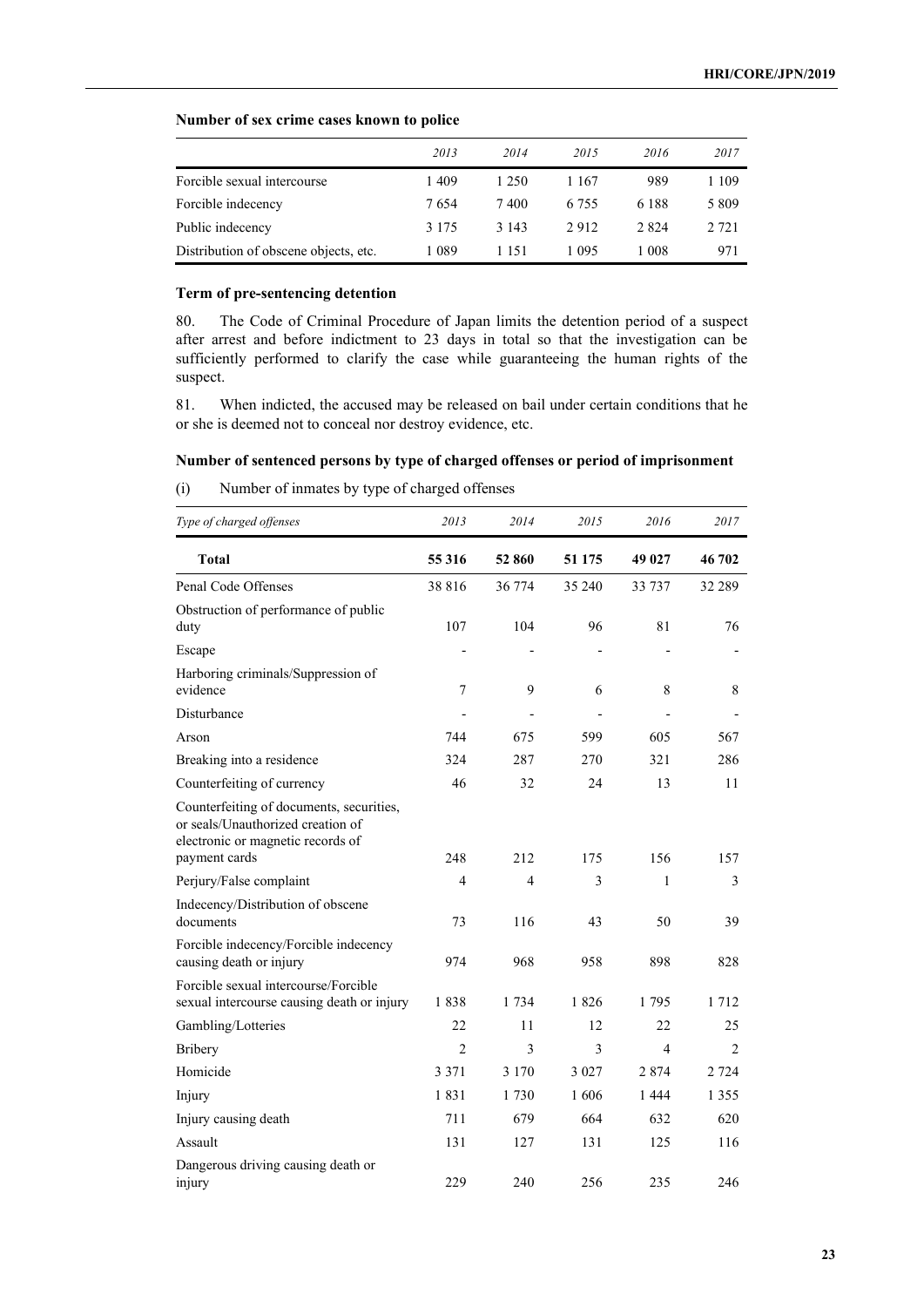| Type of charged offenses                                                                                                    | 2013    | 2014    | 2015    | 2016    | 2017    |
|-----------------------------------------------------------------------------------------------------------------------------|---------|---------|---------|---------|---------|
| Causing death or injury through<br>negligence in the pursuit of social                                                      |         |         |         |         |         |
| activities                                                                                                                  | 26      | 18      | 21      | 19      | 19      |
| Causing death or injury through gross<br>negligence                                                                         | 3       | 2       | 6       | 1       | 4       |
| Negligent driving causing death or injury                                                                                   | 607     | 572     | 544     | 512     | 505     |
| Intimidation                                                                                                                | 115     | 113     | 95      | 89      | 94      |
| Kidnapping/Buying or Selling of human<br>beings                                                                             | 51      | 48      | 49      | 35      | 31      |
| Theft                                                                                                                       | 14972   | 14 05 1 | 13 477  | 12 9 22 | 12 3 38 |
| Robbery                                                                                                                     | 1914    | 1 772   | 1608    | 1 3 9 5 | 1 2 4 4 |
| Robbery causing death or injury                                                                                             | 3 607   | 3 4 3 4 | 3 2 4 0 | 3 0 3 3 | 2829    |
| Forcible sexual intercourse at the scene<br>of robbery/Forcible sexual intercourse at<br>the scene of robbery causing death | 489     | 481     | 465     | 454     | 431     |
| Fraud                                                                                                                       | 4 2 5 6 | 4 1 8 6 | 4 1 7 3 | 4 3 2 0 | 4 4 2 9 |
| Extortion                                                                                                                   | 609     | 557     | 472     | 368     | 328     |
| Embezzlement/Breach of trust                                                                                                | 477     | 439     | 391     | 382     | 349     |
| Crimes Related to stolen property                                                                                           | 43      | 35      | 37      | 27      | 29      |
| Act Relating to Duel                                                                                                        |         |         |         |         |         |
| Criminal Regulations to Control<br>Explosives                                                                               | 32      | 32      | 31      | 29      | 16      |
| Act on Punishment of Physical Violence<br>and Others                                                                        | 247     | 249     | 248     | 243     | 240     |
| Other Penal Code offenses                                                                                                   | 706     | 684     | 684     | 644     | 628     |
| Special Acts Offenses                                                                                                       | 16 500  | 16 08 6 | 15935   | 15 290  | 14413   |
| Public Offices Election Act                                                                                                 | 1       |         |         |         |         |
| Minor Offenses Act                                                                                                          |         |         |         |         |         |
| Act for Controlling the Possession of<br>Firearms and Swords and Other Such                                                 |         |         |         |         |         |
| Weapons                                                                                                                     | 294     | 259     | 239     | 216     | 192     |
| Anti-prostitution Act                                                                                                       | 38      | 24      | 31      | 27      | 30      |
| Child Welfare Act                                                                                                           | 181     | 191     | 195     | 193     | 193     |
| Narcotics and Psychotropics Control Act                                                                                     | 200     | 212     | 170     | 135     | 121     |
| Stimulants Control Act                                                                                                      | 13893   | 13 5 38 | 13 4 21 | 12 904  | 12 170  |
| <b>Employment Security Act</b>                                                                                              | 44      | 44      | 9       | 12      | 5       |
| Road Traffic Act                                                                                                            | 804     | 781     | 835     | 808     | 763     |
| Immigration Control and Refugee<br>Recognition Act                                                                          | 74      | 57      | 48      | 36      | 41      |
| Other Special Acts Offenses                                                                                                 | 971     | 980     | 987     | 959     | 898     |

# (ii) Number of inmates per prison term

| Type of punishment and term | 2013    | 2014   | 2015     | 2016   | 2017    |
|-----------------------------|---------|--------|----------|--------|---------|
| <b>Total</b>                | 55 3 16 | 52 860 | 51 1 7 5 | 49 027 | 46 702  |
| Imprisonment with work      | 55 133  | 52 695 | 51 019   | 48 908 | 46 5 73 |
| Up to $3$ months            | 22      | 19     | 16       | 11     | 13      |
| Up to 6 months              | 264     | 222    | 251      | 232    | 199     |
| Up to 1 year                | 2 0 3 1 | 1895   | 1876     | 1819   | 1563    |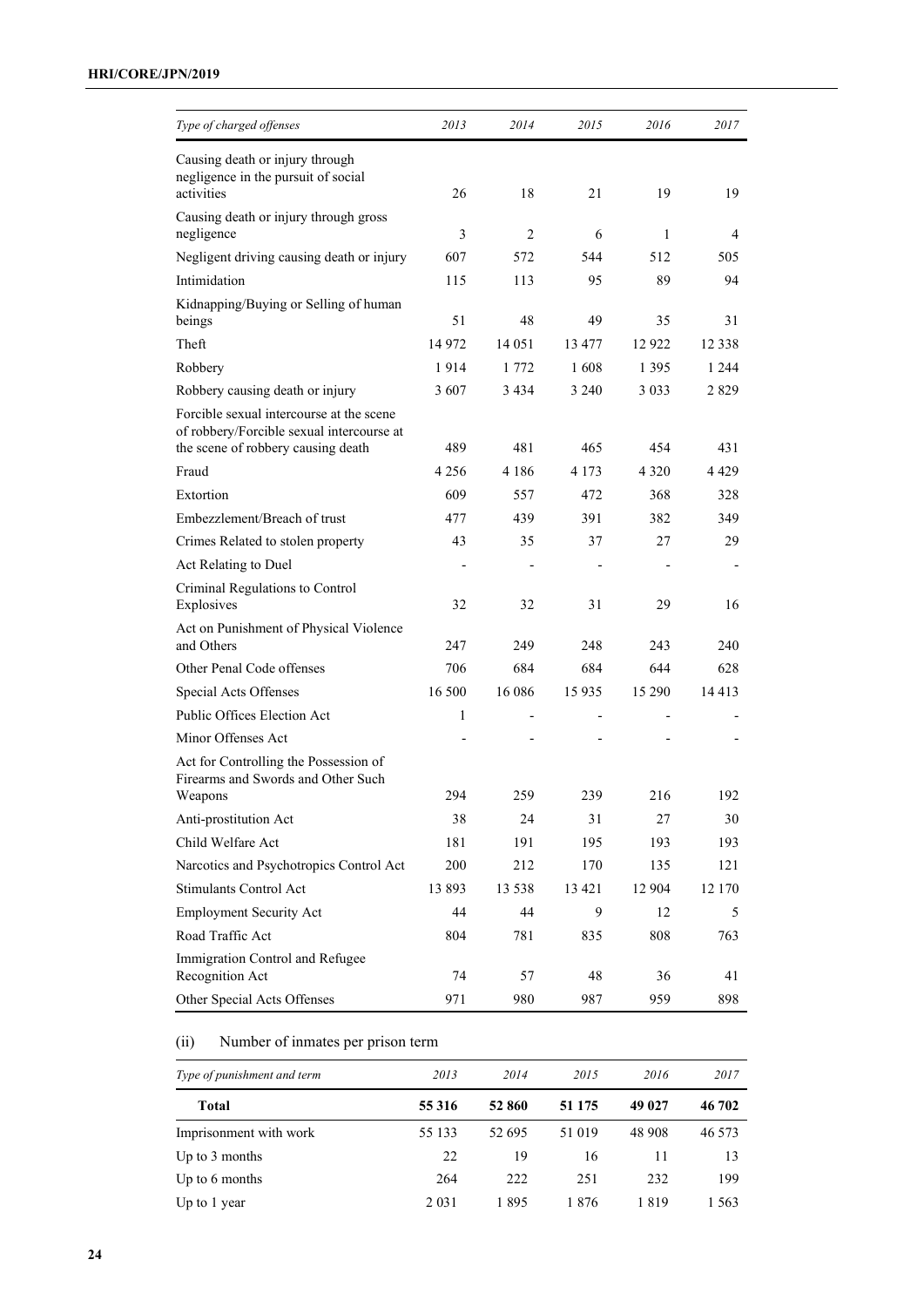| Type of punishment and term | 2013       | 2014           | 2015    | 2016    | 2017    |
|-----------------------------|------------|----------------|---------|---------|---------|
| UP to 2 years               | 11 032     | 10739          | 10 4 82 | 9856    | 9389    |
| Up to 3 years               | 14 5 48    | 13 780         | 13 4 44 | 13 127  | 12 5 26 |
| Up to 5 years               | 12 409     | 11913          | 11 477  | 11018   | 10658   |
| Up to 7 years               | 4 4 7 0    | 4 0 6 5        | 3766    | 3 5 2 7 | 3 3 2 2 |
| Up to 10 years              | 3 7 9 3    | 3 5 9 6        | 3 3 6 5 | 3 1 5 1 | 2981    |
| Up to 15 years              | 3 0 4 0    | 2970           | 2816    | 2 6 4 3 | 2416    |
| Up to 20 years              | 1 3 1 2    | 1 2 6 2        | 1 2 7 4 | 1 2 7 4 | 1 2 5 4 |
| Over 20 years               | 369        | 392            | 417     | 435     | 457     |
| Indefinite                  | 1843       | 1842           | 1835    | 1815    | 1795    |
| Imprisonment without work   | 183        | 165            | 156     | 119     | 128     |
| Up to 3 months              |            | $\overline{2}$ |         |         |         |
| Up to 6 months              | 1          | 1              | 1       | 1       |         |
| Up to 1 year                | 21         | 14             | 22      | 14      | 12      |
| Up to 2 years               | 79         | 60             | 56      | 43      | 53      |
| Up to 3 years               | 55         | 61             | 50      | 38      | 41      |
| Up to 5 years               | 20         | 19             | 19      | 18      | 18      |
| Over 5 years                | $\sqrt{ }$ | 8              | 8       | 5       | 4       |
| Indefinite                  |            |                |         |         |         |
| Penal detention             |            |                |         |         | 1       |

# (iii) Number of accidents resulting in death during detention or imprisonment<sup>[52](#page-24-0)</sup> *(Unit: Cases)*

| Year                 | 2013 | 2014 | 2015 | 2016 | 2017 |
|----------------------|------|------|------|------|------|
| Penal institutions   | 24   |      |      |      | 18   |
| Detention facilities |      |      |      |      |      |

## (iv) Number of death penalty executions per year

| Year              | 2013 | 2014 | 2015 | 2016 | 2017 |
|-------------------|------|------|------|------|------|
| Number of persons |      |      |      |      |      |

(v) Number of police officers, prosecutors, and judges per 100,000 population

| <i>FY</i>       | 2014   | 2015   | 2016   | 2017   | 2018   |
|-----------------|--------|--------|--------|--------|--------|
| Police officers | 202.26 | 202.98 | 204.03 | 205.01 | 205.42 |
| Prosecutors     | 2.15   | 2.15   | 2.16   | 2.18   | 2.18   |
| Judges          | 2.95   | 2.97   | 3.00   | 3.03   | 3.05   |

(vi) Public expenditure for police, public safety and justice

82. The expenditures for the National Police Agency and the Ministry of Justice of the National Treasury in Fiscal Year 2017 were 308,427,282,016 yen and 752,714,814,004 yen, respectively.

<span id="page-24-0"></span><sup>&</sup>lt;sup>52</sup> Number of accidents resulting in death refers to the number of suicides and other accidents and excludes deaths from disease.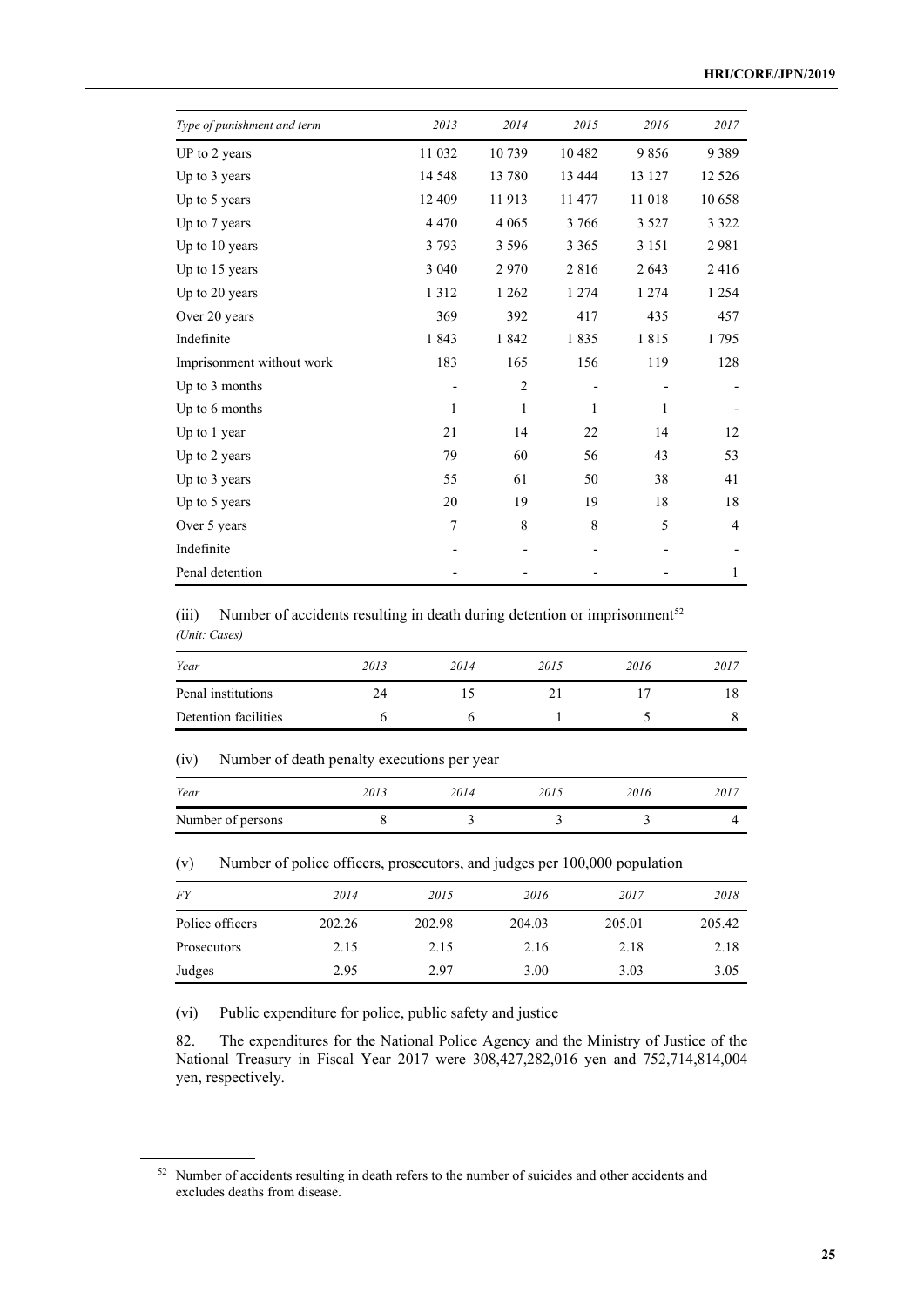| <i>FY</i> | National Police Agency (Yen) <sup>53</sup> | Ministry of Justice (Yen) |
|-----------|--------------------------------------------|---------------------------|
| 2013      | 286 240 742 108                            | 699 451 452 964           |
| 2014      | 319 947 453 403                            | 759 250 307 422           |
| 2015      | 321 137 938 205                            | 737 953 425 350           |
| 2016      | 317 495 891 059                            | 775 885 908 028           |
| 2017      | 308 427 282 016                            | 752 714 814 004           |

(vii) Numbers of persons under detention among the accused in a criminal trial in the first instance and of persons for whom a court-appointed defense counsel was appointed<sup>[54,](#page-25-1) [55](#page-25-2)</sup>

| Year | Number of persons under detention | Of these, number of persons for whom a court-<br>appointed defense counsel was appointed |  |  |
|------|-----------------------------------|------------------------------------------------------------------------------------------|--|--|
| 2013 | 47912                             | 41 822                                                                                   |  |  |
| 2014 | 47 0 32                           | 41 0 85                                                                                  |  |  |
| 2015 | 46815                             | 40 5 43                                                                                  |  |  |
| 2016 | 44 761                            | 38 702                                                                                   |  |  |
| 2017 | 41975                             | 36 301                                                                                   |  |  |

## **Crime victim compensation program**

## *Benefit system for crime victims*

83. The Benefit System for Crime Victims is a framework based on a spirit of social solidarity and mutual aid. Under the system, the State provides financial benefits ("survivor benefits," "severe injury and disease benefits," or "disability benefits") to crime victims who have suffered serious injury or illness or remained disabled, or to the families of crime victims who have been killed, as a result of criminal acts which harmed the life or body of individuals, to help alleviate mental suffering and financial damage.

| <b>FY</b>                                     |         |         |       |       |         |
|-----------------------------------------------|---------|---------|-------|-------|---------|
| Category                                      | 2013    | 2014    | 2015  | 2016  | 2017    |
| Number of victims who applied                 | 558     | 531     | 452   | 460   | 390     |
| (Number of applications)                      | (645)   | (623)   | (552) | (536) | (454)   |
| Number of victims awarded a payment           | 516     | 503     | 422   | 390   | 353     |
| (Number of rulings)                           | (597)   | (591)   | (523) | (470) | (414)   |
| Number of victims denied a payment            | 55      | 56      | 33    | 50    | 44      |
| (Number of rulings)                           | (65)    | (64)    | (36)  | (54)  | (47)    |
| [Total] Number of victims involved in rulings | 571     | 559     | 455   | 440   | 397     |
| (Number of rulings)                           | (662)   | (655)   | (559) | (524) | (461)   |
| Amount awarded (Unit: million yen)            | 1 2 3 3 | 1 2 4 3 | 991   | 882   | 1 0 0 1 |

#### *Damage recovery benefit system*

84. The benefit payment system for restitution of crime damages was initiated in December 2006 to deprive criminals of crime proceeds and for the protection of victims of such crimes. If an asset-related crime such as fraud is committed in an organized manner or any property belonging to a victim is concealed or acquired, it has become possible to confiscate such property or collect the equivalent value from the accused, and the money

<span id="page-25-0"></span><sup>&</sup>lt;sup>53</sup> The amount of expenditures (general account) by the National Police Agency (nationwide: national expenditure) for the 5-year period.

<span id="page-25-1"></span><sup>&</sup>lt;sup>54</sup> Refers to actual number.

<span id="page-25-2"></span><sup>55</sup> Based on the statistics by the Supreme Court.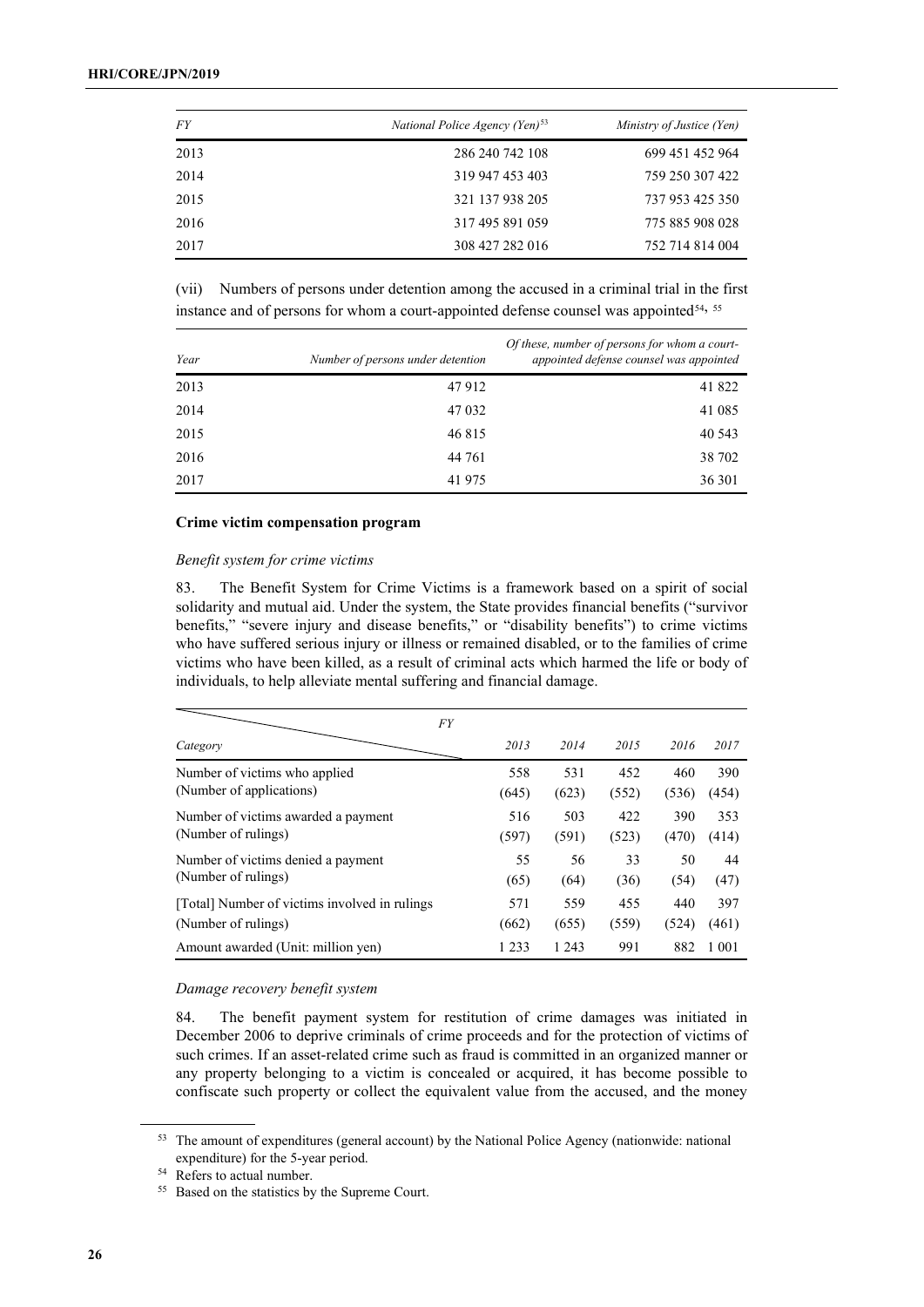obtained through sale of such property or money equivalent to the value of the property collected from the accused is maintained as compensation funds and then paid out to the victim for the purpose of restitution for the damage.

## **(v) Local autonomy**

85. The Constitution of Japan stipulates that 'regulations concerning organization and operations of local public entities shall be fixed by law in accordance with the principle of local autonomy' (Article 92). Based on this, the Local Autonomy Act was enacted in 1947.

86. As local public entities, there are 47 prefectures and 1,724 municipalities in Japan (as of April 1, 2019).

87. Each local public entity has an assembly as a deliberative organ and a head of a local government (governor or head of municipality, etc.). The assembly consists of assembly members elected by citizens and has the authority to establish and abolish the ordinances within the scope of laws and regulations and to approve the budget and settlement of accounts of the local governmental treasury.

88. The head of a local public entity, who is also elected by the citizens, manages and performs the affairs of the local government, such as enforcement of the ordinances, submission of an agenda and a budget to the assembly, and establishment of rules and regulations, etc.

89. Under the Local Autonomy Act, residents may have the right to make a direct request to the local government with respect to establishment, revision, or abolishment of the ordinances, audit of affairs, dissolution of the assembly, and dismissal of assembly members or the head thereof.

#### **(vi) Legal framework for NGOs**

90. In Japan, there is no official registration system for NGOs (non-governmental organizations); however, it is recognized that certain organizations working actively in international society as Japanese NGOs have the status of NPO (non-profit organization) registered under Japanese laws.

91. "NPO" is a generic term for organizations whose primary objective is to make contributions to society without distributing the proceeds therefrom to members of the organization. NPOs are allowed to conduct businesses for profit; however, they are supposed to allot the proceeds gained from their businesses to social contribution activities. Of these, a "specified non-profit juridical person" is a judicial person who has obtained a judicial personality (which means an entity other than an individual to have rights or obligations) in accordance with the Act to Promote Specified Non-profit Activities. The Act on Promotion of Specified Non-profit Activities was enacted for the purpose of promoting the sound development of free social contribution activities carried out by citizens, such as volunteer activities, and contributing to enhancing the public interest, by granting legal personality to non-profit organizations, such as civil activity organizations, with simple and plain procedures. The main feature of the system is that it is designed to respect and ensure free operation of the organization and to limit the involvement of the competent authorities as much as possible based on the selection and monitoring of citizens through information disclosure.

92. In addition, a corporation engaging in specified non-profit activities which contributes to enhancing the public interest and satisfies a certain requirement may obtain "approval." Donations to such a corporation are subject to preferential tax treatment.

93. To organize an NPO, it is necessary to make an application to the competent authority and receive an approval thereof. After obtaining the approval and following the registration procedures, the NPO is established as a judicial person.

94. While non-profit activities can be carried out with or without legal personality, the advantage of obtaining legal personality is that various contracts and registrations, such as real estate registration and opening of a bank account, can be made under the name of the organization.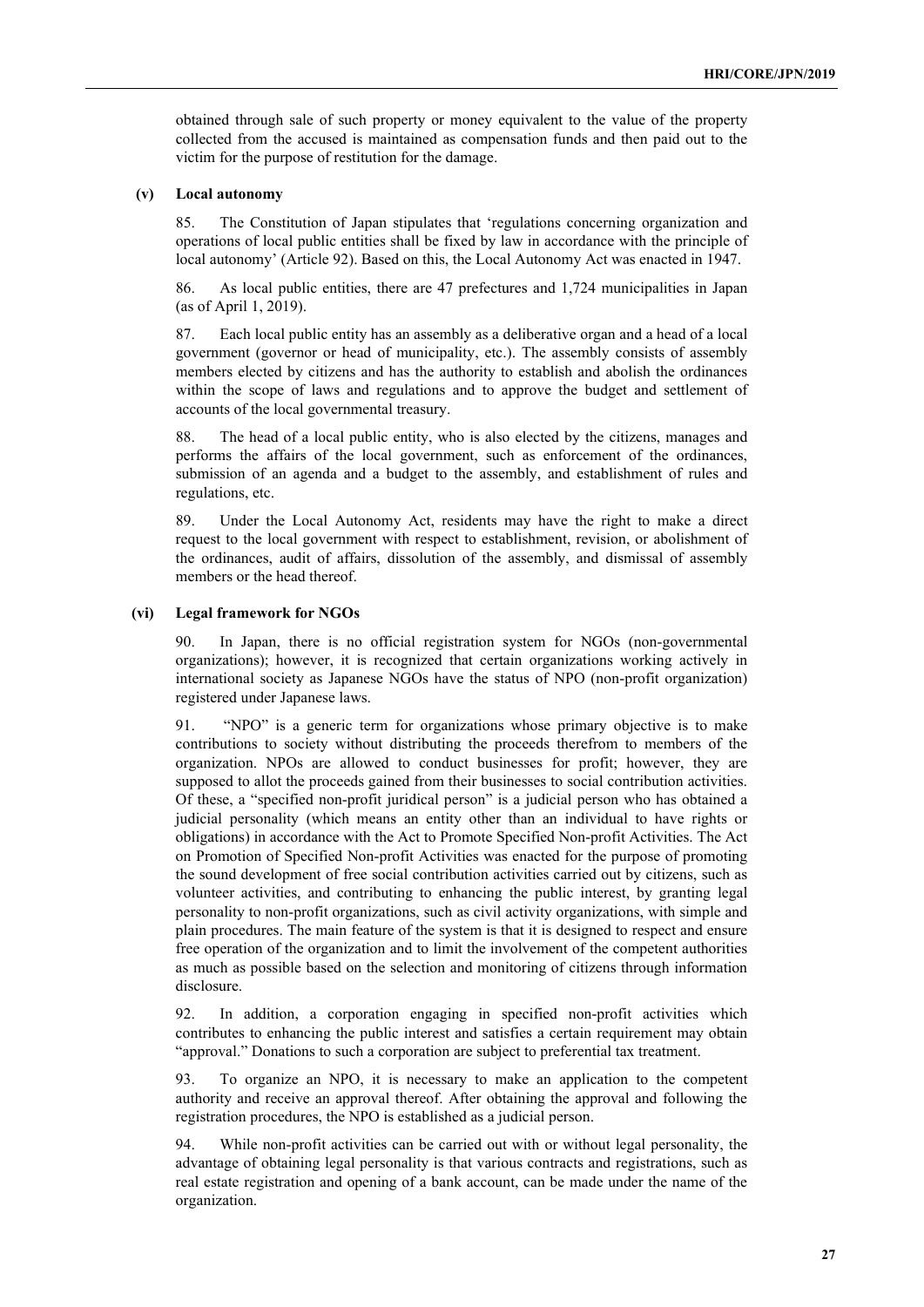95. As of April 30, 2018, there are 51,809 specified non-profit juridical persons, including 1,076 approved specified non-profit judicial person.

# **II. General framework for the protection and promotion of Human Rights**

## **A. Acceptance of International Human Rights Norms**

## **(i) Status of conclusion of main Human Rights Treaties and Conventions**

96. As of June 2018, the Government of Japan has concluded the following international human rights and humanitarian treaties and conventions:

- (a) Main International Human Rights Conventions and Protocols
	- International Covenant on Economic, Social, and Cultural Rights (concluded and enforced in 1979)
	- International Covenant on Civil and Political Rights (concluded and enforced in 1979)
	- International Convention on the Elimination of All Forms of Racial Discrimination (concluded in 1995 and enforced in 1996)
	- Convention on the Elimination of All Forms of Discrimination against Women (concluded and enforced in 1985)
	- Convention on the Rights of the Child (concluded and enforced in 1994)
	- Optional Protocol to the Convention on the Rights of the Child on the involvement of children in armed conflict (concluded and enforced in 2004)
	- Optional Protocol to the Convention on the Rights of the Child on the sale of children, child prostitution, and child pornography (concluded and enforced in 2005)
	- Convention against Torture and Other Cruel, Inhuman, or Degrading Treatment or Punishment (concluded and enforced in 1999)
	- Convention on the Rights of Persons with Disabilities (concluded and enforced in 2014)
	- International Convention for the Protection of All Persons from Enforced Disappearances (concluded in 2009 and enforced in 2010)
- (b) Other United Nations Human Rights Treaties
	- Convention relating to the Status of Refugees (concluded in 1981 and enforced in 1982)
	- Protocol relating to the Status of Refugees (concluded and enforced in 1982)
	- Rome Statute of the International Criminal Court (concluded and enforced in 2007)
	- United Nations Convention against Transnational Organized Crime (concluded and enforced in 2017)
	- Protocol to prevent, suppress and punish trafficking in persons, especially women and children, supplementing the United Nations Convention against Transnational Organized Crime (concluded and enforced in 2017)
	- Protocol against the smuggling of migrants by land, sea and air, supplementing the United Nations Convention against Transnational Organized Crime (concluded and enforced in 2017)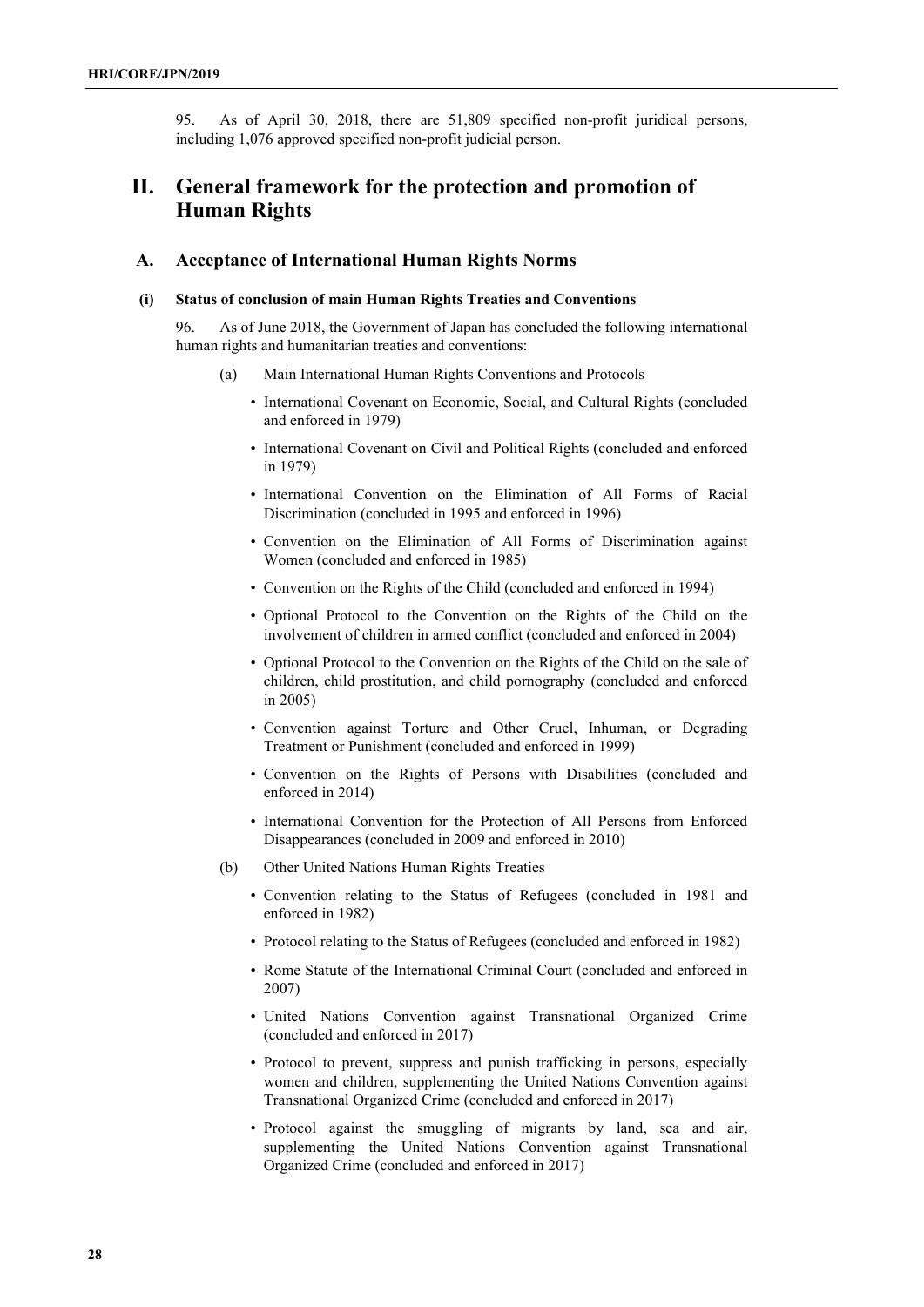- (c) Geneva Conventions and Other Treaties on International Humanitarian Law
	- 1949 Geneva Conventions (First, Second, Third, and Fourth Conventions) (concluded and enforced in 1953)
	- 1977 Protocols Additional to the Geneva Conventions (First and Second Protocols) (concluded in 2004 and enforced in 2005)

97. Some of the above-mentioned human rights treaties include an individual communications procedure and Japan has discussed the possibility of accepting this procedure. The Government considers the procedure to be noteworthy in that it would effectively guarantee the implementation of the treaties. With regard to the acceptance of the procedure, the Government has been making internal studies of various issues related to Japan's judicial system or legislative policy, and a possible organizational framework for implementing the procedure if we were to accept it. In the course of this process, the Division for Implementation of Human Rights Treaties was set up in the MOFA in April 2010, and the Division has held twenty seminars on the procedure with the relevant ministries and agencies. The Government will continue to seriously consider whether or not to accept the procedure, while taking opinions from various quarters into account.

#### **(ii) Reservation and Declaration**

98. Japan has made reservations and interpretive declarations to the following treaties and conventions.

#### **(a) International Covenant on Economic, Social, and Cultural Rights**

## **Paragraph (d) of Article 7**

#### *Status and Scope*

99. In applying the provisions of paragraph (d) of Article 7 of the International Covenant on Economic, Social, and Cultural Rights, Japan reserves the right not to be bound by "remuneration for public holidays" referred to in the said provisions.

#### *Reason*

100. In Japan, there is no social consensus that workers are to be paid remuneration on public holidays on which they do not work and accordingly few enterprises adopt a salary system to such effect. Therefore, the Government deems it appropriate that the issue of whether or not the remuneration for public holidays is paid should be deliberated between labor and management.

#### **Subparagraph (d) of Paragraph 1 of Article 8**

#### *Status and Scope*

101. Japan reserves the right not to be bound by the provision of subparagraph (d) of paragraph 1 of Article 8 of the International Covenant on Economic, Social, and Cultural Rights, except in relation to the sectors in which the right referred to in the said provision is accorded in accordance with the laws and regulations of Japan at the time of ratification of the Covenant by the Government of Japan.

#### *Reason*

102. Article 8 of the Covenant provides for basic labour rights, and the provision of subparagraph (d) of paragraph 1 prescribes the right to strike. On the other hand, paragraph 2 of Article 8 provides this article shall not prevent the imposition of lawful restrictions on the exercise of these rights. The scope of "members of the administration of the State", which this restriction might be imposed on, is not necessarily consistent with the relevant provisions of Japanese laws and regulations. Japan thus reserves the right not to be bound by the provision of subparagraph (d) of paragraph 1 of Article 8, except in relation to the sectors in which the right referred to in the said provision is accorded in accordance with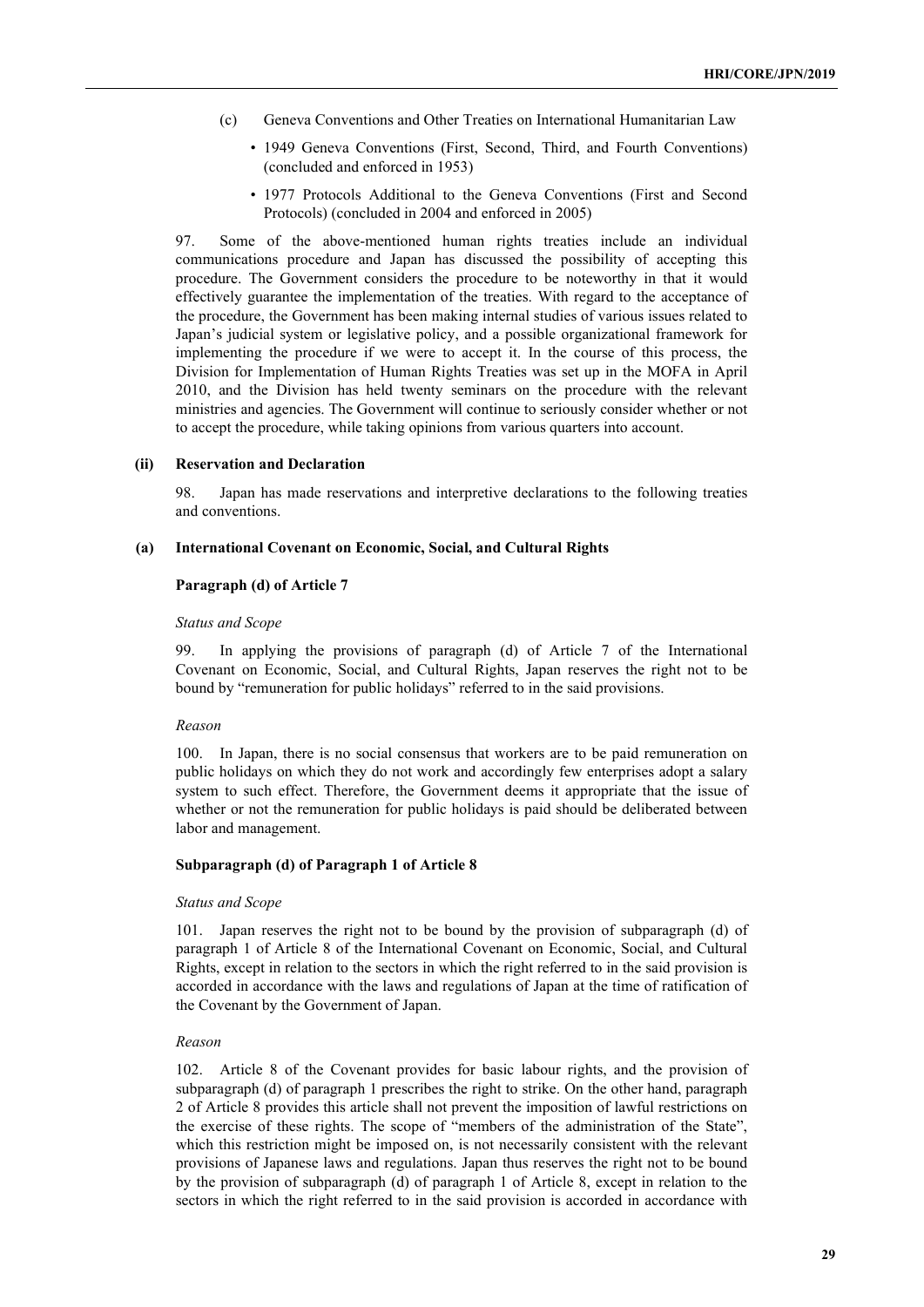the laws and regulations of Japan at the time of ratification of said Covenant by the Government of Japan.

### **Paragraph 2 of Article 8**

#### *Status and Scope*

103. Recalling the position taken by the Government of Japan, when ratifying the Convention concerning Freedom of Association and Protection of the Right to Organize, that "the police" referred to in Article 9 of the said Convention be interpreted to include the fire service of Japan, the Government of Japan declares that "members of the police" referred to in paragraph 2 of Article 8 of the International Covenant on Economic Social and Cultural Rights as well as in paragraph 2 of Article 22 of the International Covenant on Civil and Political Rights be interpreted to include fire service personnel of Japan.

### *Reason*

104. For a variety of reasons, the Government of Japan has interpreted the fire service of Japan to be included in the "members of the police" as defined in Article 9 of ILO Convention No. 87. These reasons include the fact that the Fire Service of Japan has been considered a part of the Police since its founding, since although being organizationally separated from the police in 1948, the nature and contents of its duties and authority have not changed in principle from the time when it was a part of the Police; the Fire Service has been given similar objectives and duties to protect the lives, bodies, and property of citizens as well as the same authority of obligation in performing such objectives and duties as its Police counterparts to maintain peace and order under the current laws; and the Fire Service is required to perform well-disciplined, prompt, and courageous troop actions like the Police, as it is expected to be deployed together with the Police and Self-Defense Forces when Japan, one of the disaster prone countries, has a disaster.

## **(b) International Covenant on Civil and Political Rights**

## **Paragraph 2 of Article 22**

105. See the above-mentioned paras.103 and 104.

### **(c) International Convention on the Elimination of All Forms of Racial Discrimination**

### **Paragraphs (a) and (b) of Article 4**

## *Status and Scope*

106. In applying the provisions of paragraphs (a) and (b) of Article 4 of the International Convention on the Elimination of All Forms of Racial Discrimination, Japan fulfills the obligations under those provisions to the extent that fulfillment of the obligations is compatible with the guarantee of the rights to freedom of assembly, association, and expression and other rights under the Constitution of Japan, noting the phrase "with due regard to the principles embodied in the Universal Declaration of Human Rights and the rights expressly set forth in Article 5 of this Convention" referred to in Article 4.

## *Reason*

107. The concept laid out in Article 4 covers an extremely wide range of acts carried out in various situations and in various manners. Restricting all these acts with punitive laws that go beyond the existing legal system in Japan may conflict with what the Constitution guarantees, including the freedom of expression that strictly demands the necessity and rationale for its restrictions, and with the principle of legality of crime and punishment that requires concreteness and clarity in determining the punishable acts and penalties. It is on the basis of this judgment that the Japanese Government made its reservations about Article 4 (a) and (b) of the Convention.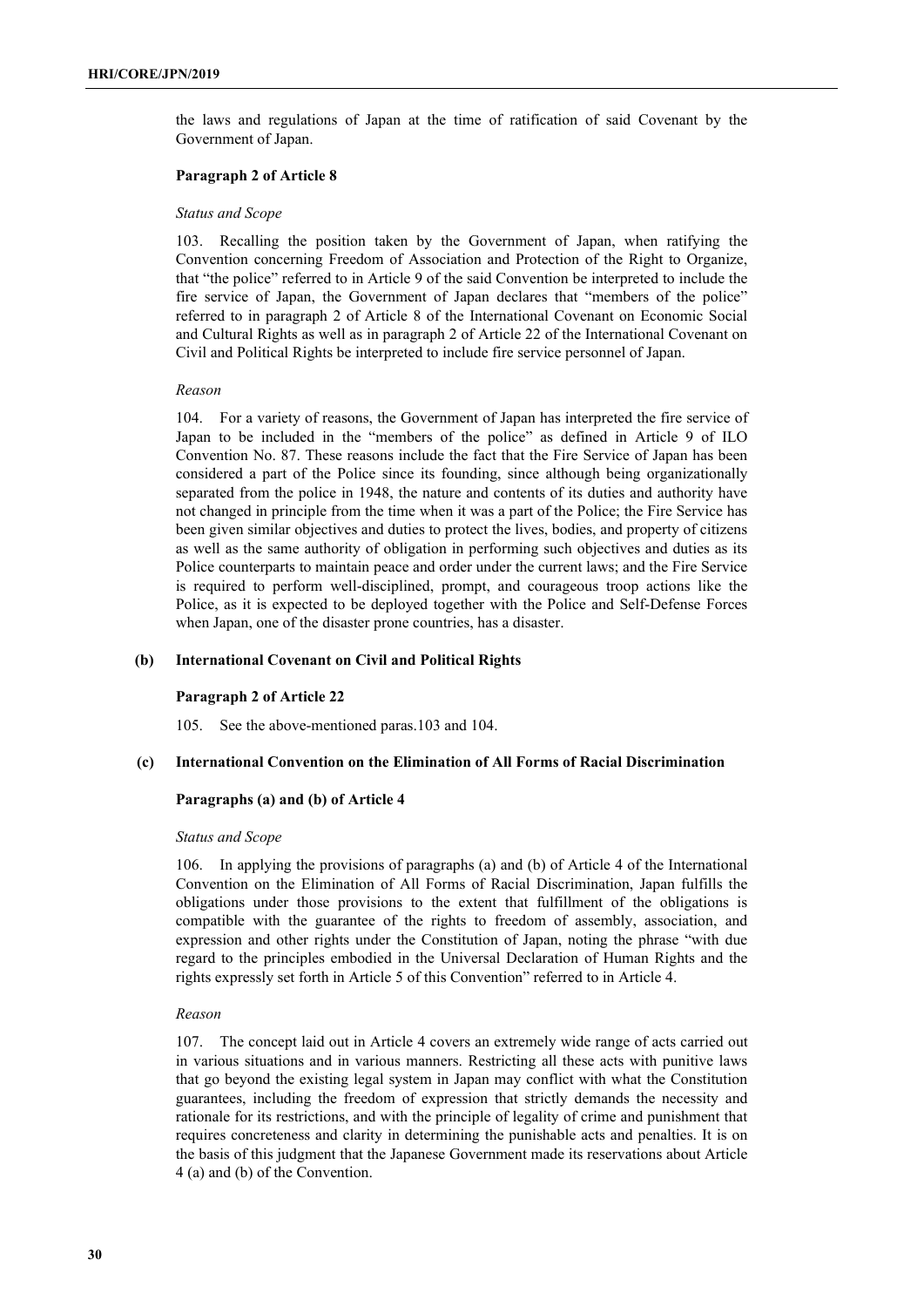### **(d) Convention on the Rights of the Child**

#### **Paragraph 1 of Article 9**

#### *Status and Scope*

108. The Government of Japan declares that paragraph 1 of Article 9 of the Convention on the Rights of the Child be interpreted as not applicable to a case where a child is separated from his or her parents as a result of deportation in accordance with its immigration law.

#### *Reason*

109. With respect to paragraph 1 of Article 9 of the said Convention, in specific cases in which a child is abused by his or her father or mother or in which the parents live separately from each other, it is understood that this provision stipulates that the States Parties shall ensure that a child shall not be separated from his or her parents against their will, except when competent authorities subject to judicial review determine, in accordance with applicable law and procedures, that such separation is necessary for the best interests of the child. It is interpreted that paragraph 1 of Article 9 of the said Convention will not prevent the child-parent separation resulting from any action allowed to be initiated by a State Party in accordance with paragraph 4 of Article 9 of the said Convention, such as deportation, detention, or imprisonment of the child or one or both parents.

#### **Paragraph 1 of Article 10**

#### *Status and Scope*

110. The Government of Japan declares further that the obligation to deal with applications to enter or leave a State Party for the purpose of family re-unification "in a positive, humane and expeditious manner" provided for in paragraph 1 of Article 10 of the Convention on the Rights of the Child be interpreted as not affecting the outcome of such applications.

#### *Reason*

111. It is understood that the term "positive manner" in this provision means to prevent negative treatment such as rejecting the application to enter or leave a State Party in principle, that the term "humane" means to give humane consideration as required in the course of the procedures for the application to enter or leave a State Party if necessary, and that the term "expeditious manner" means to handle the relevant procedures properly so that they will not be unnecessarily delayed. Therefore, it is construed that the phrase "in a positive, humane and expeditious manner" will not prejudice and bind the outcome of such applications.

## **Paragraph (c) of Article 37**

#### *Status and Scope*

112. In applying paragraph (c) of Article 37 of the Convention on the Rights of the Child, Japan reserves the right not to be bound by the provision in its second sentence; that is, "every child deprived of liberty shall be separated from adults unless it is considered in the child's best interest not to do so," considering that under Japan's national law, as regards persons deprived of liberty, in Japan those who are below twenty years of age are to be generally separated from those who are of twenty years of age and over.

#### *Reason*

113. The Juvenile Act of Japan defines a "juvenile" as a person under the age of twenty (Article 2 of said Act) and, with regard to persons deprived of liberty, those who are under twenty years of age (so-called "juveniles") to be separated from those who are of twenty years of age and over (so-called "adults") (Articles 49 and 56 of said Act).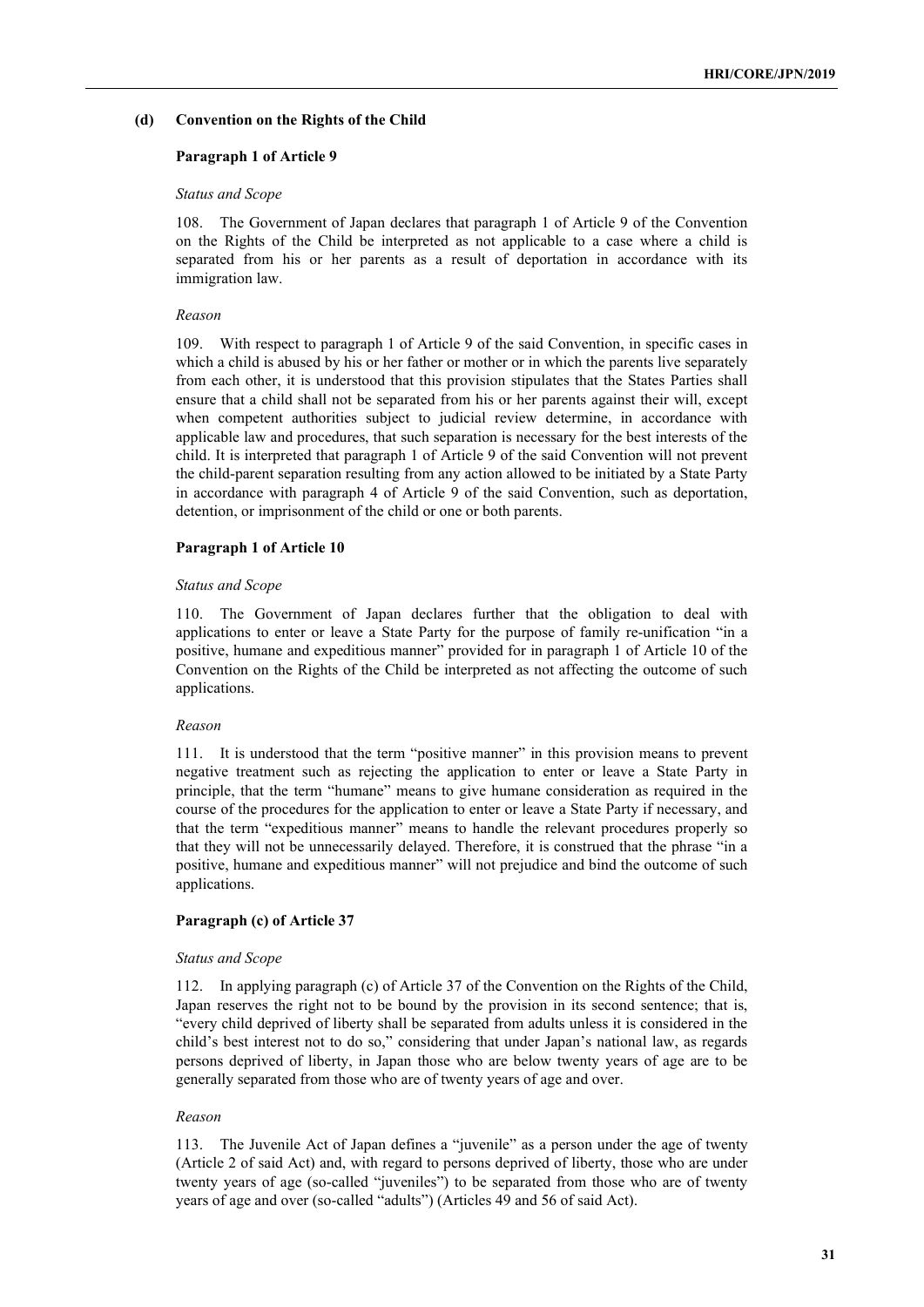114. While the Convention treats a person under 18 years of age as a "child" and provides thorough protection for him/her, the Japanese system expands such protection more broadly to include persons below 20 years of age, which meets the intent and objective of paragraph (c) of Article 37 of said Convention purporting to protect youth such as "children" from harmful influences, by separating them from adults. With regard to the actual treatment of these juveniles in Japanese correctional institutions, those who do not vary significantly in terms of aptitude and ability and thus require common treatment are formed into respective groups, and appropriate consideration is given to individual juveniles so that they are not negatively affected by other inmates who have advanced criminal tendencies. This is deemed to comply with the intention of the Convention.

## **(e) Optional Protocol to the Convention on the Rights of the Child on the involvement of children in armed conflict**

## **Paragraph 5 of Article 3**

### *Status and Scope*

115. The Government of Japan amended the declaration made based on paragraph 2 of Article 3 of the Optional Protocol to the Convention on the Rights of the Child on the involvement of children in armed conflict to the effect that "the Government of Japan, by relevant laws and regulations, recruits only those who are at and above the minimum age of 18 as a member of the Japan Self-Defense Forces" (the amended declaration came into effect on April 1, 2010).

### *Reason*

116. In concluding the Optional Protocol to the Convention on the Rights of the Child on the involvement of children in armed conflict, the Government of Japan submitted a declaration of the following contents in accordance with paragraph 2 of Article 3 of the Protocol: 1) it recruits as members of the Japan Self-Defense Forces only those who are 18 years old or over, with the exception of students solely receiving education and training at the schools which belong to the Japan Self-Defense Forces ("Youth Cadets"); 2) the minimum age for recruitment of Youth Cadets is 15 years old; and 3) safeguards are adopted to ensure that the recruitment of Youth Cadets is neither forced nor coerced.

117. In Japan, the Act for Partial Revision of the Ministry of Defense Establishment Act, etc. was promulgated on June 3, 2009 (enforced on April 1, 2010) and thereafter, all members who are to be recruited as Japan Self-Defense Forces uniformed personnel must be 18 years old or over without exception. Upon the enforcement of the Revised Act, the Government of Japan amended the declaration to the effect that the Government of Japan, by relevant laws and regulations, recruits only those who are at and above the minimum age of 18 as a member of the Japan Self-Defense Forces. This amendment was notified to the Secretary-General of the United Nations, in accordance with paragraph 4 of Article 3 of the Protocol, in the form of a document describing a new declaration. This declaration was made adding the amendment to the existing declaration and actually has the same meaning of withdrawing the interpretive declaration made by Japan when concluding the Protocol.

## **(f) Convention against Torture and Other Cruel, Inhuman, or Degrading Treatment or Punishment**

## **Article 21**

### *Status and Scope*

118. The Government of Japan declares under Article 21 of the Convention that it recognizes the competence of the Committee against Torture to receive and consider communications to the effect that a State Party claims that another State Party is not fulfilling its obligations under this Convention.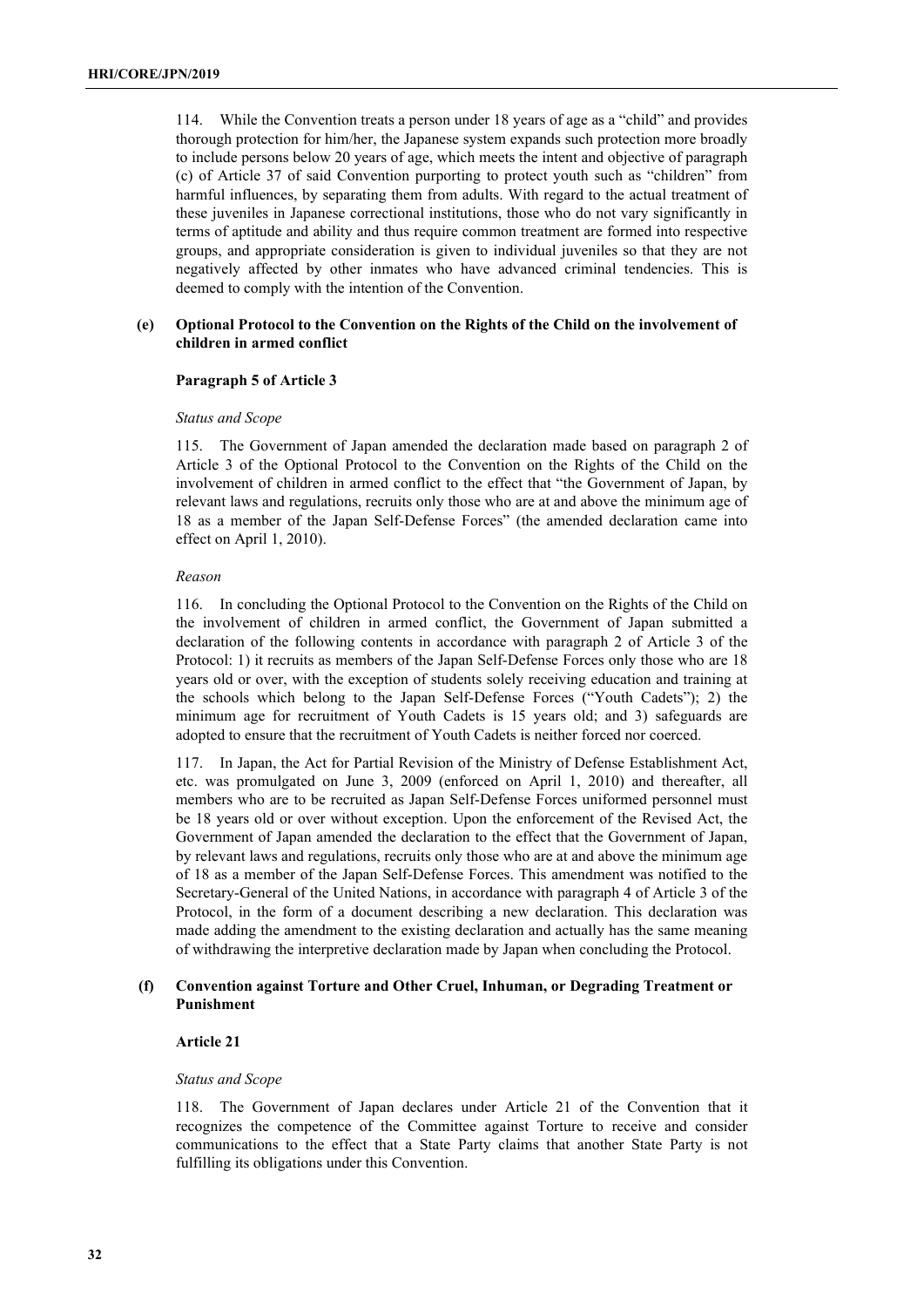#### *Reason*

119. Article 21 of the said Convention stipulates a mechanism designed to amicably settle disputes between the States Parties relating to the fulfillment of the obligations under the Convention and serves as effective guarantee for implementation of the Convention by allowing disputes to be settled by the mediation of the Committee.

120. The Government of Japan considers that this system should be accepted from the standpoint of actively contributing to international cooperation relating to the prohibition of torture, among others.

# **B. Legal and institutional framework for the protection and promotion of Human Rights at the national level**

### **(i) Protection of Human Rights under the Constitution of Japan**

#### **General**

121. The Constitution of Japan, the supreme law in Japan's legal system, is based on the principle of people's sovereignty. Together with pacifism, respect for fundamental human rights is one of the Constitution's important pillars. The fundamental human rights guaranteed by the Constitution are "conferred upon this and future generations in trust, to be held for all time inviolate" (Article 97), and the philosophy of respect for fundamental human rights is clearly shown in Article 13, which provides that "all of the people shall be respected as individuals." Foreign residents in Japan are also guaranteed fundamental human rights under the Constitution of Japan except rights which, owing to their nature, are interpreted to be applicable only to Japanese nationals.

#### **Equality under the Law**

122. Equality under the law is guaranteed as "[a]ll of the people are equal under the law and there shall be no discrimination in political, economic, or social relations because of race, creed, sex, social status, or family origin" (paragraph 1 of Article 14 of the Constitution of Japan). In addition to this, the Constitution of Japan also stipulates the prohibition of aristocracy systems (paragraph 2 of Article 14), universal adult suffrage (paragraph 3 of Article 15), individual dignity pertaining to the family and the essential equality of the sexes (Article 24), the equality of qualifications of members of both Houses and their electors (Article 44), and equal opportunity for education (paragraph 1 of Article 26).

## **Individual Human Rights**

123. With respect to civil and political rights, the Constitution of Japan stipulates the freedom of thought and conscience (Article 19), the freedom of religion (Article 20), and academic freedom (Article 23). It also guarantees, in paragraph 1 of Article 21, the freedom of assembly and association as well as speech, press, and all other forms of expression. As regards physical freedom, it sets forth the freedom from bondage of any kind (Article 18). Also, in accordance with the Constitution of Japan, no criminal penalty shall be imposed, except according to procedures established by law (Article 31), and no person shall be apprehended except upon warrant, issued by a competent judicial officer, with which the person is charged, unless he is apprehended during the offense being committed (Article 33, etc.). The right of all persons to be secure in their homes, papers, and effects against entries, searches, and seizures shall not be impaired except upon warrant issued for adequate cause issued by a competent judicial officer, or except as provided by Article 33 (Article 35, etc.). No person shall be arrested or detained without being at once informed of the charges against him or without the immediate privilege of counsel; nor shall he be detained without adequate cause (Article 34). The infliction of torture by any public officer and cruel punishments are absolutely forbidden (Article 36); and in all criminal cases the accused shall enjoy the right to a speedy and public trial by an impartial tribunal, shall be permitted opportunity to examine witnesses, shall have the right of compulsory process for obtaining witnesses at public expense, and shall have the assistance of competent counsel who shall,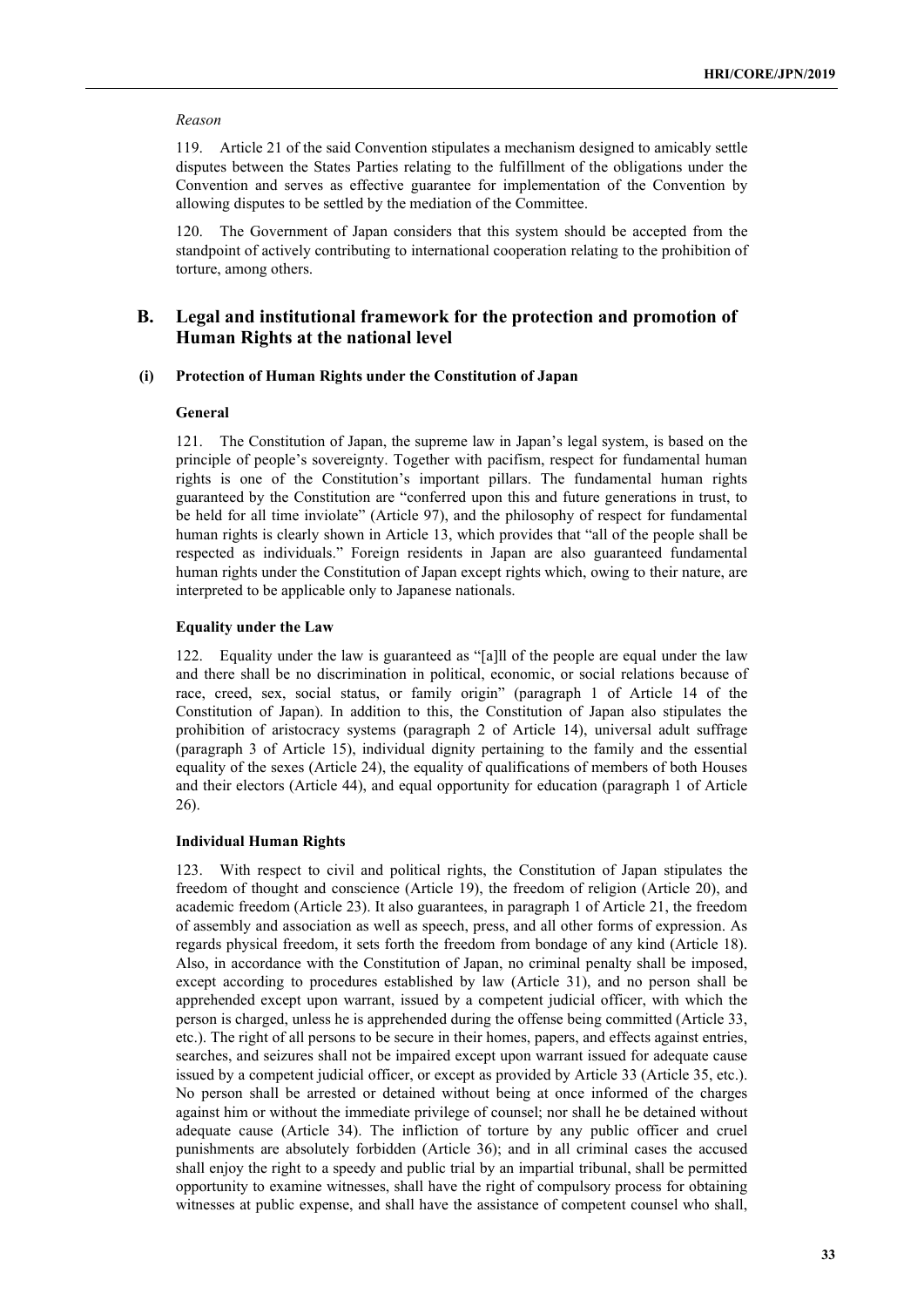if the accused is unable to secure the same by his own efforts, be assigned to his use by the State (Article 37). Furthermore, no person shall be compelled to testify against himself; any confession made under compulsion, torture, or threat, or after prolonged arrest or detention shall not be admitted in evidence, and no person shall be convicted or punished in cases where the only proof against him is his own confession (Article 38). No person shall be held criminally liable for an act which was lawful at the time it was committed, or of which he has been acquitted, nor shall he be placed in double jeopardy (Article 39).

124. The Constitution of Japan also guarantees the freedom to choose and change residence and to choose occupation (paragraph 1 of Article 22), the right to own or to hold property (paragraphs 1 and 2 of Article 29), and the freedom of all persons to move to a foreign country and to divest themselves of their nationality (paragraph 2 of Article 22).

125. In Japan, all people shall have the right to maintain minimum standards of wholesome and cultured living (paragraph 1 of Article 25 of the Constitution of Japan) and in all spheres of life, the State shall endeavor for the promotion and extension of social welfare and security, and of public health (paragraph 2 of Article 25). In addition to this, the Constitution guarantees "the right to receive an equal education correspondent to one's ability" (paragraph 1 of Article 26) and free compulsory education for all boys and girls (paragraph 2 of Article 26). It also sets forth the right to work, the standards for wages, hours, rest, and other working conditions, the prohibition of exploitation of children (Article 27), and the right of workers to organize and to bargain and act collectively (Article 28).

126. Furthermore, every person may sue for redress from the State or a public entity, in the case he has suffered damage through an illegal act of any public official (Article 17) and any person, in the case he is acquitted after he has been arrested or detained, may sue the State for redress (Article 40). The Constitution also protects the right to demand compensation for property damage incurred by a citizen as a result of any operation or activity of the State or local public entity, such as expropriation of land for the purpose of improvement of social infrastructure (paragraph 3 of Article 29).

127. The Constitution of Japan stipulates that the people have the inalienable right to choose their public officials and to dismiss them and guarantees universal adult suffrage and secrecy of the ballot (Article 15). The right to vote is equally given to all Japanese men and women who have reached the age of 18, and all Japanese men and women above the qualifying age are eligible to run in elections. The qualifying age for members of the House of Representatives is 25 years or older, while the qualifying age for members of the House of Councillors is 30 years or older. Members of deliberation organs of local public entities; i.e., local assemblies, and the heads of local public entities (governors, mayors, and town/village mayors) are elected by citizens. In addition, the Constitution of Japan has provisions relating to the national review of Supreme Court Judges (paragraphs 2, 3, and 4 of Article 79), local referendums for special acts (Article 95), and national referendums for revision of the Constitution (Article 96) while stipulating the right of peaceful petition for the redress of damage, for the removal of public officials, for the enactment, repeal, or amendment of laws, ordinances, or regulations, and other matters (Article 16). Meanwhile, under the Local Autonomy Act, residents have the right to make a direct request to the local government with respect to dissolution of assemblies of local public entities, and dismissal of assembly members or the heads thereof.

128. These provisions stipulated in the Constitution bind the three sources of power: the legislative, executive, and judicial. The three powers of legislation, execution, and judicature belong to the Diet, the Cabinet and the Court, respectively. The protection of human rights is ensured through rigorous mutual restraint.

129. Furthermore, the human rights referred to in various human rights treaties and conventions concluded by Japan are guaranteed by various laws and regulations of Japan.

### **Limitations**

130. The Constitution of Japan stipulates as follows: "The people shall not be prevented from enjoying any of the fundamental human rights. These fundamental human rights guaranteed to the people by this Constitution shall be conferred upon the people of this and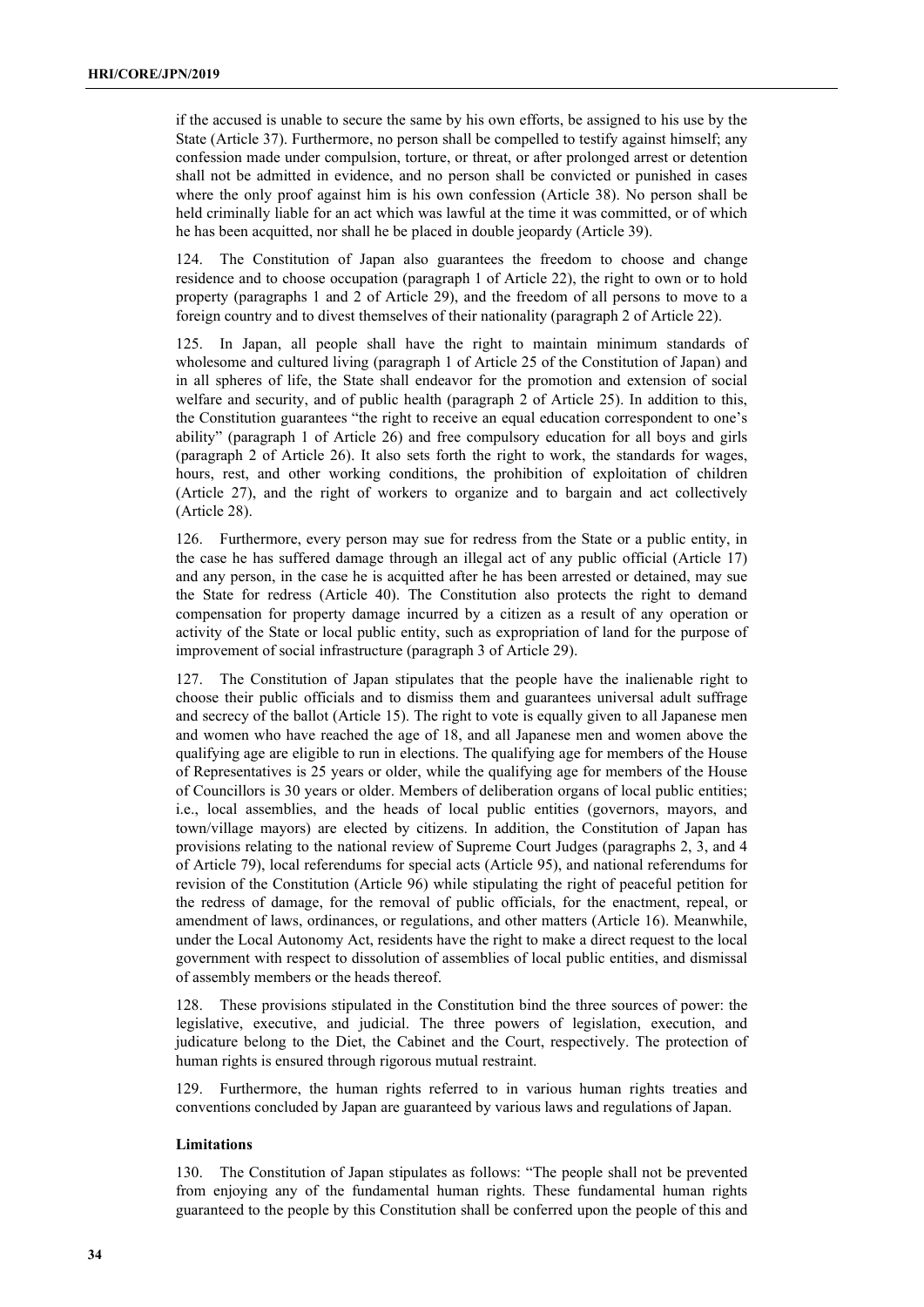future generations as eternal and inviolate rights." (Article 11) "The freedoms and rights guaranteed to the people by this Constitution shall be maintained by the constant endeavor of the people, who shall refrain from any abuse of these freedoms and rights and shall always be responsible for utilizing them for the public welfare." (Article 12) "All of the people shall be respected as individuals. Their right to life, liberty, and the pursuit of happiness shall, to the extent that it does not interfere with the public welfare, be the supreme consideration in legislation and in other governmental affairs." (Article 13)

131. This does not mean that the guarantee of human rights is absolute for which no restriction is allowed, but that it is subject to certain limitations, mainly because of an inherent restriction which coordinates the conflicts among fundamental human rights. For example, punishing a person who has made a speech defaming others is considered a limitation on the freedom of speech of said person. However, this limitation is unavoidable to protect the right of the others to maintain their reputation and is explainable through the concept of "public welfare."

132. Therefore, it is considered that, as for the human rights having no possibility to conflict with those of the others, there is no room for limitations based on public welfare. To give an example, it is interpreted that the freedom of thought and conscience (Article 19) is absolute and no restriction is allowed so long as it is a matter of inner feelings.

133. In addition, in judging whether or not a law regulating human rights is justifiable in light of the public welfare, the court has, in the case of a law regulating economic freedom such as free business, tended to approve the relatively broad discretion of the legislative body while, in the case of the interpretation of a law restricting spiritual freedom, has adopted severe standards.

134. In this way, the Constitution of Japan has no explicit provision indicating what "public welfare" is; however, the concept of "public welfare" is embodied in more concrete terms by court precedents for respective rights based on their inherent nature, and the human rights guaranteed by the Constitution and the restrictions on human rights imposed under the Constitution closely resemble those under human rights treaties. Under no circumstance, therefore, could the concept of public welfare allow the state power to arbitrarily restrict human rights, or allow any restrictions imposed on the rights guaranteed by human rights treaties to exceed the level of restrictions permissible under human rights treaties.

## **(ii) Human Rights Conventions as part of domestic laws and regulations**

135. Paragraph 2 of Article 98 of the Constitution of Japan stipulates that the treaties concluded by Japan and the established laws of nations shall be faithfully observed. Therefore, from the purport of this provision, any and all treaties that the Government of Japan has concluded and promulgated, including human rights conventions, have effect as domestic laws.

136. Whether or not any provision of a convention can be directly applicable will be determined on a case-by-case basis, considering the objective, content, language, and other matters of the provision. Most cases of violation of a convention, however, are addressed as violations of domestic laws, since domestic laws are in most cases enacted in order to carry out the obligations of a convention.

## **(iii) Organs handling Human Rights issues and remedy system**

## **(a) Judicial Body**

#### **Role of Courts**

137. It is stipulated that, in general, courts shall decide all legal disputes, including human rights issues and shall have the power to determine the constitutionality of any law, order, regulation, or official act in connection with a trial of a specific case (Article 81 of the Constitution of Japan).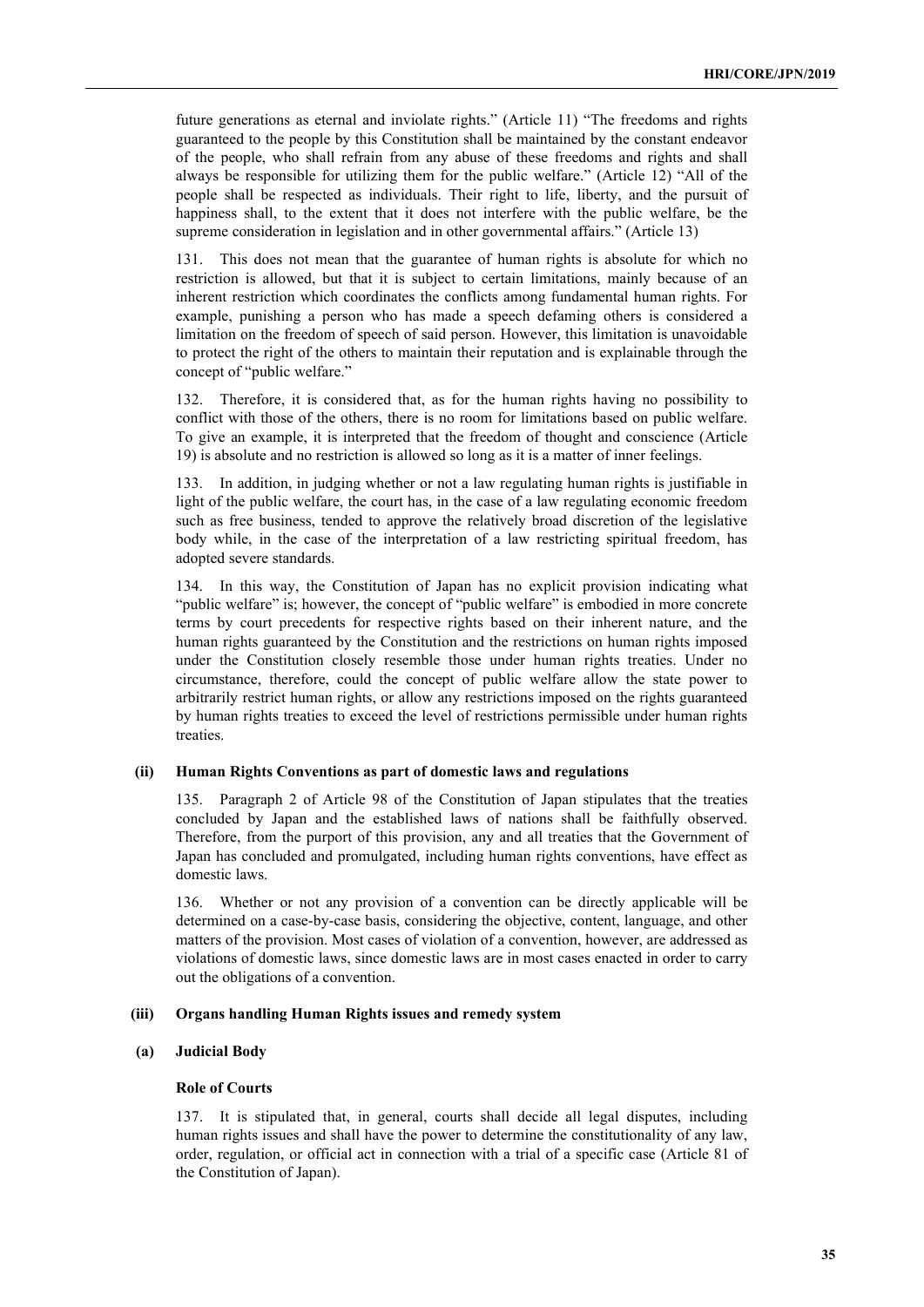138. Moreover, no person shall be deprived of the right of access to the courts. Every person has the right to institute a suit to a court for a judicial decision in a civil and administrative case, and no criminal penalty shall be imposed without judicial decision (Articles 32, etc.). In particular, in all criminal cases the accused shall enjoy the right to a speedy and public trial by an impartial tribunal (Paragraph 1 of Article 37).

139. The courts play their role to secure basic human rights by exercising their abovementioned authority under the guarantee of access to the court.

#### **(b) Remedy system**

## **Administrative Litigation/Civil Action**

140. If an administrative agency is alleged to have violated human rights, administrative litigation including those seeking revocation of administrative disposition or civil litigation claiming state responsibility to seek compensation for damages arising from the violation of human rights may be instituted. If the alleged violating entity is a private individual, civil litigation may be brought against the individual to seek injunctive relief to cease such violation of right and/or to seek compensation for damage caused by such violation of rights.

#### **Criminal Procedure**

141. When a violation of human rights constitutes a criminal act, the investigative authority takes the suspect (accused) into custody or prosecutes the accused based on the evidence. If the case is proven to be a crime by the prosecutor and the accused is found guilty by the court, an appropriate criminal punishment is imposed.

142. The Code of Criminal Procedure of Japan allows a person who has been injured by an offense to file a complaint (Articles 230 and 231 of said Code) and any person may file an accusation (Article 239 of said Code).

#### **Access to Justice**

143. For victims of infringement on human rights, the Japan Legal Support Center (Houterasu), established in 2006 based on the Comprehensive Legal Support Act, provides free information on legal systems of compensation and consultation centers. Also, Houterasu introduces crime victims gratuitously to attorneys with experience and understanding of victim support.

144. For victims of infringement on human rights who lack the financial means to pay the necessary expenses incurred in consulting attorneys and exercising their rights in civil court proceedings, Houterasu provides various forms of assistance such as free legal consultations and lending money to pay for attorneys' remuneration in order that they can claim compensation for loss or damage against offenders.

## **Administrative Body**

### *Ministry of Justice (MOJ)*

145. MOJ (Human Rights Bureaus, Legal Affairs Bureaus, District Legal Affairs Bureaus, and Human Rights Volunteers) is among the administrative bodies having the authority to address human rights issues. Human Rights Volunteers are private citizens appointed by the Minister of Justice, and about 14,000 volunteers have been posted across all cities, towns, and villages around the country. MOJ conducts various activities to protect human rights on fair and impartial grounds.

146. In concrete terms, MOJ has permanent counseling centers in the Legal Affairs Bureaus, the District Legal Affairs Bureaus, and their branch offices (311 locations across the nation) and open ad-hoc counseling centers at municipality halls, department stores, and public halls to provide the public with human rights counseling services. The counseling is free of charge and kept absolutely confidential.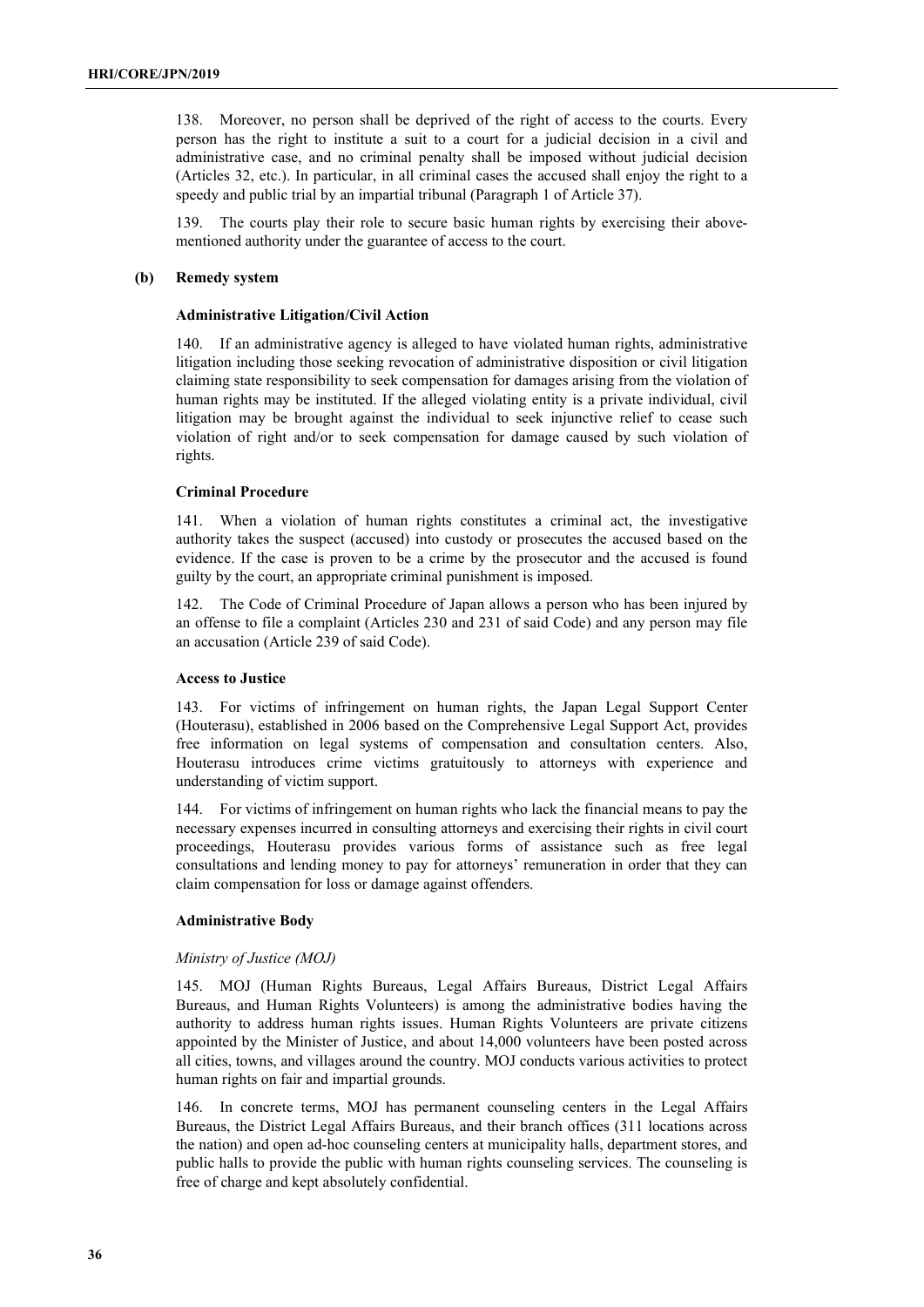147. When a case of human rights violation is suspected during counseling, MOJ promptly investigates it as a human rights violation case, ascertains whether human rights violation occurred or not, and, based on the results thereof, takes appropriate measures specific to each case to respond to victims of human rights violation.

148. In addition, MOJ has been carrying out various human rights promotion activities to improve each citizen's awareness and understanding of human rights by holding symposiums, movie screenings, public relations campaigns through mass media such as TV and newspapers, and preparation and distribution of pamphlets and posters during "Human Rights Week" and other opportunities, in cooperation with various related organizations.

149. The budget of the Human Rights Bureau of MOJ for FY2019 is approximately 3.5 billion yen.

### **Organs Handling Specific Issues**

### **(a) Women and Gender-related Issues**

150. As an organ to address specific issues relating to the improvement of the status of women, the Gender Equality Bureau was established in the Cabinet Office in accordance with Article 1 of the Order for Organization of the Cabinet Office in order to promote the formation of a gender-equal society, to prepare and facilitate the basic plan for gender equality, and to take charge of affairs relating to gender equality, including response to complaints. In FY2018, the Gender Equality Bureau has 44 staff members and a budget of 814 million yen. Also, in order to monitor the implementation status of gender-equality measures, the Council for Gender Equality which is composed of Cabinet Ministers and intellectuals was established.

151. As an organ relating to the improvement of status of women in employment, the Employment Environment and Equal Employment Departments of Prefectural Labor Bureaus are positioned in each Prefecture to consult with both employers and employees and to provide administrative guidance based on the relevant laws with respect to securing equal opportunity and treatment of men and women in employment (47 locations across the country as of April 1, 2019).

152. Meanwhile, as a policy and framework to address gender issues, the Fourth Basic Plan for Gender Equality was prepared (and approved by the Cabinet on December 25, 2015) based on the Basic Act for Gender Equal Society under which the Government as a whole is working toward the realization of a gender-equal society.

## **(b) Indigenous Peoples**

153. As an organ relating to the issues of indigenous people, the Comprehensive Ainu Policy Office was established in the Cabinet Secretariat. In addition, based on the report from the Advisory Council for Future Ainu Policy, the Council for Ainu Policy Promotion was established to comprehensively and effectively promote Ainu policy, taking views and opinions of the Ainu people into consideration.

# **(c) Children**

154. Child Guidance Centers have been set up by prefectures, designated cities, and the cities of Yokosuka and Kanazawa for the purpose of providing advice to families with regard to children, correctly understanding children's issues and needs as well as the situation children are in, offering appropriate support to children and their families, promoting the welfare of children, and protecting the rights of children. (212 locations across the nation as of October 1, 2018).

155. The Child Guidance Centers are in charge of the following affairs:

(a) Consultation, survey, examination, judgment, and assessment of support

(b) Guidance for children in need of protective care at home, arrangement of entry to child welfare institutions, foster-parent coordination, etc.

(c) Temporary custody, etc.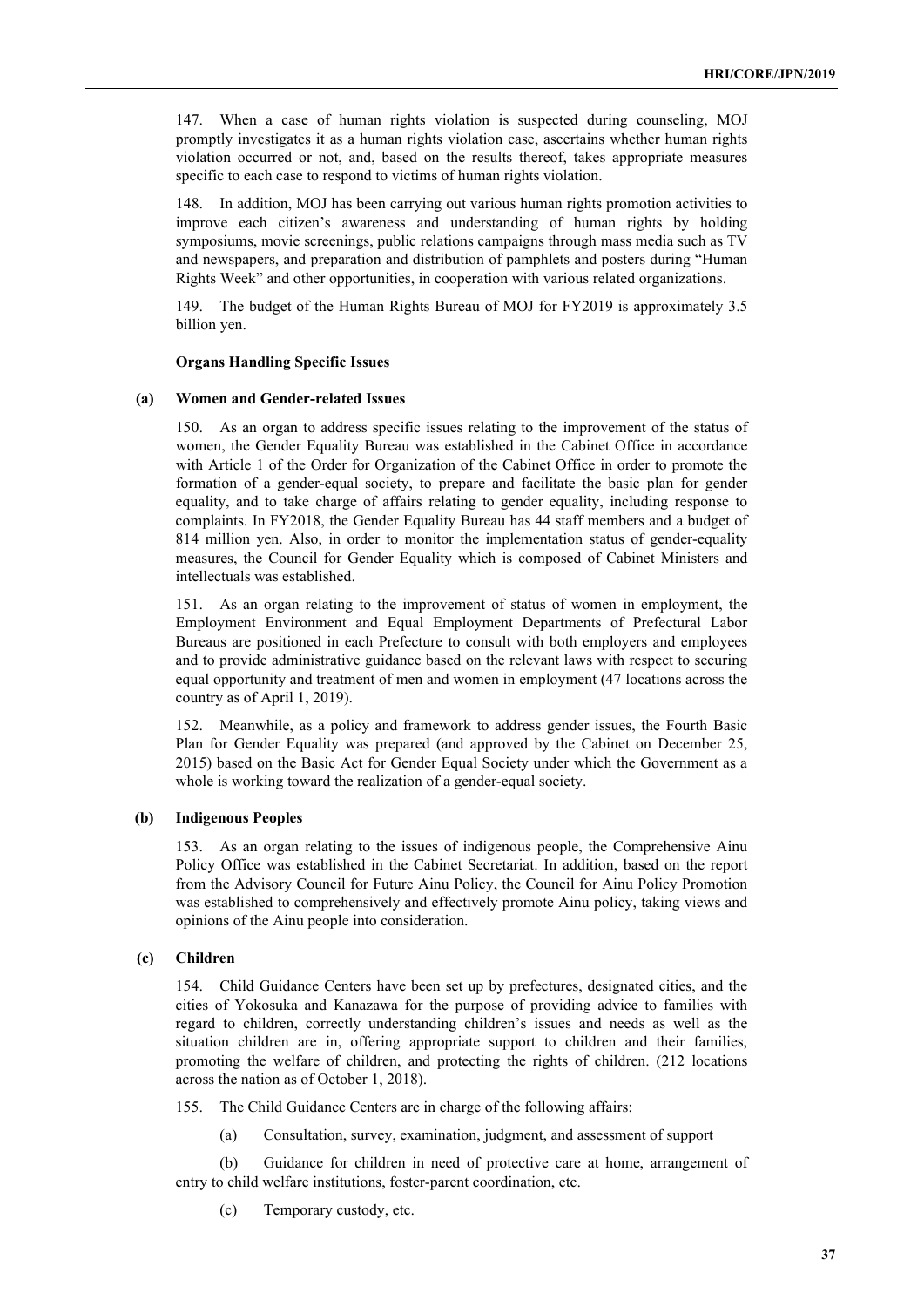156. As of April 1, 2018, 3,426 child welfare officers (including those officers-designate) and 12,116 staff members in total are working at Child Guidance Centers.

157. In addition, in order to deal with measures against child sexual exploitation in an integrated and efficient manner, the Government of Japan has been working to realize a society where children are protected from sexual exploitation, based on the "Basic Plan on Measures against Child Sexual Exploitation." The Basic Plan was approved in April 2017 by the "Ministerial Meeting Concerning Measures Against Crime," which is chaired by the Prime Minister.

### **(d) Persons with Disabilities**

158. As an organ for people with mental disabilities, a Psychiatric Review Board has been established in each prefecture and designated city to review the necessity of hospitalization or appropriateness of treatment with regard to those who are in mental hospitals, including those who have been hospitalized without their consent.

159. Based on the Basic Act for Persons with Disabilities, a Commission on Policy for Persons with Disabilities, which is a council composed of a maximum of thirty members selected from persons with disabilities, persons engaged in business related to the selfsupport and social participation of persons with disabilities, and persons with relevant knowledge and experience, is established in the Cabinet Office as an overall framework to promote and protect the rights of people with disabilities (Articles 32 and 33 of said Act). In choosing Policy Commission members, various opinions of persons with disabilities themselves must be considered, and the Commission must be formed in a way that consultation with those who know the situation of the person with disabilities can be made (paragraph 2 of Article 33). As of January 2019, half of the members are persons with disabilities or their family members. The responsibilities of the Policy Commission include, in addition to stating opinions on formulation of and changes to the "Basic Programme for Persons with Disabilities," studying and deliberating matters relating to the Basic Programme for Persons with Disabilities, monitoring the status of implementation of the Programme, and, where deemed necessary, making recommendations to the Prime Minister (paragraphs 4 and 9 of Article 11 and paragraph 2 of Article 32). This Policy Commission serves as the framework for monitoring mentioned in Article 33 of the Convention on the Rights of Persons with Disabilities. Monitoring of the implementation of the Convention is carried out by the Policy Commission as it monitors whether the Basic Programme for Persons with Disabilities, which sets the fundamental policy on measures for people with disabilities, is implemented in accordance with the spirit of the Convention. The Policy Commission had been monitoring the implementation status of the Third Basic Programme for Persons with Disabilities from May 2015, with a view to submitting Japan's initial report under Article 35 of the Convention, and compiled the results as a document in September 2015.

160. In addition, a prefectural government establishes (and a municipal government may establish), pursuant to the Basic Act for Persons with Disabilities, a body with a council system, which studies and deliberates matters to promote comprehensive and systematic measures for persons with disabilities in the prefecture and the municipality as well as monitors the status of the implementation of the measures, and consideration must be given to the composition of the members of the body so that the body is able to conduct studies and deliberations by listening to the opinions of various persons with disabilities and taking into account the actual situation of persons with disabilities (Article 36 of said Act).

## **(e) Older Persons**

161. Based on the Act on Prevention of Elder Abuse, Support for Caregivers of Elderly Persons and Other Related Matters, municipalities conduct on-site inspections, etc. when receiving a notice or report of abuse from those who have found potential abuse or an abused elderly person, and if abuse is confirmed, take an appropriate action such as temporary custody, or if the abuse is occurring in care facilities, exercise the authority to issue an improvement order. Also, supportive measures for caregivers are promoted.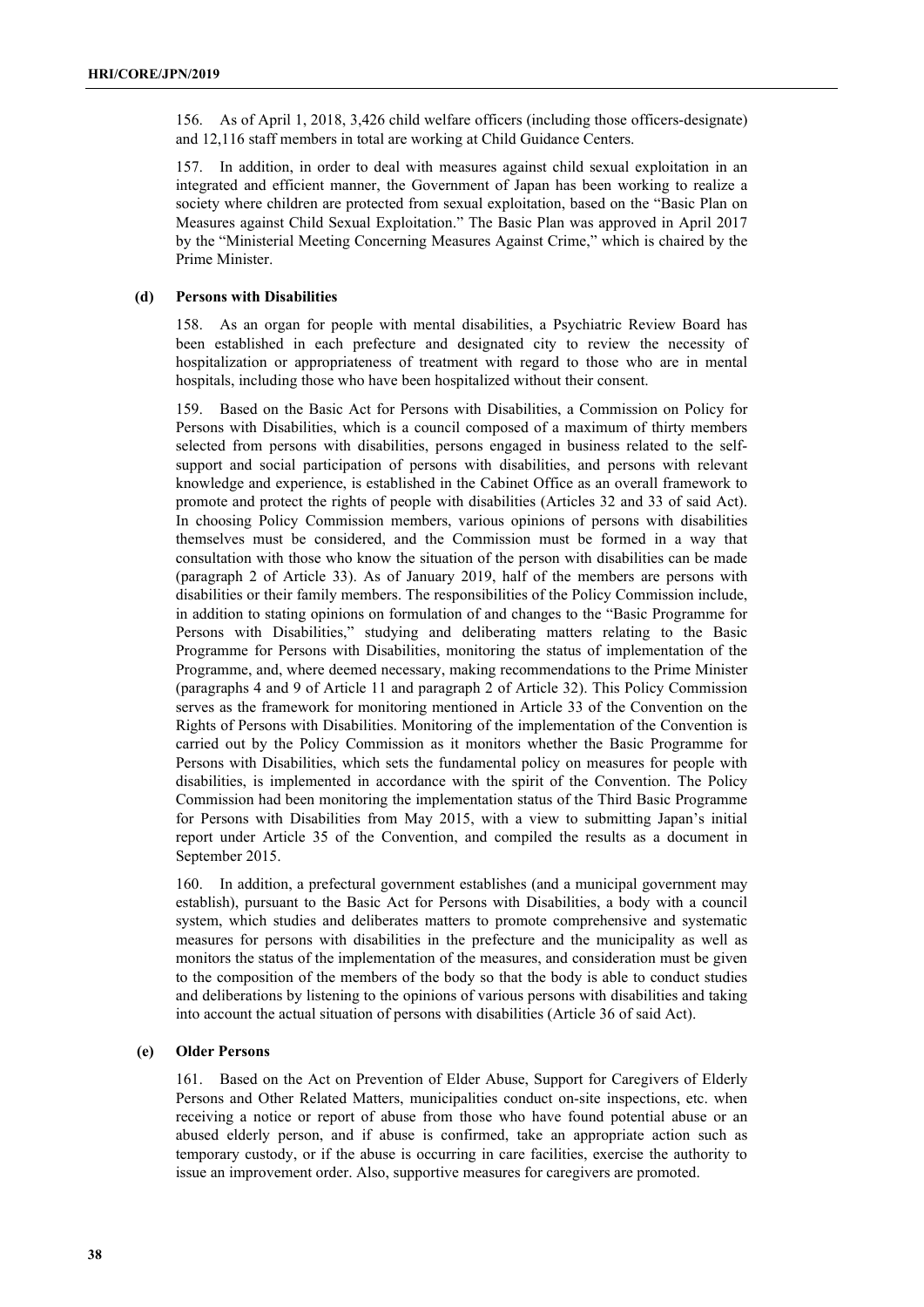#### **Other Organs relating to Human Rights Protection**

162. In 2004, the Government of Japan established an Inter-Ministerial Liaison Committee to promptly and steadily promote close cooperation among the relevant government agencies and with the international society in preventing and eradicating trafficking in persons and protecting such victims. In 2014, the Government approved "Japan's 2014 Action Plan to Combat Trafficking in Persons" and decided to hold the "Council for the Promotion of Measures to Combat Trafficking in Persons," composed of relevant ministers.

163. Based on the Plan, relevant ministries and agencies, led by this "Council for the Promotion of Measures to Combat Trafficking in Persons," work together to implement various measures, such as regulation and protection of, as well as support to, victims. The Government will continue to make concerted efforts to eradicate trafficking in persons.

# **C. Framework within which Human Rights are promoted at the national level**

## **(i) Role and activities of the National Diet and Local Assemblies concerning the promotion of Human Rights Protection**

164. According to the Constitution of Japan, the Diet is the highest organ of state power and is the sole law-making organ of the State, composed of the House of Representatives and the House of Councillors. Each of the Houses has Legal Counsel as a standing committee in accordance with Article 41 of the National Diet Act. The Diet protects and promotes human rights through the exercise of legislative rights.

165. Based on the provision of Article 8 of the Act for Promotion of Human Rights Education and Awareness-Raising, every year the Diet receives from the Government reports relating to measures for human rights education and awareness-raising implemented by the Cabinet Offices, Ministries and agencies in the previous year. Reports submitted to the Diet are publicized as white papers to be made known widely to citizens.

166. On the other hand, Local Assemblies also make various efforts for the promotion of human rights such as a declaration of a Human Rights Protection City or a resolution for elimination of discrimination against Buraku people based on the Universal Declaration of Human Rights.

## **(ii) Dissemination of Human Rights Treaties and Conventions**

167. Since the human rights treaties and conventions concluded by Japan are translated into Japanese and included in most law books sold in bookstores, the citizens of Japan are able to know the contents thereof easily.

168. The Government of Japan has prepared and distributed to the public pamphlets describing the human rights treaties concluded by Japan. Also, the Ministry of Foreign Affairs makes active efforts to publicize the various human rights treaties by posting information on the human rights conventions concluded by Japan, related Government Reports, and the background of establishment of the treaties, etc. on its website at (http://www.mofa.go.jp/mofaj/gaiko/jinken.html) in Japanese and (http://www.mofa.go.jp/ policy/human/index.html) in English.

#### **(iii) Human Rights education and awareness-raising**

### **(a) General Public Officials**

169. With regard to national public employees in regular service, the National Personnel Authority (NPA) has established a curriculum on human rights in its training program.

170. As for local public officers, human rights education is enhanced in all forms of training implemented by the Ministry of Internal Affairs and Communications (MIC) at the Local Autonomy College and the Fire and Disaster Management College, and local governments also provide human rights education.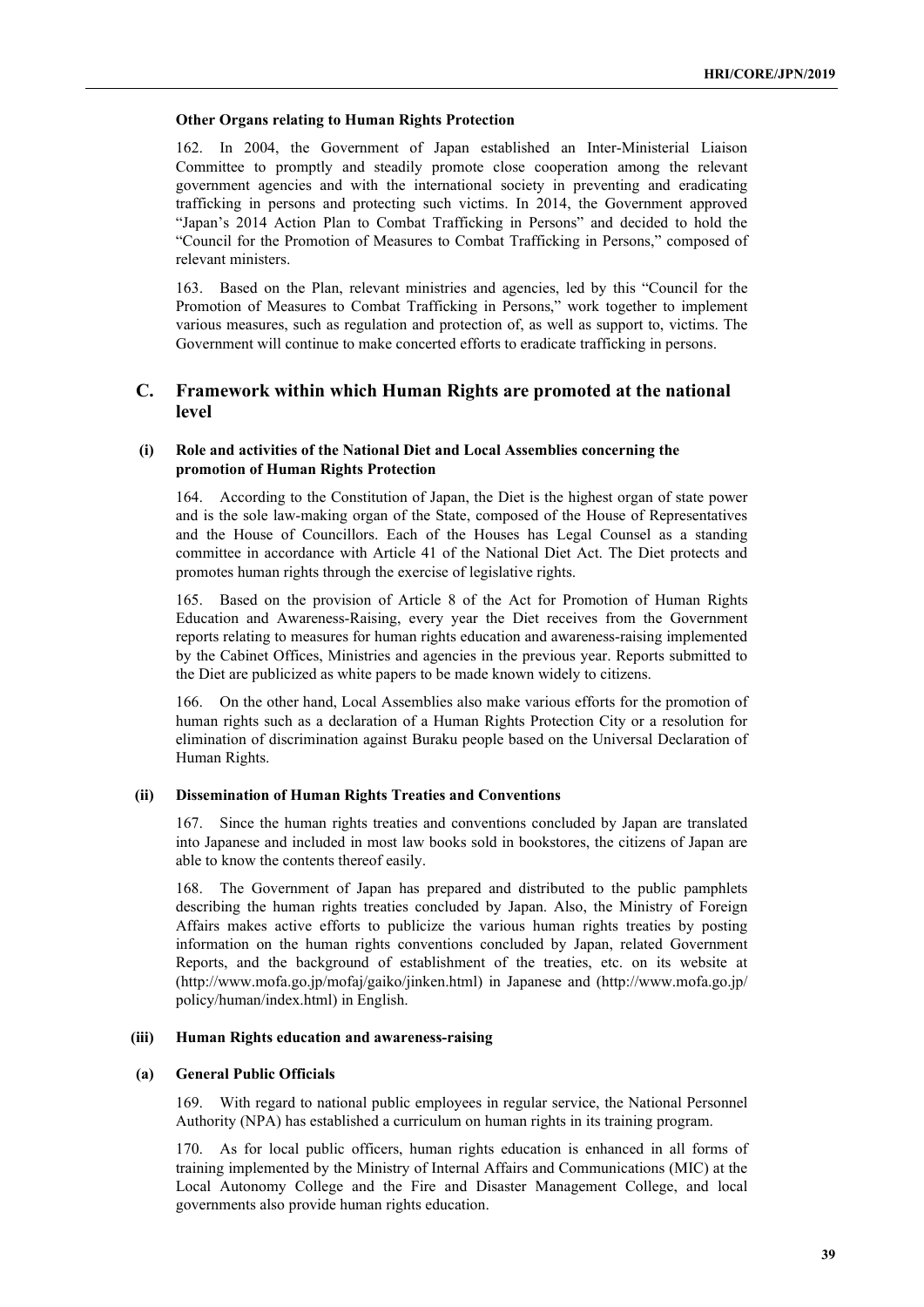171. In accordance with the third phase of the World Programme for Human Rights Education, the Ministry of Justice holds human rights training seminars for national public officers of central ministries and agencies twice a year, with the aim of enhancing their understanding and appreciation of human rights issues. In addition, the Ministry of Justice holds human rights leadership training seminars for officials engaged in duties for human rights awareness-raising activities in prefectures and municipalities three times a year, with the aim of providing knowledge necessary for them to act as leaders.

## **(b) Police Personnel**

172. The police carry out duties such as criminal investigations, which are deeply related with human rights. In this context, the Rules Concerning Work Ethics and Service of Police Personnel (National Public Safety Commission Rule No. 1 of 2000) stipulate the "fundamentals of work ethics" primarily focusing on respect for human rights and place high priority on education concerning work ethics in police education. In this way, human rights education for police personnel is actively implemented.

173. Newly-hired police personnel and those due to be promoted are provided education at police schools on human rights issues, including international human rights instruments.

174. Police personnel who are engaged in crime investigations, detainment management, and victim support are thoroughly provided education to acquire the knowledge and skills necessary for ensuring appropriate execution of duties that takes into consideration the human rights of suspects, detainees, crime victims, and others. Such education is offered by taking advantage of various training programs such as professional education at police schools and training provided at police headquarters and police stations.

### **(c) Immigration Officials**

175. For immigration officials, lectures on human rights treaties are provided in various forms of personnel training to further raise their human rights awareness.

### **(d) Public Prosecutors**

176. The Ministry of Justice provides lectures on international human rights instruments and on the protection and support for crime victims, gender consideration, and other issues in training sessions that public prosecutors are obligated to take at the time of appointment and at subsequent times specified according to years of work experience.

### **(e) Judges**

177. The Government of Japan recognizes that those who become judges, prosecutors, or lawyers must undertake legal training at the Legal Training and Research Institute before obtaining judicial qualification, and that the training includes curricula relating to human rights treaties. The Government of Japan also recognizes that judges are also given related lectures and programs on the treaties after their appointments.

### **(f) Lawyers**

178. The Government of Japan recognizes that the Japan Federation of Bar Associations (JFBA) and 52 local bar associations and 8 Federations of Bar Associations in each region are conducting human rights training for lawyers. The following are examples of recent lecture topics held by the JFBA:

- Global trends calling for the eradication of corporal punishment against children
- Activities of the United Nations Human Rights Treaty Bodies
- General Comment No. 35 (Liberty and security of person) of the International Covenant on Civil and Political Rights by the Human Rights Committee
- Consideration of the periodic reports on the implementation of the Convention on the Elimination of All Forms of Discrimination against Women
- Human rights of sexual minorities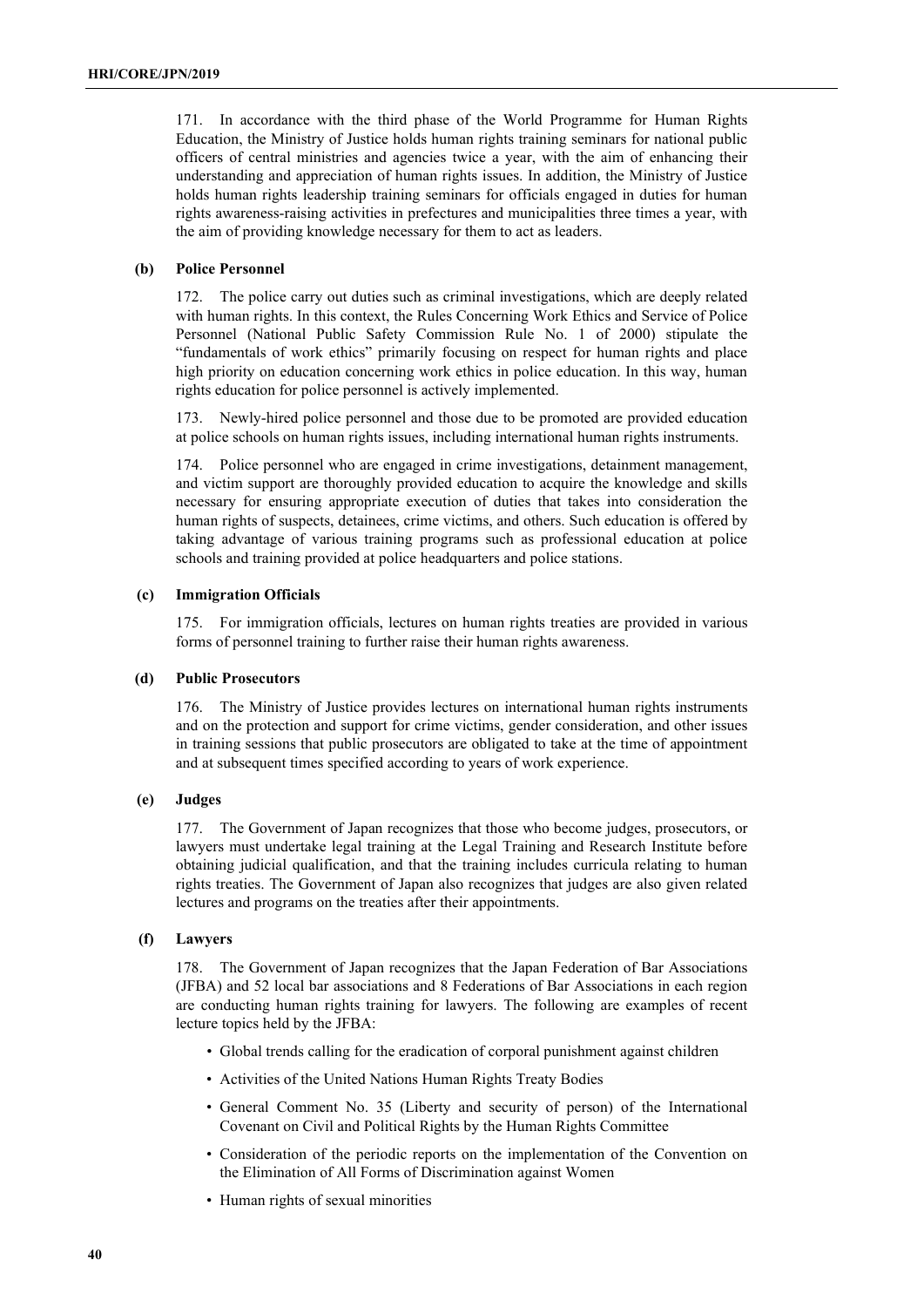• Latest international trends in business and human rights

#### **(g) Prison Officers**

179. With a view to enhancing respect for the human rights of inmates, the staff members of correctional institutions, including prison officers, are given proper education in various programs at the Training Institute for Correctional Personnel and the branch offices thereof, including lectures on the human rights of the inmates in light of the Constitution of Japan and various human rights treaties and programs adopting a behavioral science approach. At each correctional institution, prison officers receive practice-based training using roleplaying materials assuming various scenarios with the inmates in order to improve their awareness of human rights.

#### **(h) Self-Defense Force Uniformed Personnel**

180. The Ministry of Defense provides those who will be or are Self-Defense Force uniformed personnel with proper education relating to the Geneva Conventions and other international humanitarian law to protect the human rights of captives in emergency situations at the National Defense Academy, the National Defense Medical College, the National Institute for Defense Studies, the Joint Staff College, and the Schools for (Self-Defense Force) uniformed personnel for Ground, Maritime, and Air Self-Defense Forces.

## **(i) Teachers**

181. The National Institute for School Teachers and Staff Development (NITS) provides a training program to develop human rights education instructors. This program is designed for those who are to play an instructive role in human rights education. Under this program, by attending study discussions or practices relating to international or domestic trends on human rights education and effective teaching methodology, they obtain necessary knowledge and skills to teach students to respect human rights. Then, they are expected to serve as instructors for training on human rights held in each region and to provide necessary guidance and advice to all schools relating to human rights education.

182. In schools, lectures on human rights for teachers and school staff members are incorporated into the in-school education program, while similar lectures are offered by the prefectural or local education committees to those who are in charge of human rights education. A human rights educational program is also provided in the training for newly recruited teachers or in other training such as performance-enhancing training for midcareer teachers, depending on their level of experience.

## **(j) General Public**

183. The Ministry of Justice holds human rights lectures and conducts various awarenessraising activities including distribution of pamphlets for citizens to promote their awareness of human rights.

184. With regard to social education, the Government recognizes that classes and seminars about human rights education are held, in response to the actual situation of the community, at social education facilities which serve as learning sites in the community, such as community learning centers and libraries. In addition, the Government supports human rights education in communities by incorporating a human rights education program into training courses for social education supervisors, who play a key role as instructors of social education, thus developing and improving the quality of instructors.

#### **(iv) Measures for improvement of awareness of Human Rights**

#### **(a) Educational Program**

185. Being entrusted under the "Human Rights Education and Research Promotion Program," prefectural and local education committees conduct 1) practical study on a comprehensive approach of human rights education through proper cooperation among school, family, and community, and 2) practical research on improvement and awareness raising through teaching methods of human rights education in schools.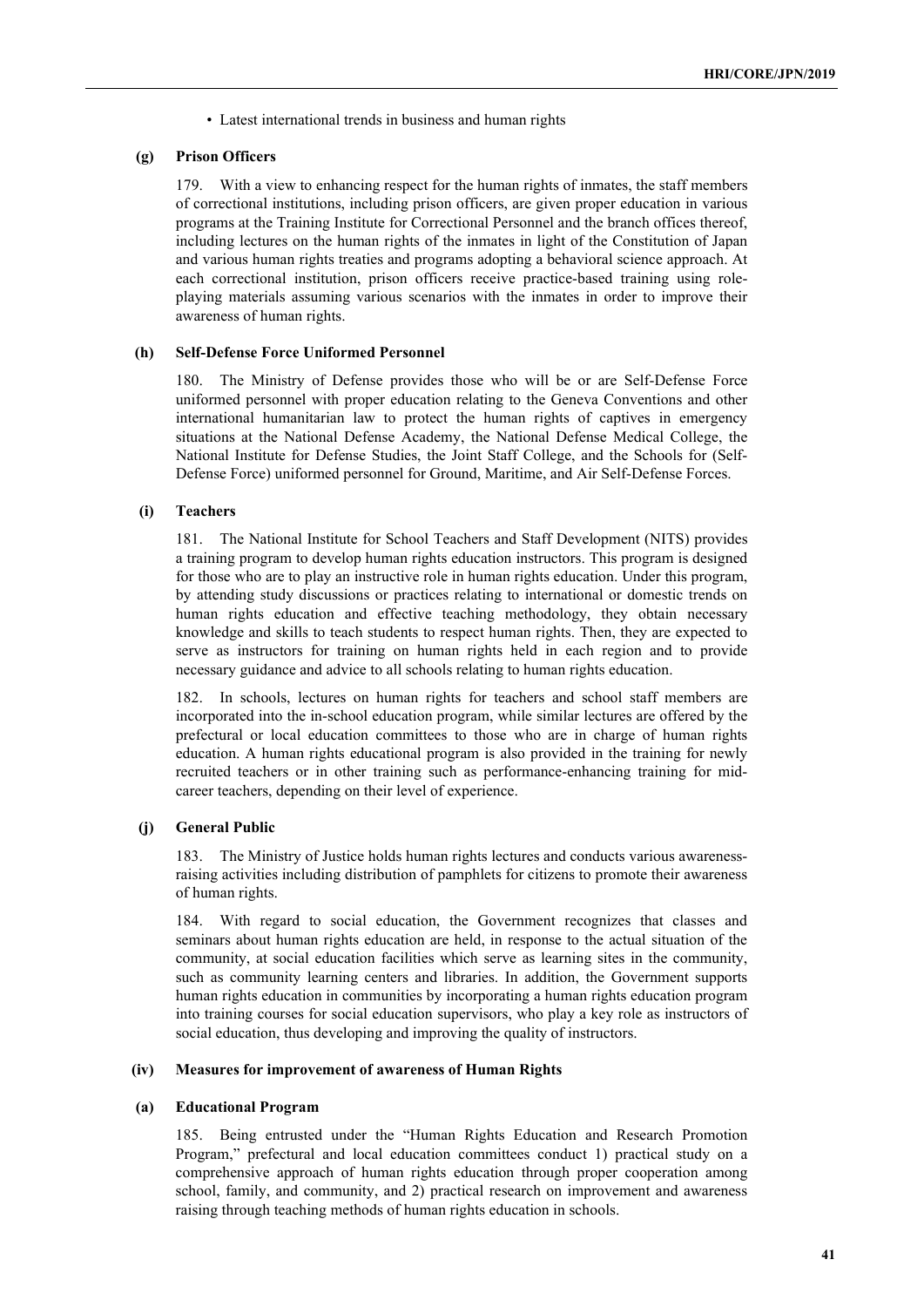#### **(b) Human Rights Awareness-raising through Media**

186. The Ministry of Justice has been carrying out various activities to improve each citizen's awareness and understanding of human rights through various media. Examples of such activities are promotional advertising on electronic billboards; promotional advertising in trains and subways; Internet banner advertisements on portal or SNS sites; posting of videos to YouTube; posting information on the website of the Ministry of Justice; TV, radio, and cable broadcasts; and publicity in newspapers and weekly magazines on relevant topics, etc.

## **(v) Participation of Civil Society Organizations including NGOs, etc.**

187. The Government of Japan truly understands the importance of the various activities of civil society in the promotion of human rights treaties. In this regard, it holds dialogues with civil society and NGOs to exchange views in the course of preparing Government Reports on the human rights conventions. The Government of Japan will continue to respect and have dialogues with civil society.

188. The Ministry of Justice is making efforts to realize effective human rights protection and promotion in cooperation with various agencies and associations, including NGOs and civil society organizations, in conducting activities in the field of human rights promotion, human rights counseling, and investigation and resolution of human rights violation cases.

## **(vi) International Cooperation**

189. While it is important that human rights and fundamental freedoms, as universal values, are guaranteed not only in Japan but in all countries and regions around the world, each country has its unique history, traditions, etc. Therefore, the Government of Japan has considered the unique situations specific to each case and has provided proper international support for improvement of human rights through dialogue and cooperation.

190. In 2016, under its ODA program, Japan contributed USD 294.44 million for medicine and health, USD 6284.29 million for gender equality, USD 48.40 million for peace building, and USD 845.90 million for education.

191. Japan also supports the human rights activities of international human rights organizations (OHCHR: Office of the United Nations High Commissioner for Human Rights, UNICEF, UN Women, etc.). In FY2016, Japan made a contribution of USD 194,012 million to UNICEF, and it is the seventh largest sponsor in the world and the top donor to OHCHR's activities in Asia. Japan continues to support these activities, including through voluntary contributions.

192. In an effort to achieve the Sustainable Development Goals (SDGs), the Government of Japan has expressed and has been steadily implementing its commitments in each field. At the Universal Health Coverage (UHC) Forum 2017 in December 2017, Japan committed USD 2.9 billion in health to promote the efforts to achieve UHC by each country and each organization.

#### **(vii) Preparation process of Government Reports**

193. Government Reports are mainly coordinated and prepared by the Ministry of Foreign Affairs in cooperation with relevant Ministries and Agencies. The report related to the Convention on the Elimination of All Forms of Discrimination against Women is coordinated and compiled by the Cabinet Office.

194. For example, the initial report submitted by Japan under Article 35 of the Convention on the Rights of Persons with Disabilities was written based on the preparations made by the Commission on Policy for Persons with Disabilities and public comments. In addition, the Combined Seventh and Eighth Periodic Report on the Implementation of the Convention on the Elimination of All Forms of Discrimination against Women was written after the Council for Gender Equality Specialist Committee on Monitoring monitored the state of progress through interviewing experts as well as relevant ministries and compiled the opinions for the Government. The Council for Gender Equality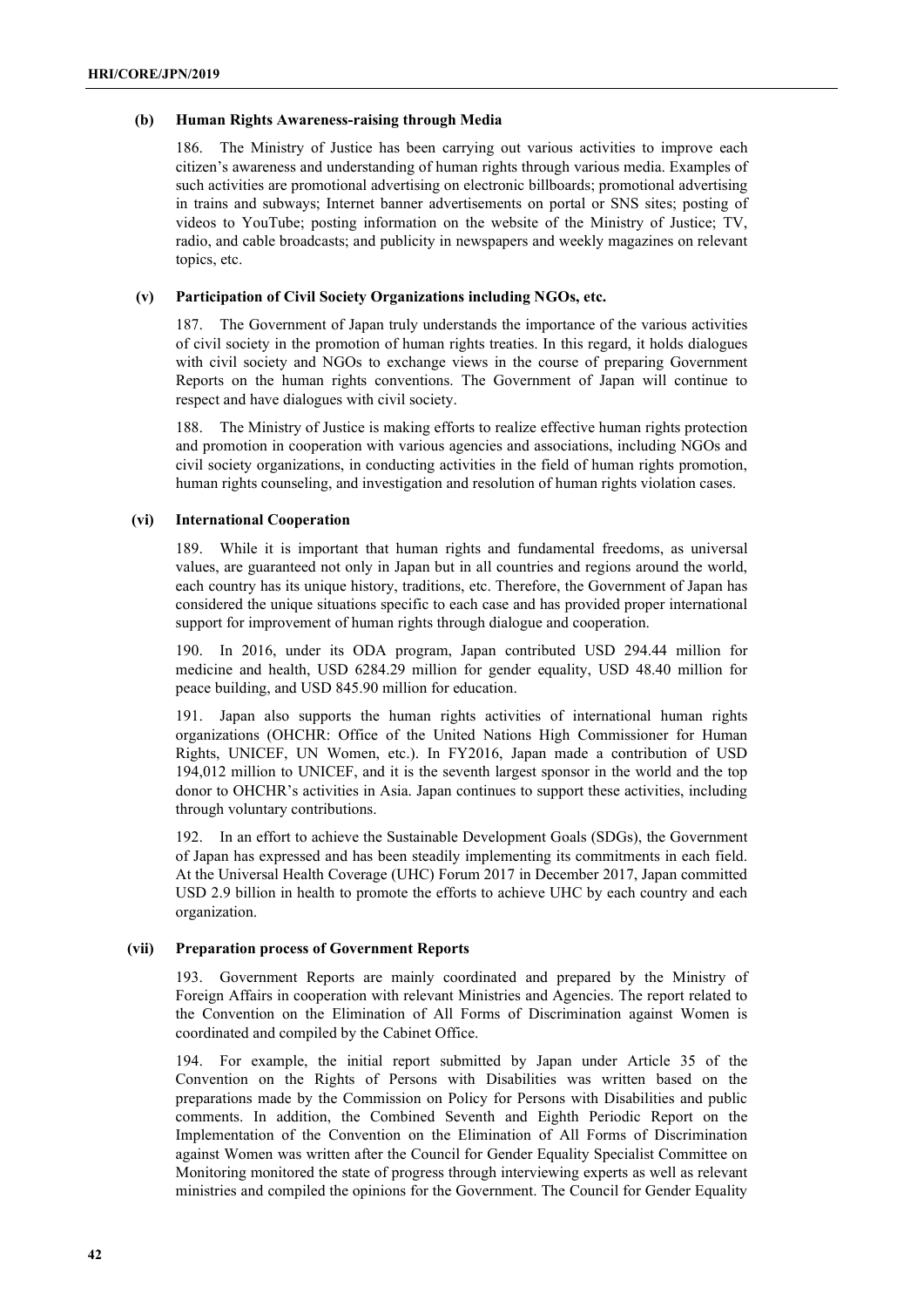Specialist Committees also interviewed relevant ministries and monitored the state of progress based on the CEDAW concluding observations of 2016.

195. So that it can be disseminated and made available to the public, each Government Report is posted on the websites of the Ministry of Foreign Affairs and the Cabinet Office (with respect to the Convention on the Elimination of All Forms of Discrimination against Women), both in Japanese and English, and is distributed to the relevant Diet members and citizens and NGOs who have a concern about the issue.

196. The concluding observations of the human rights treaty bodies on Japan's Government Reports are shared with relevant ministries and agencies and discussions are held concerning each recommendation. When any new measure is implemented, it is incorporated in the next government periodic report. The concluding observations are posted on the website of the Ministry of Foreign Affairs and the Cabinet Office (with respect to the Convention on the Elimination of All Forms of Discrimination against Women), both in Japanese and English.

# **III. Information on Non-discrimination and Equality and effective remedies**

# **A. Legislation concerning Non-discrimination and Equality**

## **(i) Constitution of Japan**

197. The principle of equality is defined in paragraph 1 of Article 14 of the Constitution of Japan as "[a]ll of the people are equal under the law and there shall be no discrimination in political, economic, or social relations because of race, creed, sex, social status, or family origin," and guarantees equality under the law without any discrimination. In addition, the Constitution of Japan stipulates the abolishment of aristocracy systems (paragraph 2 of Article 14), universal adult suffrage (paragraph 3 of Article 15), individual dignity pertaining to the family and the essential equality of the sexes (Article 24), the equality of qualifications of members of both Houses and their electors (Article 44), and equal opportunity in education (paragraph 1 of Article 26).

## **(ii) Law**

198. Equality under the law is guaranteed also under the domestic laws in accordance with the provisions of the Constitution of Japan. In particular, for the purpose of stipulating equality between men and women, the Basic Act for a Gender-Equal Society has been enacted to promote the comprehensive and systematic formation of a gender-equal society while the Act on Securing, Etc. of Equal Opportunity and Treatment between Men and Women in Employment was introduced to prohibit the discrimination of employees on the basis of their sex.

199. Apart from those mentioned above, there are certain laws having provisions under which equality under the law is guaranteed; for example, Article 27 of the National Public Service Act and Article 13 of Local Public Service Act stipulating the principle of equal treatment of all citizens to be applied to public officers; paragraph 3 of Article 244 of the Local Autonomy Act prohibiting improper discriminative treatment of local residents in using public facilities; Article 3 of the Labor Standards Act prohibiting discriminatory treatment with respect to wages, working hours, or other working conditions by reason of the nationality, creed, or social status of any worker; Article 4 of said Act prescribing the principle of equal wages for men and women; paragraph 2 of Article 5 of the Labor Union Act stipulating that no one shall be disqualified from union membership in any case on the basis of race, religion, gender, family origin, or status; and Article 2 of the Public Assistance Act prescribing the right to receive public assistance in a non-discriminatory and equal manner.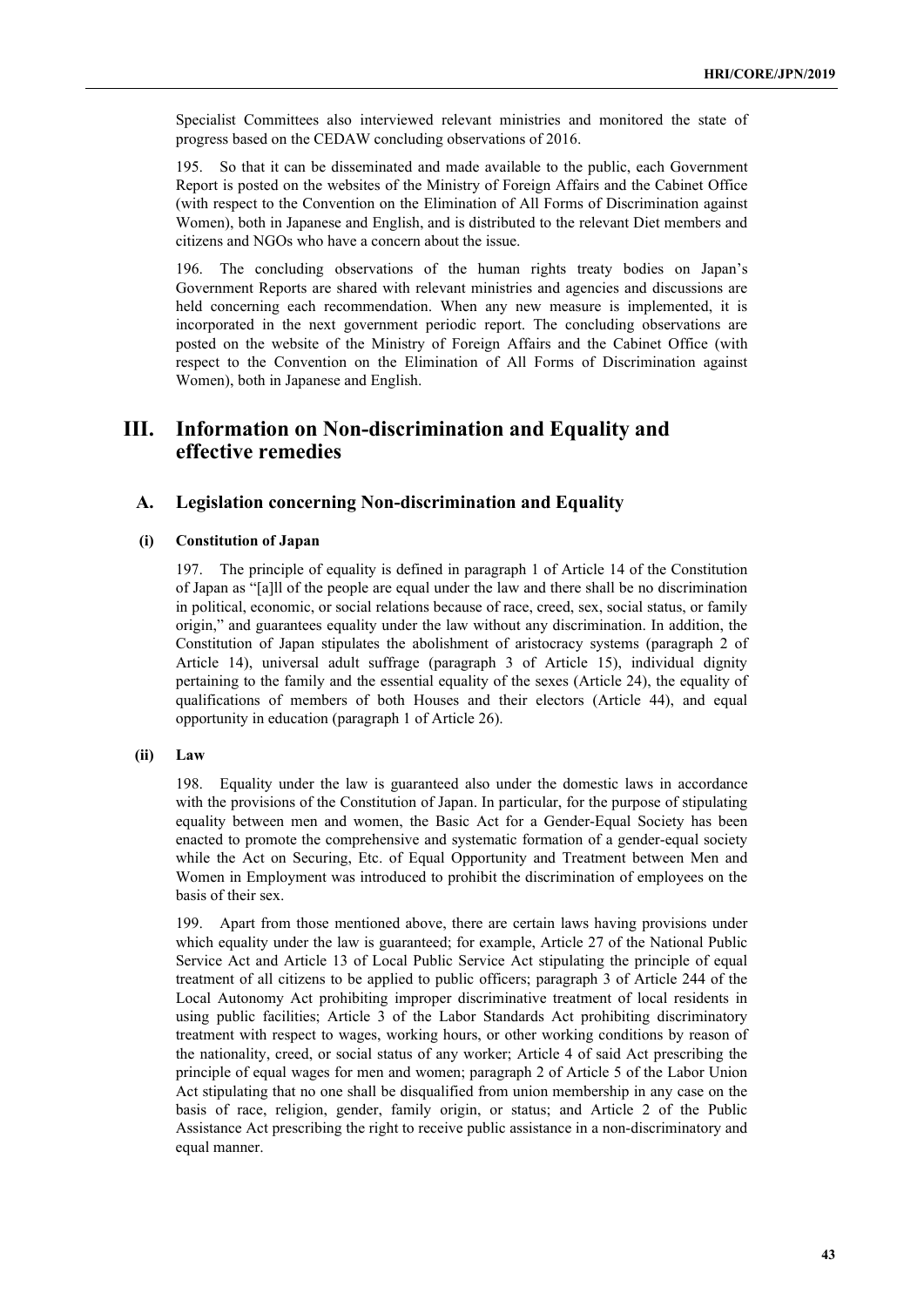200. With regard to education, Article 4 of the Basic Act on Education provides that people must be given equal opportunities to receive an education suited to their abilities, and must not be subjected to discrimination in education on account of race, sex, etc.

201. Regarding medical care, the Medical Practitioners Act, the Dentists Act, the Pharmacists Act, and other medical-related laws stipulate that medical service providers may not reject any request for medical treatment, dispensing of medicine, or any other medical service without justifiable reason.

202. With regard to transportation, laws such as the Civil Aeronautics Act and the Railway Business Act provide that unfair and discriminatory treatment may be prohibited or rectified.

203. The Act on the Promotion of Efforts to Eliminate Unfair Discriminatory Speech and Behavior against Persons Originating from Outside Japan (Hate Speech Elimination Act) was put into force in June 2016. The Act declares that unfair and discriminatory speech and behavior against persons originating from outside Japan will not to be tolerated. The Act aims to set out the basic principles, to clarify the responsibilities of the national government, as well as to set out and promote the basic measures for efforts to eliminate such discriminatory speech and behavior.

204. The Act on the Promotion of the Elimination of Buraku Discrimination was put into force in December 2016. The purpose of the Act is to promote elimination of Buraku discrimination and to realize a society without Buraku discrimination, by setting out the basic principles for the elimination of Buraku discrimination, clarifying the responsibilities of the national and local governments, and setting out relevant measures including the enhancement of consultation systems.

205. In addition, the Act for Eliminating Discrimination against Persons with Disabilities was enacted in June 2013 and enforced in April 2016. Based on the Act, administrative organs and companies have been implementing appropriate measures, such as prohibition of unfair discriminatory treatment and provision of reasonable accommodation.

# **B. Policy relating to Non-discrimination and Equality**

## **(a) General**

206. The Ministry of Justice has implemented various activities in the field of human rights promotion, human rights counseling, and investigation and resolution of human rights violation cases to deal with various human rights issues including discrimination.

207. Public prosecutors and the police conduct investigations appropriately to realize proper punishment through equal and fair application of the penal codes to cases, based on the law and evidence, regardless of race, belief, sex, social status, or any other status of the suspect or the victim of a crime.

### **(b) Educational Program**

208. The Ministry of Education, Culture, Sports, Science and Technology has been promoting, based on the spirit of the Constitution of Japan and the Basic Act on Education, education that respects all individuals by improving the awareness of respect for human rights through school education.

209. The National Curriculum Standards for elementary schools, lower secondary schools, and upper secondary schools include, as general provisions, "apply[ing] a spirit of respect for human dignity and reverence for life in specific activities" to promote human rights-conscious education.

210. Through classes on "Social Studies" and "Morality" in elementary and lower secondary schools and "Civics" in upper secondary schools, students learn respect for basic human rights, rights and obligations, the purpose and the role of international human rights laws, and the realization of a discrimination-free and prejudice-free society, etc.